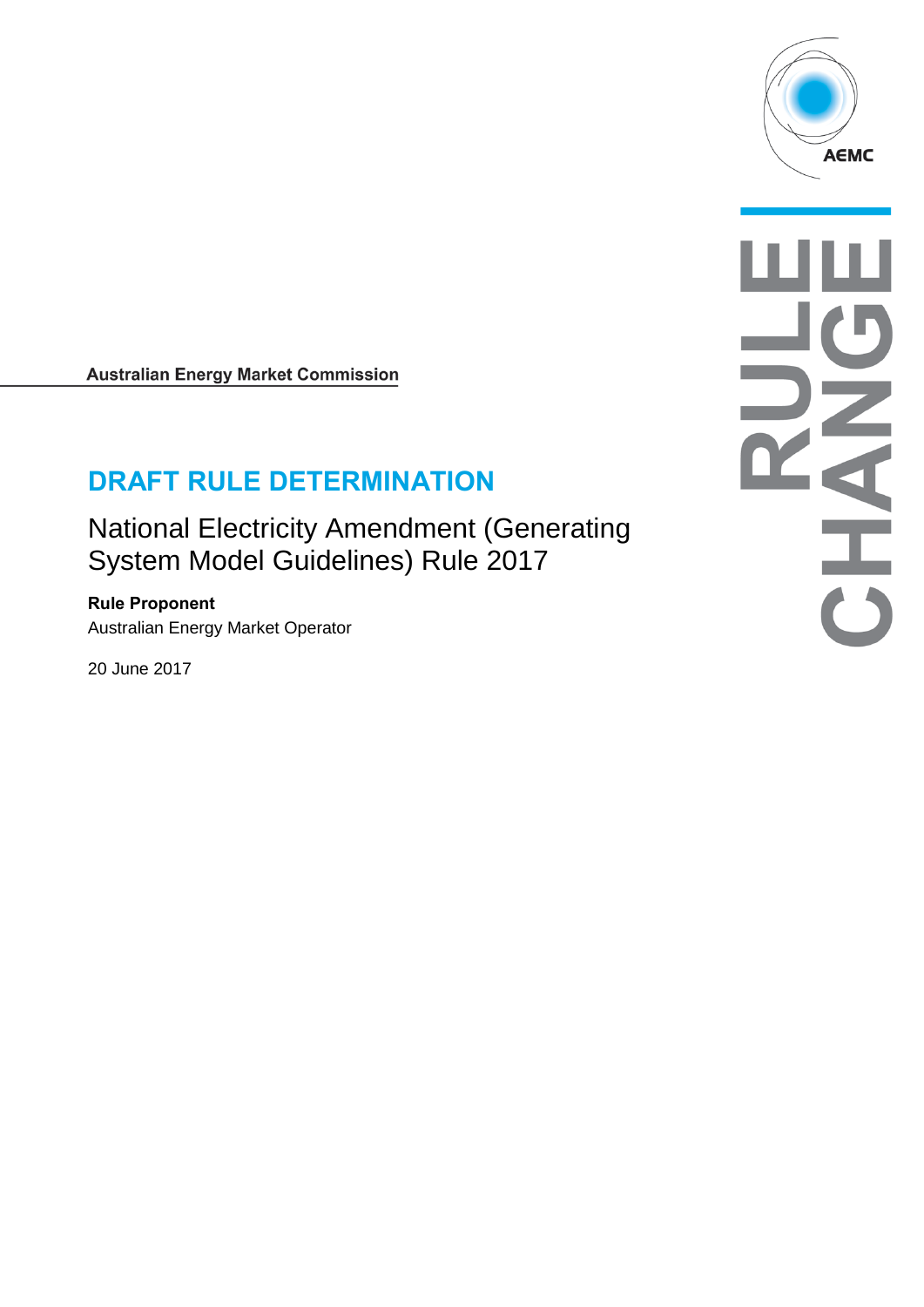#### **Inquiries**

Australian Energy Market Commission PO Box A2449 Sydney South NSW 1235

**E**: aemc@aemc.gov.au **T**: (02) 8296 7800 **F**: (02) 8296 7899

Reference: ERC0219

#### **Citation**

AEMC 2017, Generating System Model Guidelines, Draft Rule Determination, 20 June 2017, Sydney

#### **About the AEMC**

The AEMC reports to the Council of Australian Governments (COAG) through the COAG Energy Council. We have two functions. We make and amend the national electricity, gas and energy retail rules and conduct independent reviews for the COAG Energy Council.

This work is copyright. The Copyright Act 1968 permits fair dealing for study, research, news reporting, criticism and review. Selected passages, tables or diagrams may be reproduced for such purposes provided acknowledgement of the source is included.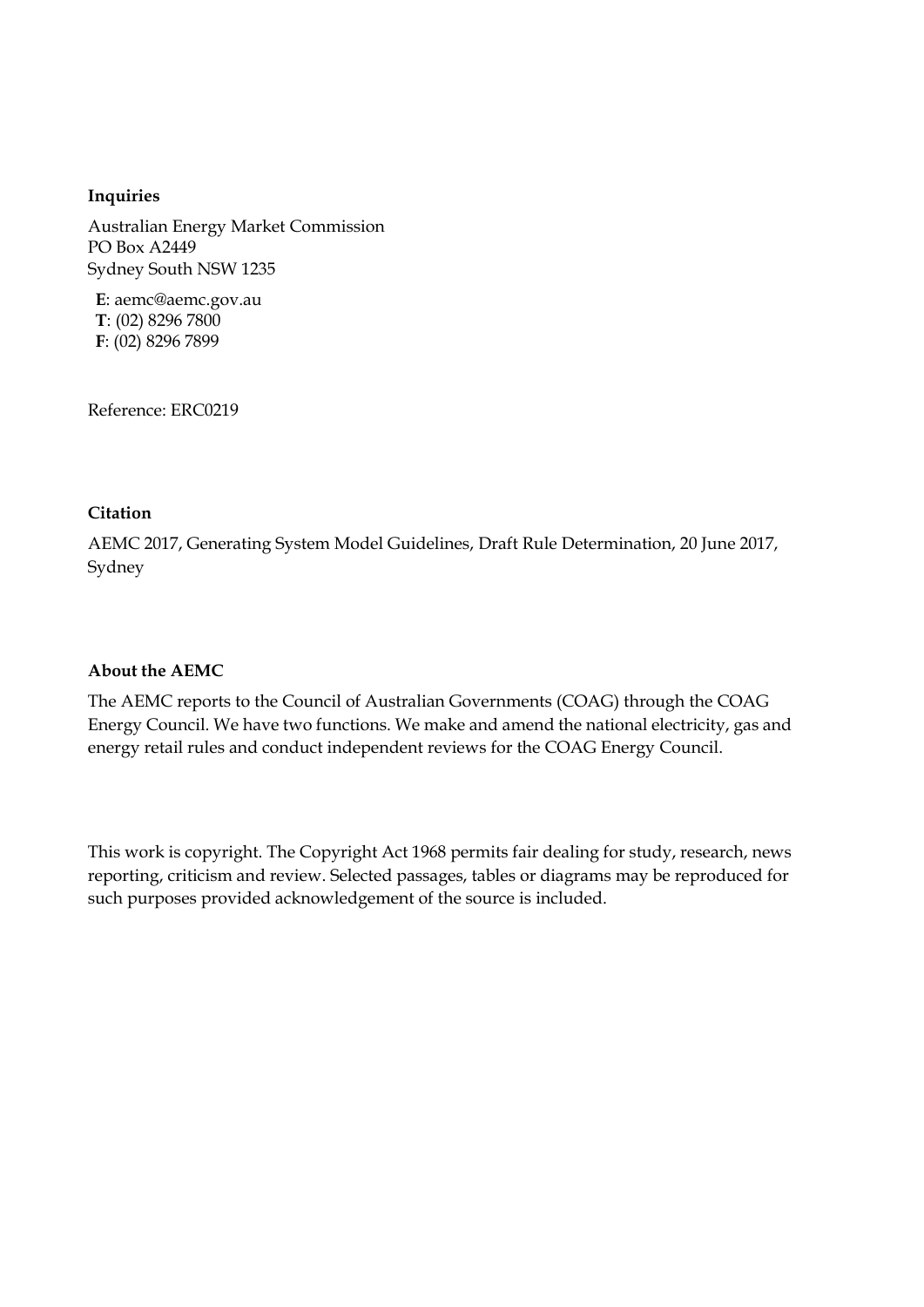# **Summary**

The Australian Energy Market Commission (AEMC or Commission) has made a draft rule that clarifies the scope and level of detail of model data that registered participants are required to submit to the Australian Energy Market Operator (AEMO) and network service providers.

The Commission considers that increased clarity regarding the arrangements for model data provision will support more efficient operation of and investment in the national electricity market, particularly as this relates to maintaining the security of the power system.

#### *Models and power system studies*

Models are mathematical representations of how particular equipment, such as a generating unit or network equipment, will function under different conditions. They are used as inputs to broader modelling studies of the power system (known as power system studies), which allow parties to examine how the power system will function under a range of different conditions. These power system studies are used by generators, AEMO and network service providers to inform a number of processes, including the development of constraint equations, the planning of networks and the development of generator performance standards.

Various changes in power system conditions are making it more difficult to undertake accurate power system studies, particularly the decrease in system strength occurring in many parts of the grid. In order for power system studies to remain accurate and effective, it is becoming increasingly important that the model data used as inputs to these studies is sufficiently detailed to accurately reflect the performance of generating units and other equipment under these changed power system conditions.

This draft rule is therefore designed to provide various parties with access to the model data that is needed to support effective power system studies in a changing power system environment.

#### *The draft rule expands the existing NER frameworks for model data provision*

The draft rule amends the existing framework in the national electricity rules (NER) to clarify the circumstances and conditions under which parties must provide model data to AEMO and where relevant, network service providers.

The draft rule requires AEMO to set out, in its model guidelines and data sheets, the technical and operational details of what model data will be required by participants and the specific circumstances or conditions under which that model data will be required.

The draft rule also sets out principles that AEMO must consider when it develops the guidelines and data sheets. This includes a requirement for AEMO to consider the costs faced by participants in providing model data and the protection of confidential model information.

In making the draft rule, the Commission recognises that while the provision of model data to AEMO and network service providers is likely to provide overall benefits to the market, participants will face costs in meeting obligations to provide model data.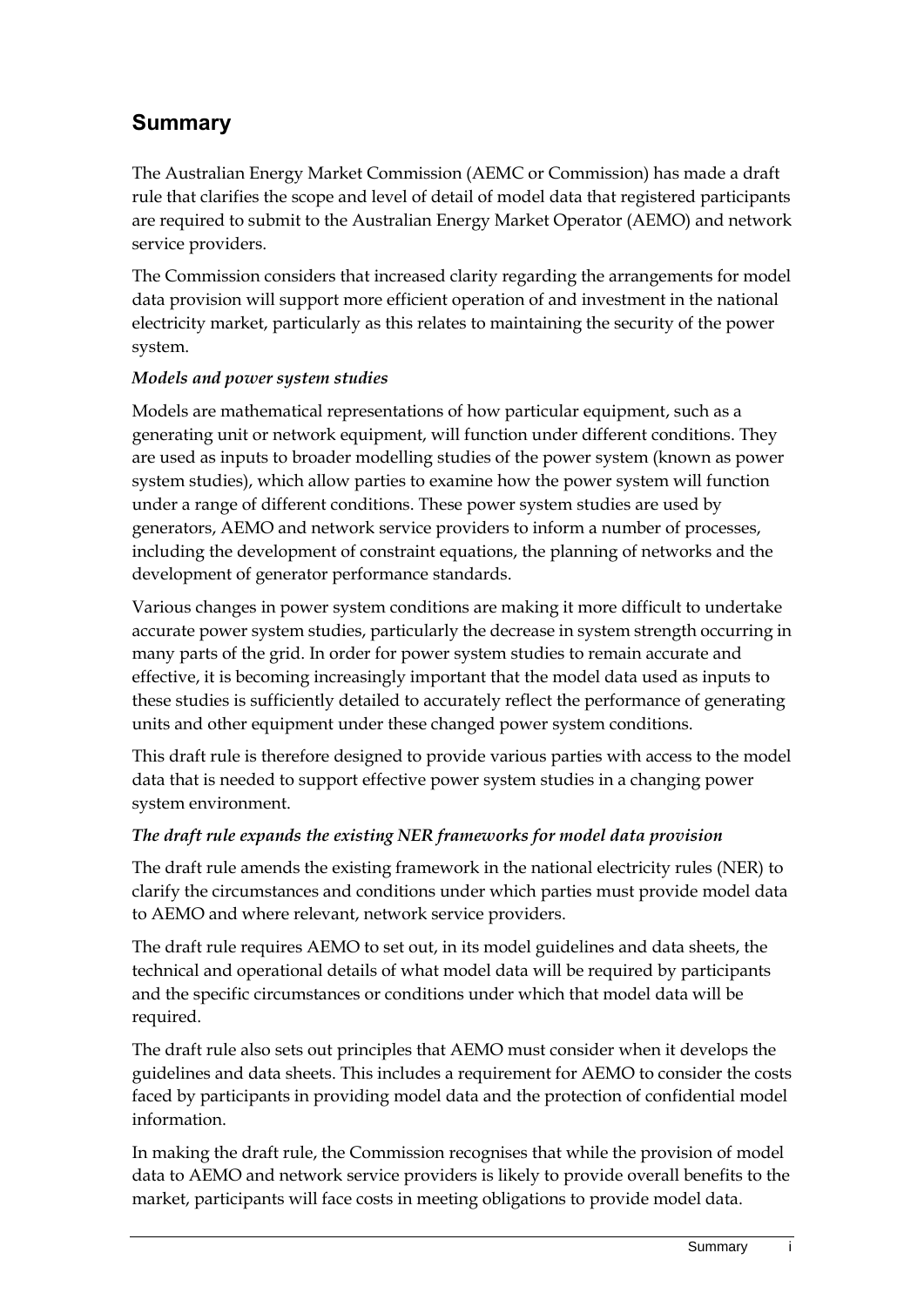The Commission considers that these costs can be best managed where there is predictability and clarity regarding the nature of these obligations. The Commission considers this will help to reduce uncertainty with respect to regulatory obligations, by allowing participants to effectively plan and account for these costs in their commercial decision making processes.

In making the draft rule, the Commission has sought to strike an appropriate balance in terms of the function of the NER against the function of AEMO's generating system model guidelines and data sheets.

#### *Background and rationale*

Changes in the power system, particularly a reduction in system strength in some areas, mean that more detailed studies are required to understand how the power system will function under certain conditions. These changes also affect how other, previously not modelled, equipment interacts with the power system. Such equipment may be owned by smaller generators, transmission network service providers, distribution network service providers, market network service providers, or customers on the transmission or distribution networks.

Less accurate models may lead to less accurate power system studies, which in turn means that AEMO and network service providers may not be able to accurately determine how generators and the power system more generally are likely to behave under certain conditions. This may in turn lead to less effective operation of the power system, for example due to the development of less accurate constraint equations, inappropriate generator performance standards and less effective procurement of ancillary services. This could result in an insecure power system and potentially an increase in the risk of cascading failure.

Because the NER do not currently explicitly specify what kind of model data must be provided in all required circumstances, there is potential for some uncertainty about what type of models are sufficient for registered participants to meet their obligations.

The AEMC published a consultation paper on the rule change request, and this draft determination is informed by stakeholder submissions on that consultation paper.

## *Features of the draft rule*

The draft rule reflects the rule proposed by AEMO with some consequential amendments to reflect the Commission's approach to key issues.

The draft rule expands the application of the existing model data provision framework to apply to additional types of participants, plant and equipment. This will enable AEMO and where relevant, network service providers, to access model data for equipment owned by these participants which is needed for accurate power system studies.

A key aspect of the draft rule is that AEMO will be required to specify certain information in the guidelines and data sheets, including:

- what type of model data it will require from different participants
- the model accuracy requirements that are applicable to each type of model provided, and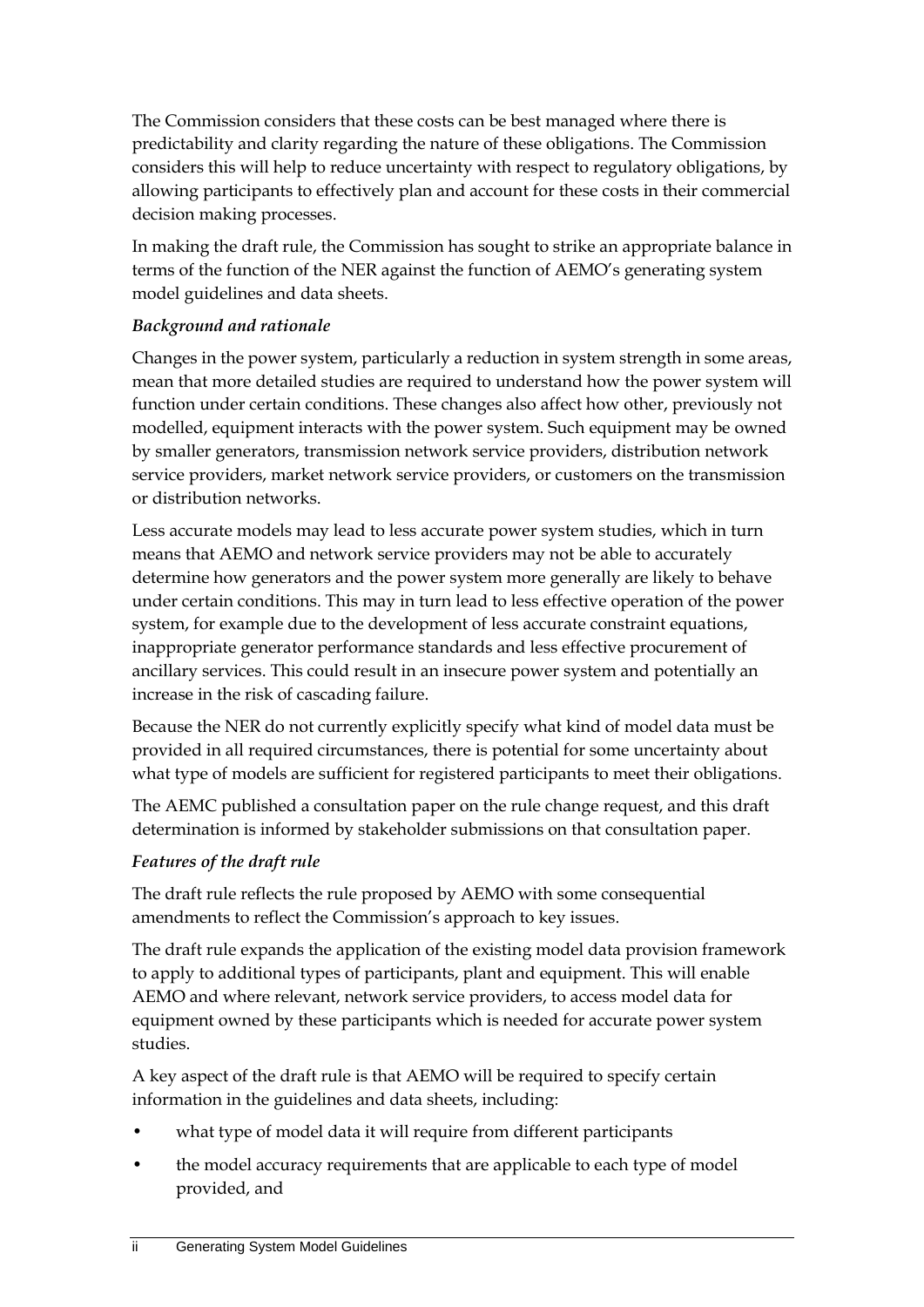• the circumstances in which it will require the different types of model data.

The draft rule also requires AEMO to have regard to the costs participants will face while complying with the model data provision requirements and to use reasonable endeavours to accept a range of software simulation products and versions. The Commission understands that there are various software products that allow for the development of EMT-type models; requiring AEMO to accept models provided in different formats will help participants to manage costs by allowing them to elect the software format they consider to be most cost effective.

Additionally, the draft rule requires AEMO to have regard to the sensitivity of highly detailed model data and therefore to set out in its guidelines the circumstances in which this model data may be shared with third parties.

#### *How the draft rule meets the National Electricity Objective*

Having regard to the issues raised in the rule change request, the Commission is satisfied that the draft rule will, or is likely to, contribute to the achievement of the National Electricity Objective (NEO) by:

- **supporting efficient operation and security of the NEM** by allowing access to more accurate model data to support more effective power system studies. These more accurate studies will in turn allow for a better understanding of the state of power system, including whether or not the system is likely to be secure under specific conditions. This will enable more effective power system operation and procurement of ancillary services, to support a more secure power system.
- **supporting efficient investment in the NEM** by allowing for more accurate power system studies to support long term network and generation asset utilisation planning. Better long term planning will support more efficient investment outcomes by allowing for effective integration of a greater range of generating technologies in the future.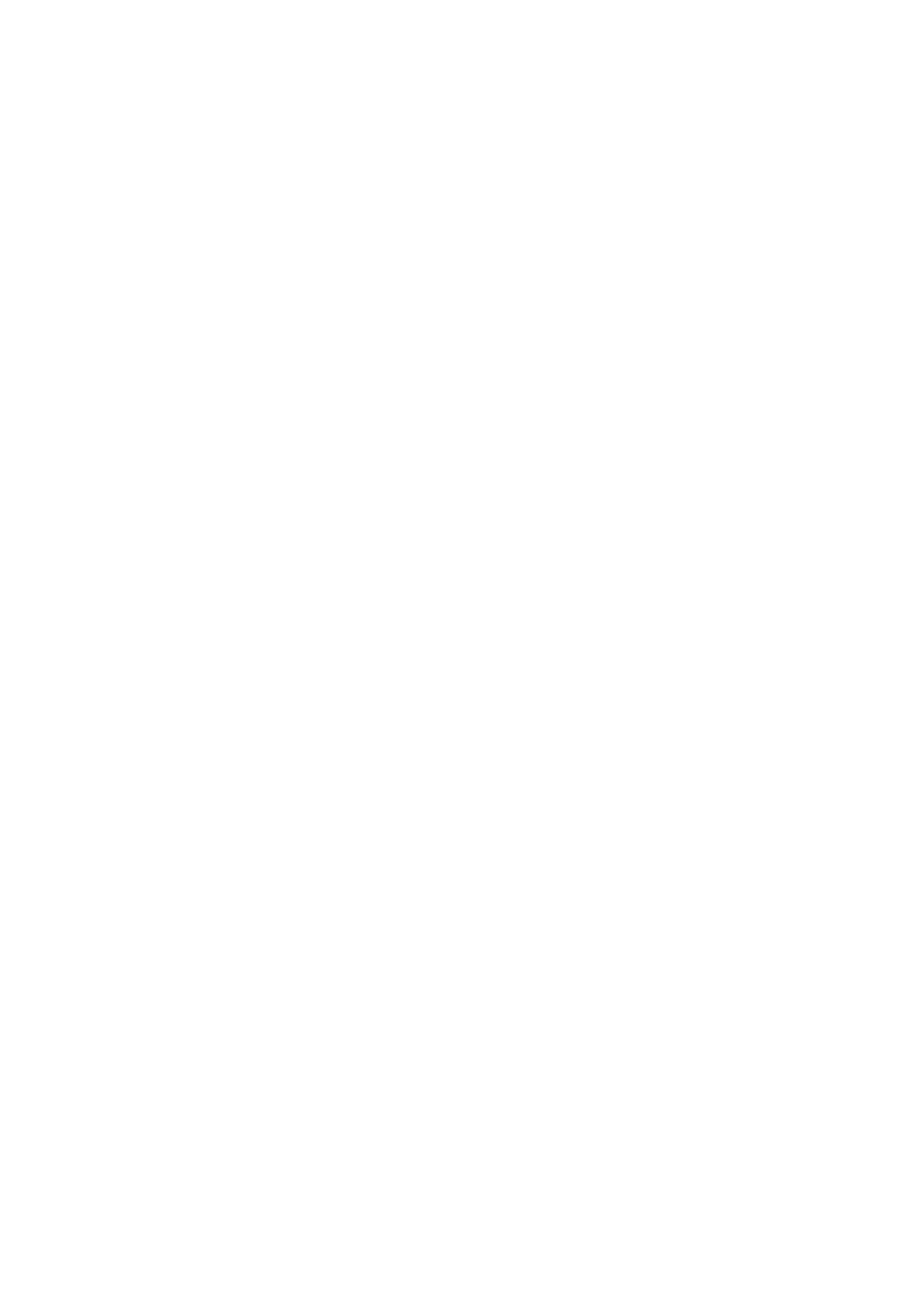# **Contents**

| 1              |     |  |  |  |
|----------------|-----|--|--|--|
|                | 1.1 |  |  |  |
|                | 1.2 |  |  |  |
|                | 1.3 |  |  |  |
|                | 1.4 |  |  |  |
|                | 1.5 |  |  |  |
|                | 1.6 |  |  |  |
| $\overline{2}$ |     |  |  |  |
|                | 2.1 |  |  |  |
|                | 2.2 |  |  |  |
|                | 2.3 |  |  |  |
|                | 2.4 |  |  |  |
|                | 2.5 |  |  |  |
|                | 2.6 |  |  |  |
| 3              |     |  |  |  |
|                | 3.1 |  |  |  |
|                | 3.2 |  |  |  |
|                | 3.3 |  |  |  |
|                | 3.4 |  |  |  |
|                | 3.5 |  |  |  |
|                | 3.6 |  |  |  |
|                |     |  |  |  |
| A              |     |  |  |  |
| B              |     |  |  |  |
|                | B.1 |  |  |  |
|                | B.2 |  |  |  |
|                | B.3 |  |  |  |
|                | B.4 |  |  |  |
|                | B.5 |  |  |  |
| $\mathsf{C}$   |     |  |  |  |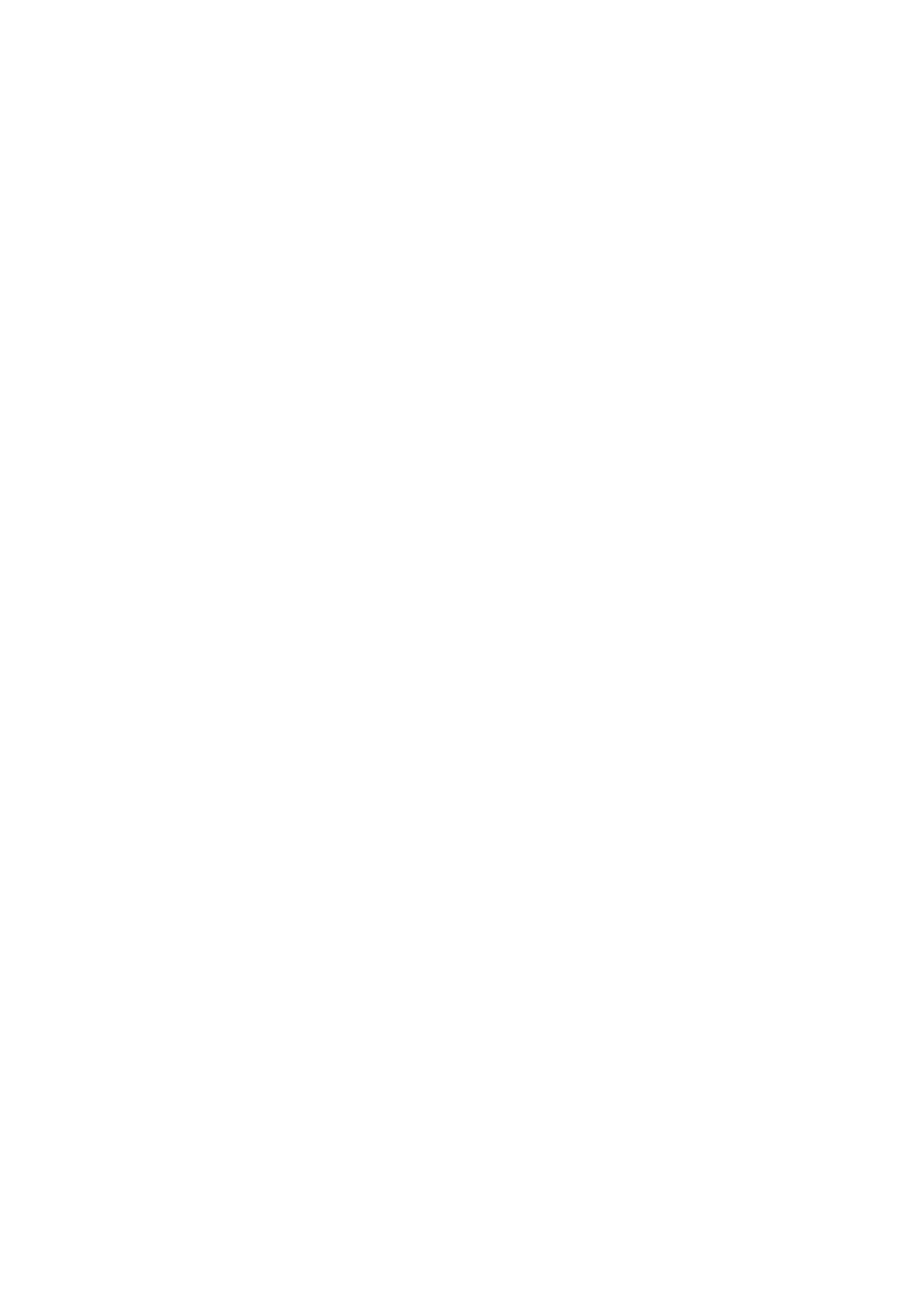# <span id="page-8-0"></span>**1 AEMO's rule change request**

## <span id="page-8-1"></span>**1.1 The rule change request**

On 31 October 2016, the Australian Energy Market Operator (AEMO) submitted a rule change request to Australian Energy Market Commission (AEMC or Commission) seeking:

- to broaden the scope of application of the generating system model guidelines, the generating system setting data sheet and generating system design data sheet to include non-generating power system components.
- to allow for more detailed and accurate modelling and simulation of the power system to manage power system security with rapidly changing power system dynamics and new generation technologies.
- to allow for more efficient procurement of ancillary services, and more accurate understanding of the technical capability of plant for the provision of new ancillary services.

A key aspect of AEMO's proposed rule was the introduction of a specific obligation on generators to provide AEMO with model data<sup>1</sup> required to perform specialised electromagnetic simulation analysis. The proposed rule specified that this data would be provided in circumstances such as where a generator was connected through power electronic interfaced technologies.

The proposed rule also allowed AEMO to request this data from any generator in those situations where, in AEMO's reasonable opinion, the generating system would adversely affect other network users, power system security, or quality or reliability of supply of the power system.

## <span id="page-8-2"></span>**1.2 Current arrangements**

<u>.</u>

The NER currently set out a framework for the provision of model data information by generators to AEMO and where relevant, network service providers (referred to throughout this draft determination as the NER model data provision framework). 2

The NER also establish arrangements for registered participants to access some of this information, in the form of encrypted model data, in order to perform power system

<sup>1</sup> Models are mathematical representations of how particular equipment, such as a generating unit or network equipment, will function under different conditions. They are used as inputs to broader modelling studies of the power system (known as power system studies), which allow parties to examine how the power system will function under a range of different conditions. These power system studies are used by generators, AEMO and network service providers to inform a number of processes, including the development of constraint equations, the planning of networks and the development of generator performance standards.

<sup>2</sup> Throughout this document, the term model data is the general term that is used to refer to the information that makes up the different kinds of models of generation and associated equipment, including RMS and EMT type models. For example, an RMS-model, being a particular type of mathematical representation of a generator and related equipment, consists of a defined set of model data information.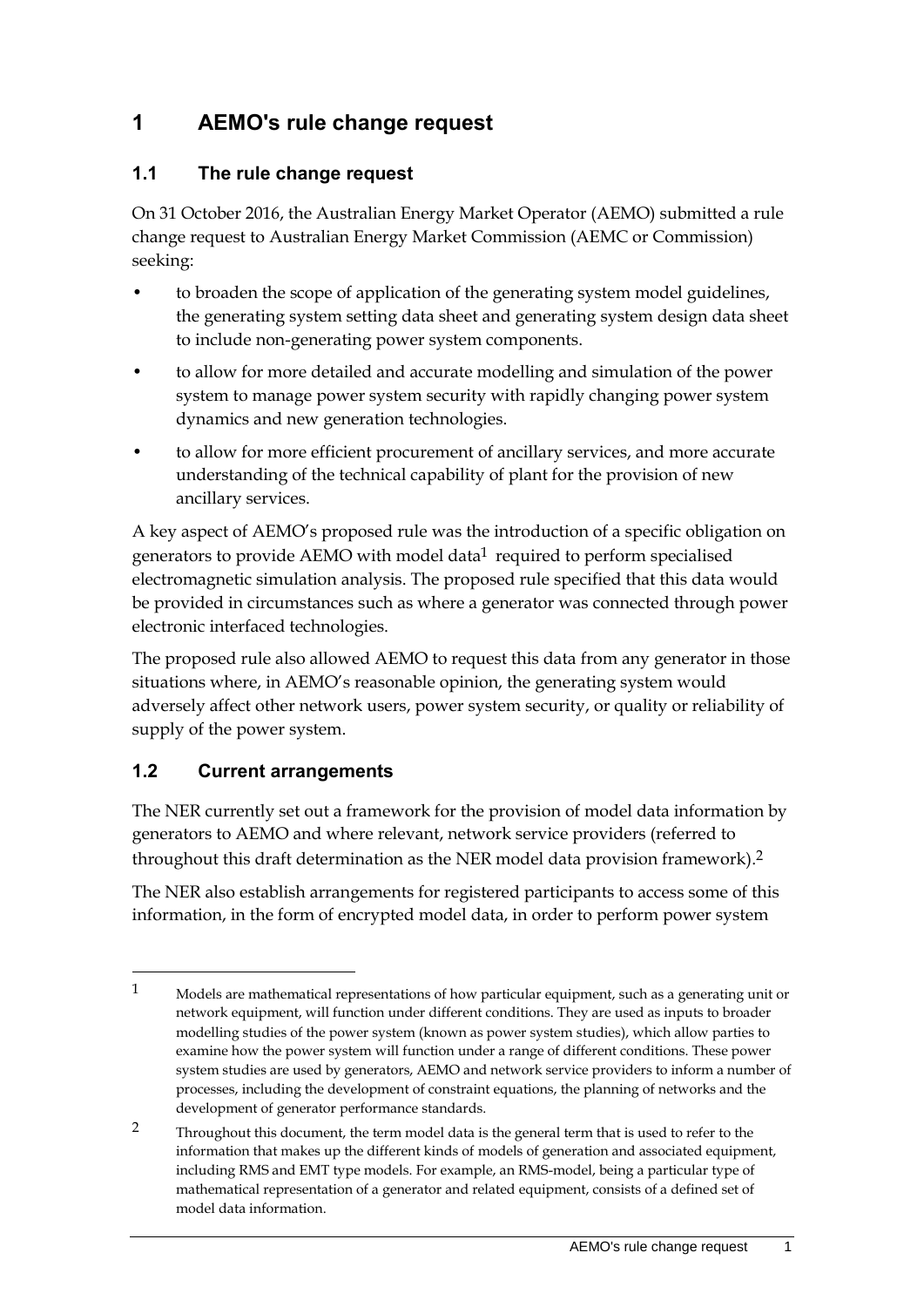studies (referred to throughout this draft determination as the standing data framework).

Both of these frameworks are described below.

Generators are currently required to provide AEMO and network service providers with certain model data when connecting to the electricity grid.

Generators with a combined nameplate rating of 30 MW or more must provide to AEMO, and the relevant network service providers, model data about the control systems of their generating system. This is part of the connection process and includes a requirement for the generator to provide the following information:

- a set of functional block diagrams, including all functions between feedback signals and generating system output
- the parameters of each functional block, including all settings, gains, time, constants, delays, deadbands and limits and
- the characteristics of non-linear elements,

with sufficient detail for AEMO and the network service providers to perform load flow and dynamic simulation studies.3

AEMO or the relevant network service provider can also request a generator to provide an update to this information after the generator is connected if AEMO or the relevant network service provider considers that the information is incomplete, inaccurate or out of date.4

In addition, generators are required to provide certain model data to the relevant network service provider and AEMO when proposing to alter a connected generating system, or a generating system for which performance standards have been previously accepted by AEMO, if the alteration will affect the performance of the generating system relative to any of the technical requirements set out in clauses S5.2.5, S5.2.6, S<sub>5.2.7</sub> and S<sub>5.2.8.5</sub>

Generators are required to provide modelling data to AEMO in both an encrypted and a non-encrypted format.6

Under the standing data framework, a registered participant may request from AEMO the encrypted model data previously submitted to  $AEMO<sub>l</sub><sup>7</sup>$  where that information is reasonably required by the registered participant to carry out their own power system studies.8 Any information provided to a registered participant by AEMO under that framework must be treated as confidential information.9

 $3$  See clause S5.2.4(b)(5) of the NER.

<sup>4</sup> See clause  $S5.2.4(d)(3)$  of the NER.

<sup>5</sup> See clause 5.3.9 of the NER.

 $6$  See S5.2.4(b)(6) of the NER.

<sup>7</sup> For example, the encrypted model data provided by generators as part of their connection process.

<sup>8</sup> See clause 3.13.3(k) of the NER.

<sup>9</sup> See rule 8.6 of the NER.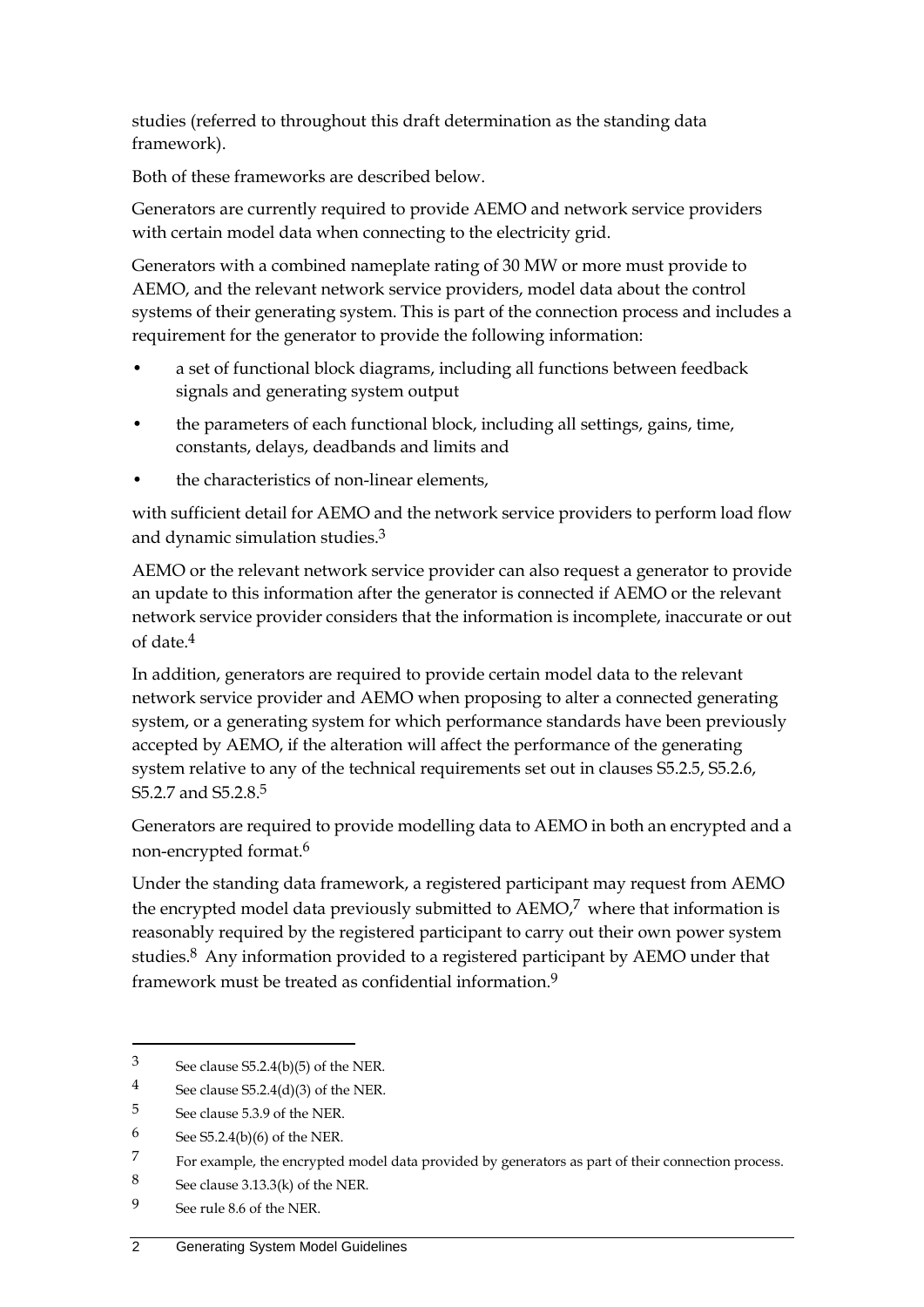The NER also set out high level requirements for ancillary service providers to provide AEMO with certain modelling data. Specifically, prospective providers of system restart ancillary services (SRAS) are required to provide to AEMO data, models and parameters of relevant plant, sufficient to facilitate a thorough assessment of the network impacts and power station impacts of the use of the relevant system restart ancillary service.10

Parties tendering to provide network support and control ancillary services (NSCAS) are required to provide to AEMO data, models and parameters of relevant plant, sufficient to facilitate a thorough assessment of the network impacts and power station impacts of the use of the relevant network support and control ancillary service.<sup>11</sup>

Generators that connect generating units equal to or less than 30MW to a connection point to a distribution network are also required to provide certain data, but this will usually be less than is indicated in the guidelines and data sheets, but other data must be provided if reasonably required by the network service provider or AEMO.12

# <span id="page-10-0"></span>**1.3 Rationale for the rule change request**

In its rule change request, AEMO stated that changes in the power system, particularly a reduction in system strength<sup>13</sup> in some areas, mean that more detailed power system studies are required to understand how the power system will function under certain conditions.14 These more detailed studies require more detailed model data as an input.

AEMO argued that the current NER model data provision framework does not necessarily allow it to obtain the kind of model data needed to undertake these more detailed power system studies.

AEMO stated that the NER currently:

• require generators to submit data necessary for AEMO (and relevant network service providers) to perform load flow and dynamic power system studies. However, as the type of model data to be provided is not specified, generators may not provide model data at the level of detail required by AEMO to undertake effective studies of the power system.

To date, generators have submitted simpler root mean square (RMS) type model data, rather than more detailed electromagnetic transient (EMT) type model data. EMT and RMS-type model data is discussed in Box 1.1 below.

AEMO stated that this RMS-type model data may no longer provide a level of

<sup>10</sup> See clause 3.11.9(g) of the NER.

<sup>11</sup> See clause 3.11.5(b)(5) of the NER.

<sup>12</sup> See clause S5.5.6 of the NER.

<sup>13</sup> See section 3.1.3

<sup>14</sup> AEMO, rule change request, 31 October 2016, pp. 5-6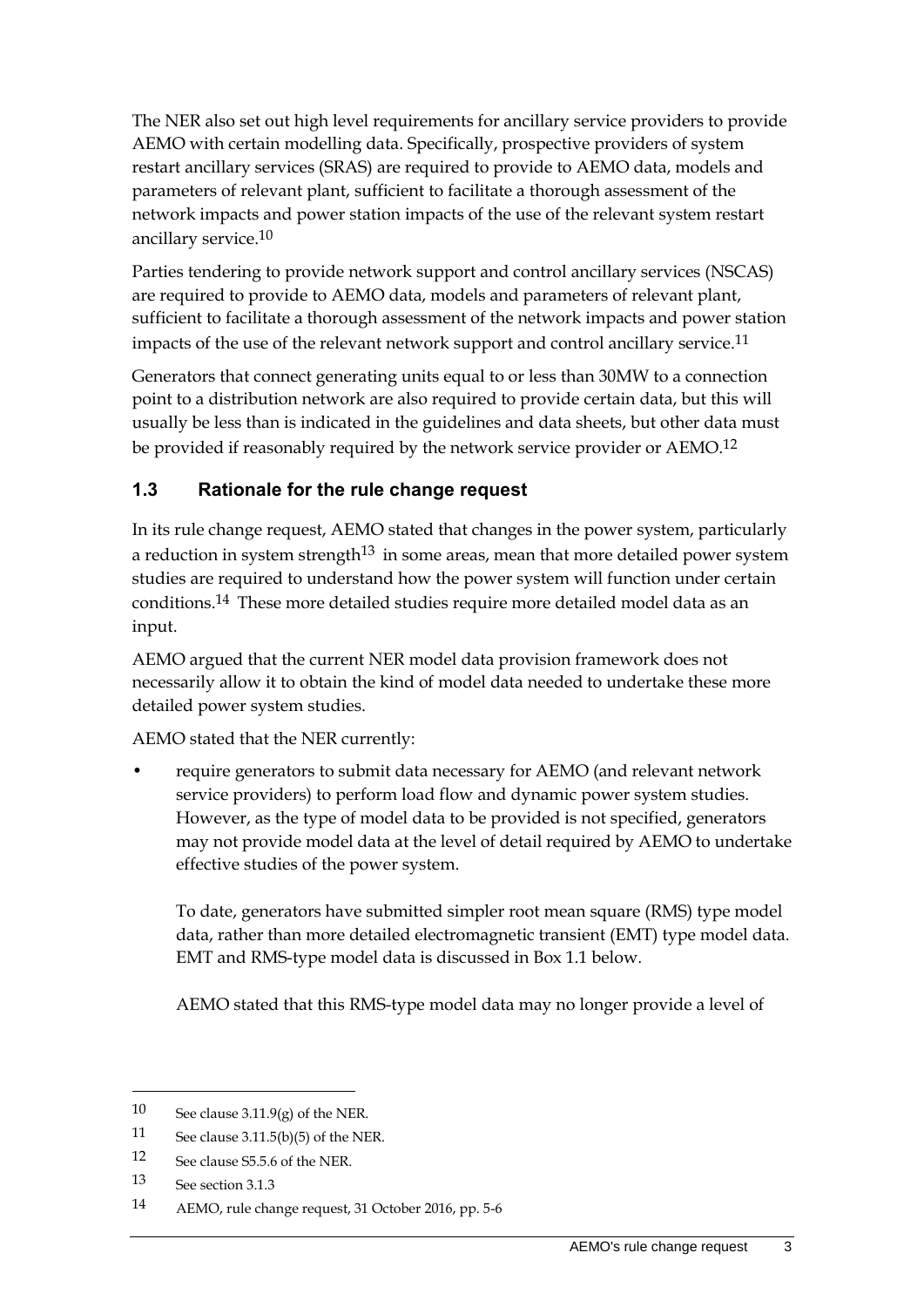detail sufficient to undertake effective power system studies, given changes to the power system such as reduced levels of system strength.15

- only require the provision of information related to generating units and do not require the provision of information about other equipment owned by generators, such as generator governors and protection equipment, as well as equipment owned by network service providers, such as static var compensators (SVCs), synchronous condensers or interconnector protection systems. AEMO stated that these kinds of equipment may have a significant impact on the performance of the transmission network.16
- require parties tendering for ancillary services including NSCAS and SRAS to provide data and models to AEMO for the purposes of assessing the effectiveness of the tendered ancillary services. However, AEMO argued that the type of data generally sought under those provisions may not be sufficient to allow for the most effective assessment of ancillary service tenders, which may result in inefficient under or over procurement, or the procurement of services that may not work effectively or as intended.17

## **Box 1.1 AECOM advice: RMS and EMT models**

Given the technical complexity of some of the issues contained in the rule change request, the Commission sought independent advice from AECOM, a firm with technical experience in the development and assessment of model data and power system studies.

AECOM provided advice to the AEMC in regards to a number of issues. This included advice in relation to the following topics:<sup>18</sup>

- the cost of development of EMT-type models as opposed to RMS models
- confidentiality and encryption related issues associated with sharing of EMT-type models with third parties
- a review of international requirements around EMT-type models
- experiences with projects in the NEM requiring EMT-type models.

The findings of the report prepared by AECOM are reflected and referenced throughout this draft determination.

For the purpose of power system studies, there are two types of model data that can be used: RMS-type (root mean square) and EMT-type (electromagnetic transient) models:

RMS-type models are easier to develop and are less complex, but may also be less accurate and not provide an adequate representation of power

<sup>15</sup> Ibid., pp. 5-6

<sup>16</sup> Ibid., p. 4

<sup>17</sup> AEMO, rule change request, 31 October 2016, p. 6

<sup>18</sup> AECOM, *EMT and RMS model requirements*, 23 May 2017. A copy of AECOM's report is available at www.aemc.gov.au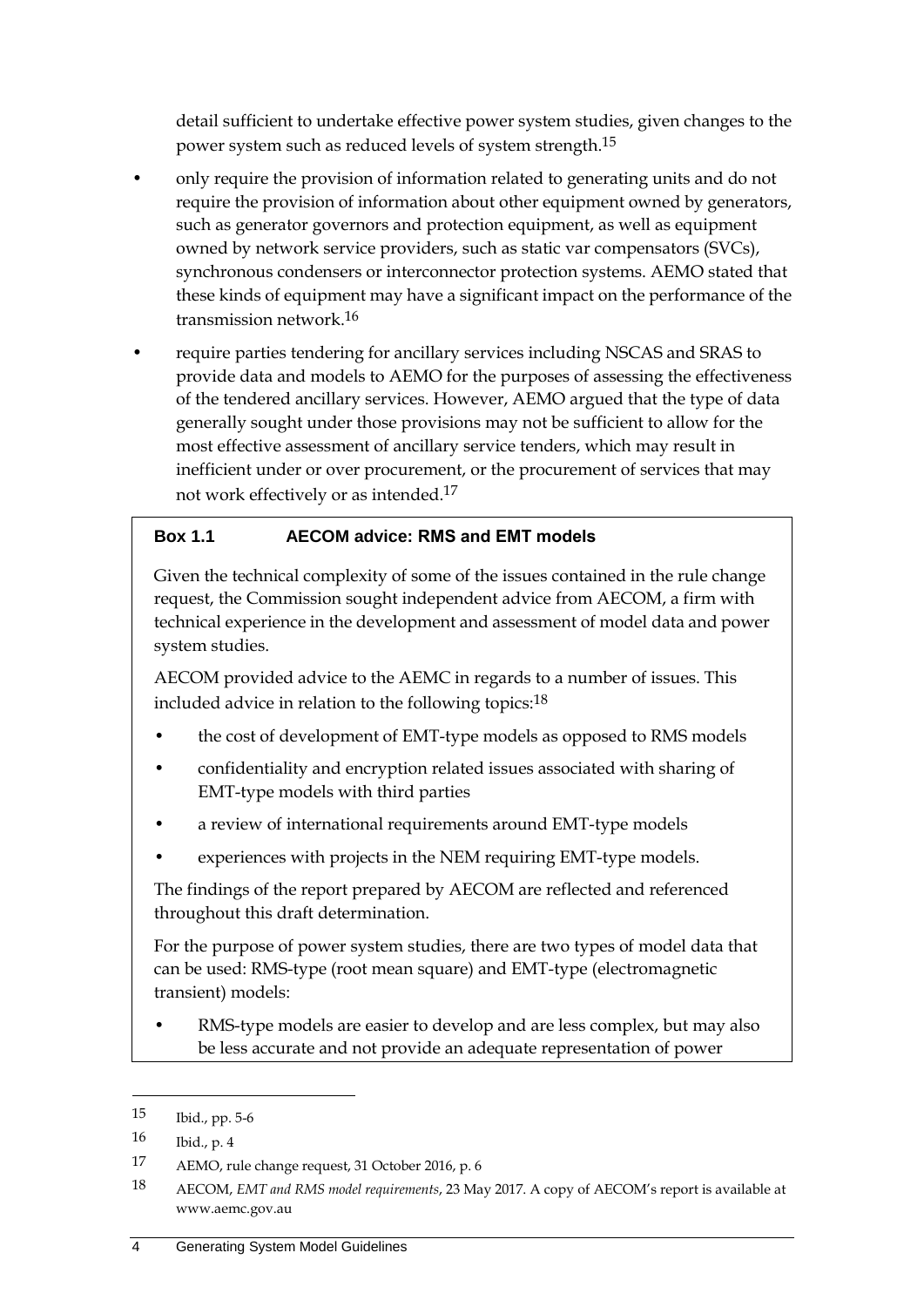system outcomes in more extreme circumstances such as when the system strength is low or when modelling high frequency phenomena such as lightning and switching studies.

- EMT-type models are more complex and can be more detailed than RMS-type models. They can also provide a more realistic representation of power system operation under more extreme circumstances. However, EMT-type models may also be more costly and difficult to prepare than RMS-type models. EMT based power system studies are also significantly more complex and time consuming than equivalent RMS studies.
- We have been advised by some stakeholders that EMT-type models could also be potentially more commercially sensitive, as they provide a more detailed representation of how a generating unit and related systems operate. However, advice from AECOM suggests that "black boxing" and encryption can provide adequate protection for sensitive data.

RMS-type models provide a more simplified representation of how certain elements within the power system operate. RMS-type models represent the voltages and currents variables in the power system as balanced 3-phase sine waves with a magnitude and phase angle. The power system elements (such as the lines, transformers, and generators) are approximated by their characteristics at 50 Hz. These approximations dramatically reduce the complexity of the modelling while generally providing sufficiently accurate representations of typical power system operations. RMS-type models have traditionally been fit for purpose in assessing systems dominated by synchronous generation and have traditionally been the main form of model used in the NEM by AEMO, network service providers and market participants when undertaking power system studies.

However, RMS-type models are not always capable of accurately modelling non-synchronous generating systems and how such equipment may interact with each other when there is low system strength. In addition, RMS models may not be fully effective for use in modelling the power system under more extreme conditions, such as during system restoration, where frequency and voltage may be well outside normal limits.

EMT-type models are able to provide more precise predictions of how the power system is likely to react in various situations. Unlike RMS-type models, EMT-type models provide the means to simultaneously and accurately assess all three phases in the power system.

EMT-type models represent the power system voltages and currents in the individual phases as time series. Similarly, the power system elements are represented by differential equations with a much finer time resolution. This approach better represents the actual operation of power system elements and is necessary when modelling the complex interactions with inverter based generating systems, particularly when the fault level (or system strength) is low.

They are also better at representing the fast acting control and protection systems of non-synchronous generation that would not otherwise be captured by standard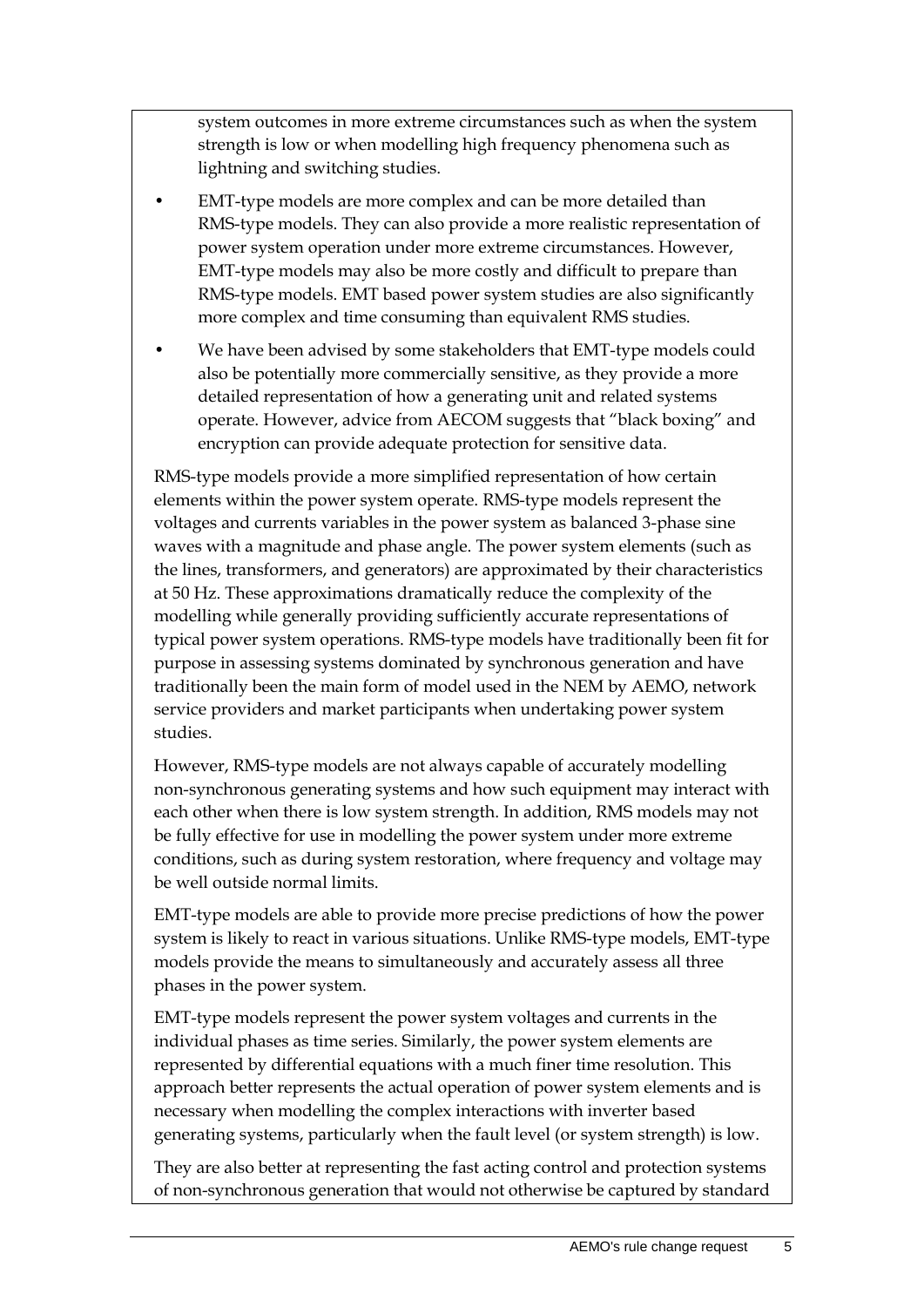RMS-type power system studies. Historically, it has not been necessary to use EMT models for NEM power system studies. However stakeholders have advised that recently, EMT models have been used in the development of generator performance standards for the connection of specific generating units.

# <span id="page-13-0"></span>**1.4 Solution proposed in the rule change request**

To address this issue, AEMO's proposed rule set out a number of changes to the existing NER model data provision framework, including:

- Broadening the "scope" of the model data to be provided to AEMO, by expanding the NER model data provision framework to apply to a broader range of participants and relevant plant and equipment.
- Increasing the level of detail of the model data to be provided to AEMO, by specifying in the NER when generators would be required to provide EMT model data under specific conditions or where this was deemed necessary by AEMO.

# **1.4.1 Extended detail and scope of data provision**

AEMO stated that allowing it to gather model data in relation to a broader range of plant and equipment, as well as more detailed model data, will allow it and network service providers to undertake more effective power system modelling. This would allow for improved power system operation in the context of changing power system conditions, particularly reduced power system strength.

AEMO's request for the ability to obtain additional modelling data can be described in terms of both a broader scope, and an increased level of detail. That is:

- a broader scope of model data means having access to modelling information for additional types of generator and network equipment and from additional types of registered participants, than currently accounted for under the existing NER model data provision framework.
- an increased level of detail means having access to more detailed model data reflecting the technical operation of generating and protection equipment, typically through the provision of more detailed EMT-type models, than is currently specified in the existing NER model data provision framework. 19

## **Scope of information to be provided**

AEMO's proposed rule expanded the NER model data provision framework to include critical network elements and other generation equipment.

To achieve this, the proposed rule amended the relevant NER references to "Generating System" to "Power System". For example, the proposed rule altered NER clause S5.5.7, which currently refers to Generating System Design Data Sheet, Generating System Setting Data Sheet and Generating System Model Guidelines, to refer to Power System

1

<sup>19</sup> The difference between RMS and EMT models is explained in Box 1.1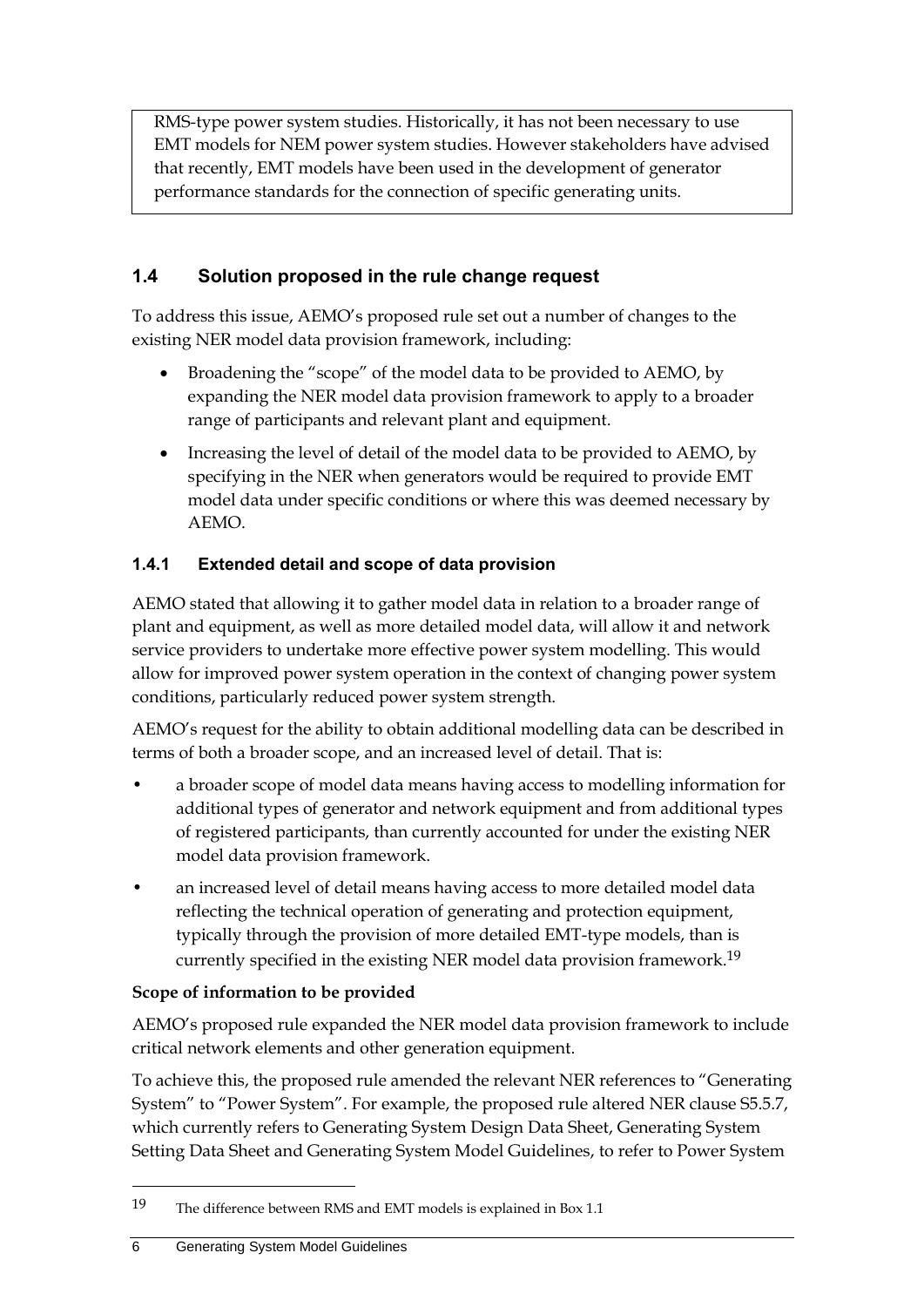Design Data Sheet, Power System Setting Data Sheet and Power System Model Guidelines. 20

The general effect of this change would be to broaden the scope of information that AEMO would be able to obtain from a range of participants under those documents. This may include obtaining model data that reflects other equipment owned by generators, such as governors and protection equipment, or equipment necessary for the provision of ancillary services. It also expanded the scope of information to include model data for equipment owned by network service providers, which could include interconnector protection systems, static var compensators (SVCs) and synchronous condensers.

#### **Detail of information to be provided**

The proposed rule required generators with a nameplate rating of 30MW or more to provide to AEMO, in defined cases, all data required to perform specialised power system studies based on electromagnetic transient simulation analysis (EMT-type model data).

The proposed rule required this model data to be provided to AEMO where a generating system was connected to the network via power electronic interfaced technologies:

- at the transmission system level, or
- at the distribution system level if the installed capacity of the plant is greater than 10% of the available fault level at that point of connection, or
- in AEMO's reasonable opinion, there is a risk that the generating system will adversely affect other network users, power system security, or quality or reliability of supply of the power system.21

As such, the proposed rule provided AEMO with discretion to require generators to provide EMT model data in certain circumstances, which would be assessed based on the risk that the equipment will adversely affect network capability, power system security, quality or reliability of supply, inter-regional power transfers or the use of a network by another network user.

In its rule change request, AEMO stated that when deciding whether to require such modelling data, AEMO would consider, among other factors, "the size of the plant, connection point specifications, and the presence of adjacent plant" , although this consideration was not set out in the proposed rule itself.22

## **1.4.2 Stated benefits of increased model data detail and scope**

AEMO stated that requiring participants to provide it with more detailed and a broader scope of model data would allow it to operate and plan the power system more effectively:

<sup>20</sup> AEMO, rule change request, p.30

<sup>21</sup> AEMO, rule change request, 31 October 2016, p. 7

<sup>22</sup> Ibid., p. 7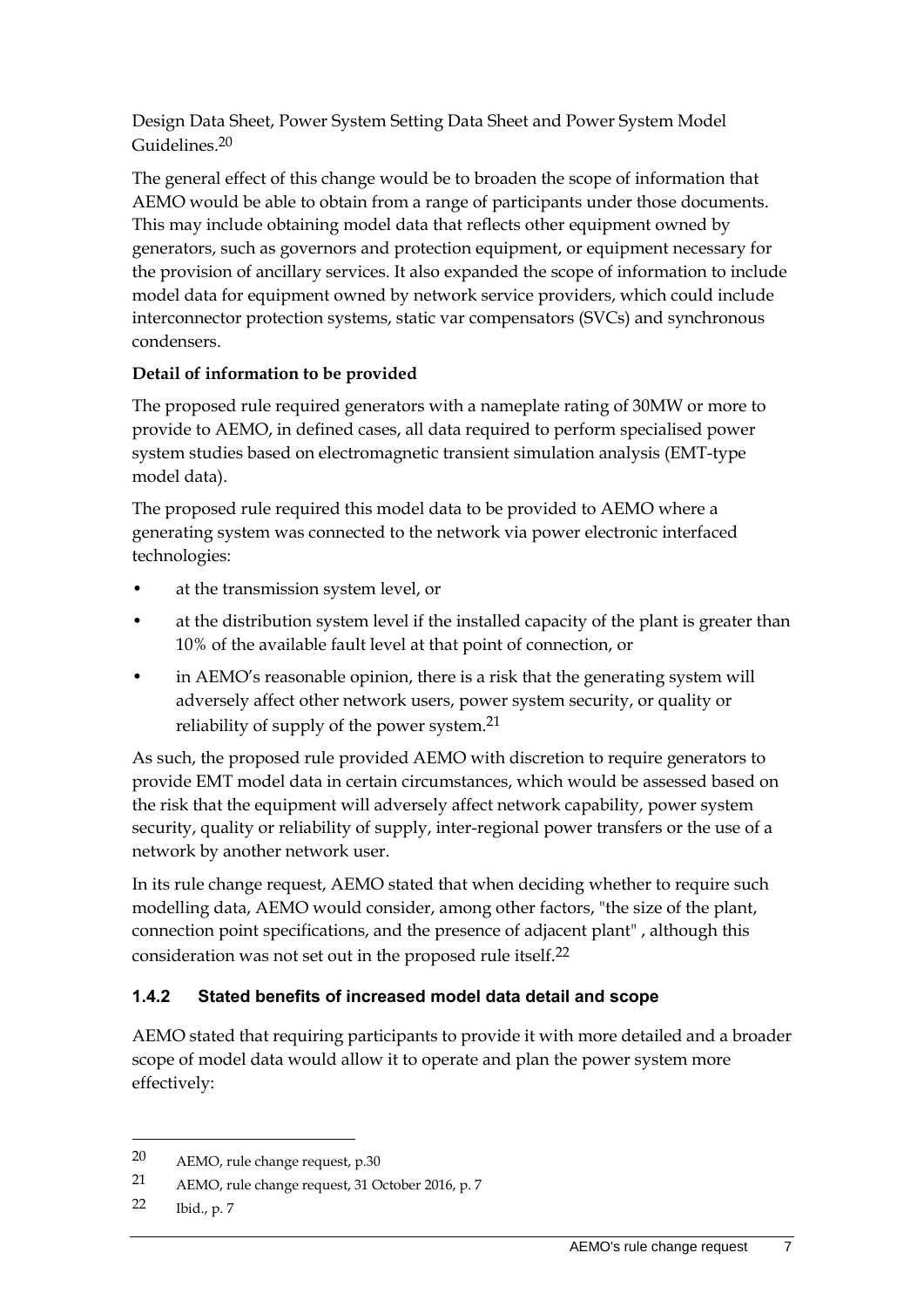• **More effective connection processes:** AEMO considered that more detailed model data would assist in the assessment of new generators seeking to connect to the power system.

For example, more detailed EMT-type models would allow AEMO to more effectively assess how non-synchronous, power electronic connected generators are likely to behave in a low power system strength environment, including how they may interact with other generators.23 This would allow for the negotiation of more effective generator performance standards. 24

- **More effective power system operation:** AEMO considered that it could conduct better power system studies if it had access to more detailed model data. This would allow for the formulation of more accurate constraint equations to support more efficient operation of the power system.<sup>25</sup> AEMO stated that more accurate power system studies would also allow for the efficient procurement of more effective ancillary services, supporting the secure operation of the power system.26
- **More effective planning processes:** AEMO advised that building extra transmission network capacity that cannot be fully utilised in practice could be avoided through more detailed model data to enable more accurate power system studies. This is because the effective utilisation of network capacity may be impacted due to the characteristics of non-synchronous generation. More detailed EMT-type model data to support better power system studies throughout the planning process would allow for these limitations to be identified before they arise. AEMO stated that more detailed model data would assist the evaluation of options presented during regulatory investment tests for transmission (RIT-T) by allowing for the higher integration of intermittent generation, while maintaining power system security.27

AEMO also stated that increasing the level of model data for evaluating tenders of NSCAS and SRAS will allow it to undertake more effective assessments of both market and non-market ancillary services.<sup>28</sup> This may have benefits in terms of improving the efficiency of service procurement, as well as allowing for more efficient operation of the power system.

-

<sup>23</sup> Ibid., p. 15

<sup>24</sup> Access standards are approved by the relevant network service providers, however, in accordance with clause 5.3.4A of the NER, the NSP must consult with AEMO on those proposed negotiated access standards that are AEMO advisory matters.

<sup>25</sup> AEMO, rule change request, 31 October 2016, p. 15

<sup>26</sup> Ibid., p. 6

<sup>27</sup> Ibid., p. 7

<sup>28</sup> Market ancillary services include regulation and contingency FCAS and are sourced by the NEM dispatch engine through the 5 minute dispatch process. Non-market ancillary services include SRAS and NSCAS. SRAS is procured by AEMO and NSCAS is procured by network service providers, with AEMO procuring NSCAS where it identifies an "NSCAS gap" in network service providers' procurement. Both SRAS and NSCAS are typically procured on a bilateral contract basis.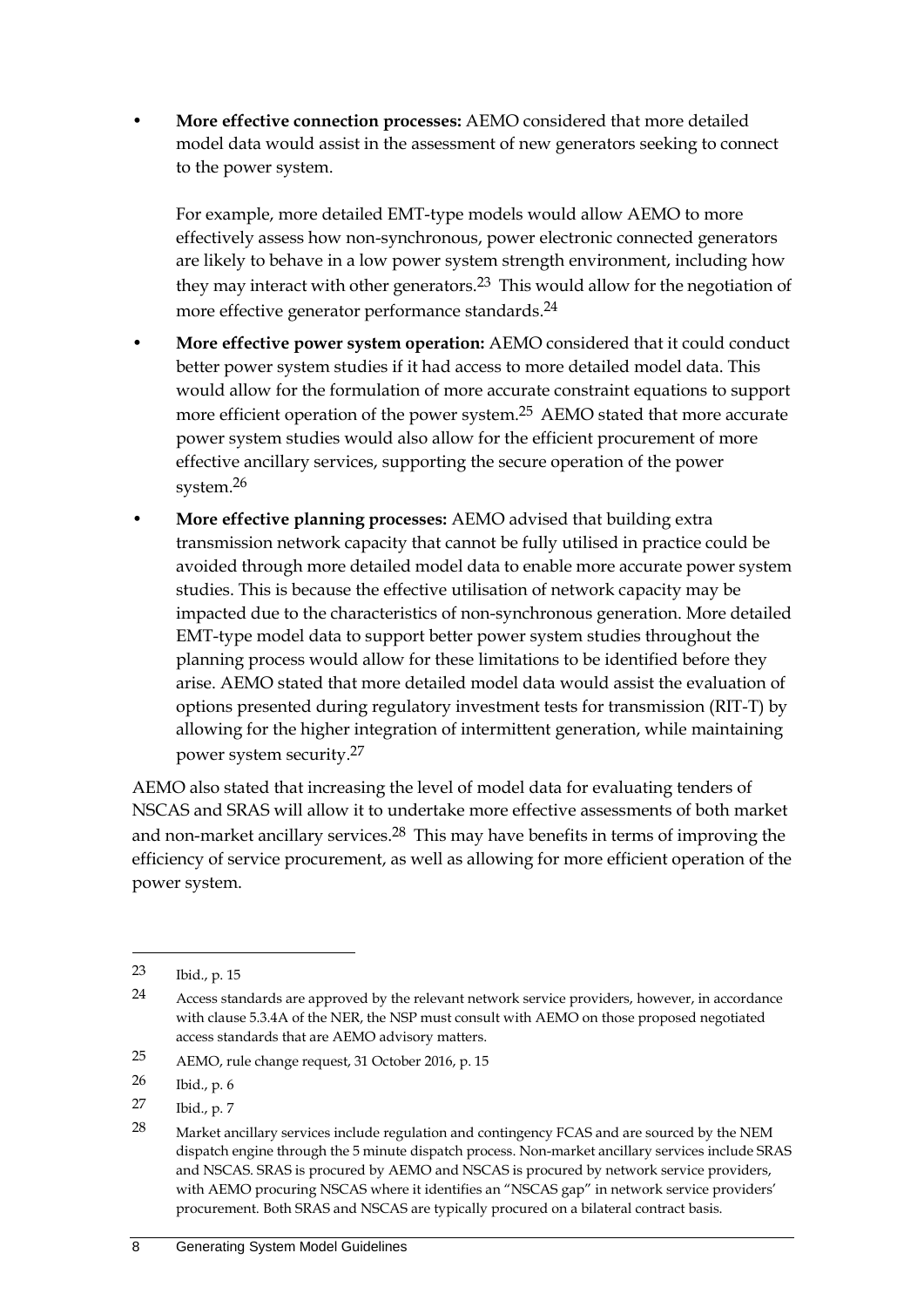AEMO stated that a broader scope and more detailed model data from parties seeking to tender for ancillary services would allow for more accurate assessment of how the ancillary service would function in extreme power system conditions.<sup>29</sup>

By allowing for more accurate modelling of tendered services, AEMO stated it may be better positioned to procure an efficient quantity of the relevant service, avoiding unnecessary purchases and therefore minimising ancillary services costs, which are ultimately borne by consumers through electricity prices. $30$ 

AEMO also stated that system security may be supported by allowing it to more accurately model the ability of different tendered services to actually deliver their stated capability. In the case of a service like SRAS, this may improve overall system security, by allowing AEMO to procure the services that have the greatest probability of actually being available when called on during a system security event.

## **1.4.3 Application to existing participants**

AEMO's rule change request proposed that generators, network service providers or other registered participants operating power system equipment referred to in the rule change request would be exempt from having to provide information for existing plant unless in AEMO's reasonable opinion, there is a risk that the plant will adversely affect network capability, power system security, quality or reliability of supply, inter-regional power transfers or the use of a network by another network user.<sup>31</sup>

As such, in some instances, existing registered participants could be required to provide additional model data in relation to existing plant. This would mean that, in some cases, AEMO would have some discretion in determining whether additional information, potentially including both a broader scope and more detailed model data, would be required from existing registered participants.

## <span id="page-16-0"></span>**1.5 The rule making process**

On 15 March 2017, the Commission published a notice advising of its commencement of the rule making process and consultation in respect of the rule change request.<sup>32</sup> A consultation paper identifying specific issues for consultation was also published. Submissions closed on 12 April 2017.

The Commission received 13 submissions as part of the first round of consultation. The Commission considered all issues raised by stakeholders in submissions. Issues raised in submissions are discussed and responded to throughout this draft rule determination.

Issues that are not addressed in the body of this document are set out and addressed in Appendix A.

<sup>29</sup> Ibid., p. 6

<sup>30</sup> Ibid., pp. 6, 8

<sup>31</sup> Ibid., p. 13.

<sup>32</sup> This notice was published under section 95 of the National Electricity Law (NEL).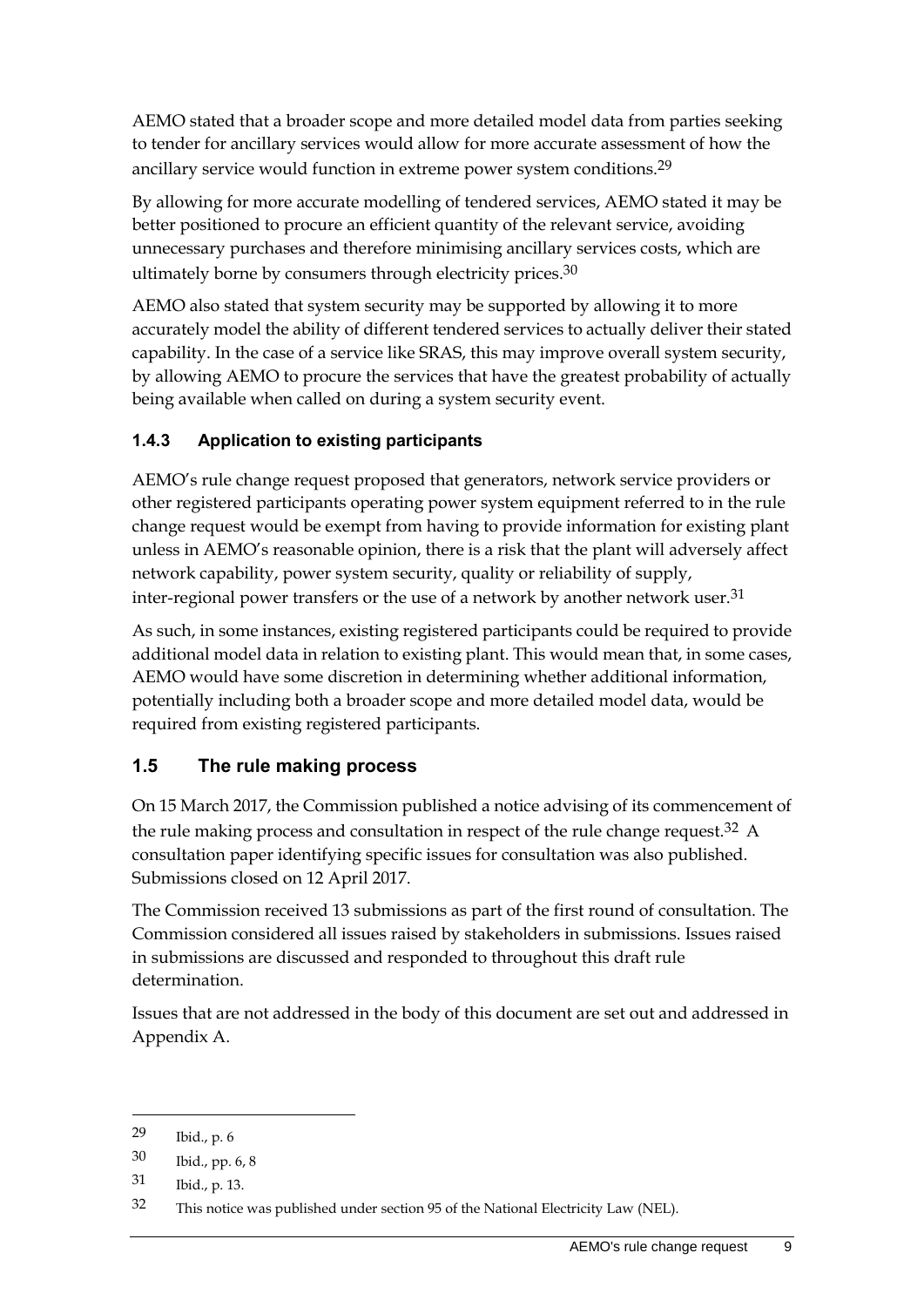# <span id="page-17-0"></span>**1.6 Consultation on draft rule determination**

The Commission invites submissions on this draft rule determination, including a draft rule, by 1 August 2017.

Any person or body may request that the Commission hold a hearing in relation to the draft rule determination. Any request for a hearing must be made in writing and must be received by the Commission no later than 27 June 2017.

Submissions and requests for a hearing should quote project number ERC0219 and may be lodged online at www.aemc.gov.au or by mail to:

Australian Energy Market Commission PO Box A2449 SYDNEY SOUTH NSW 1235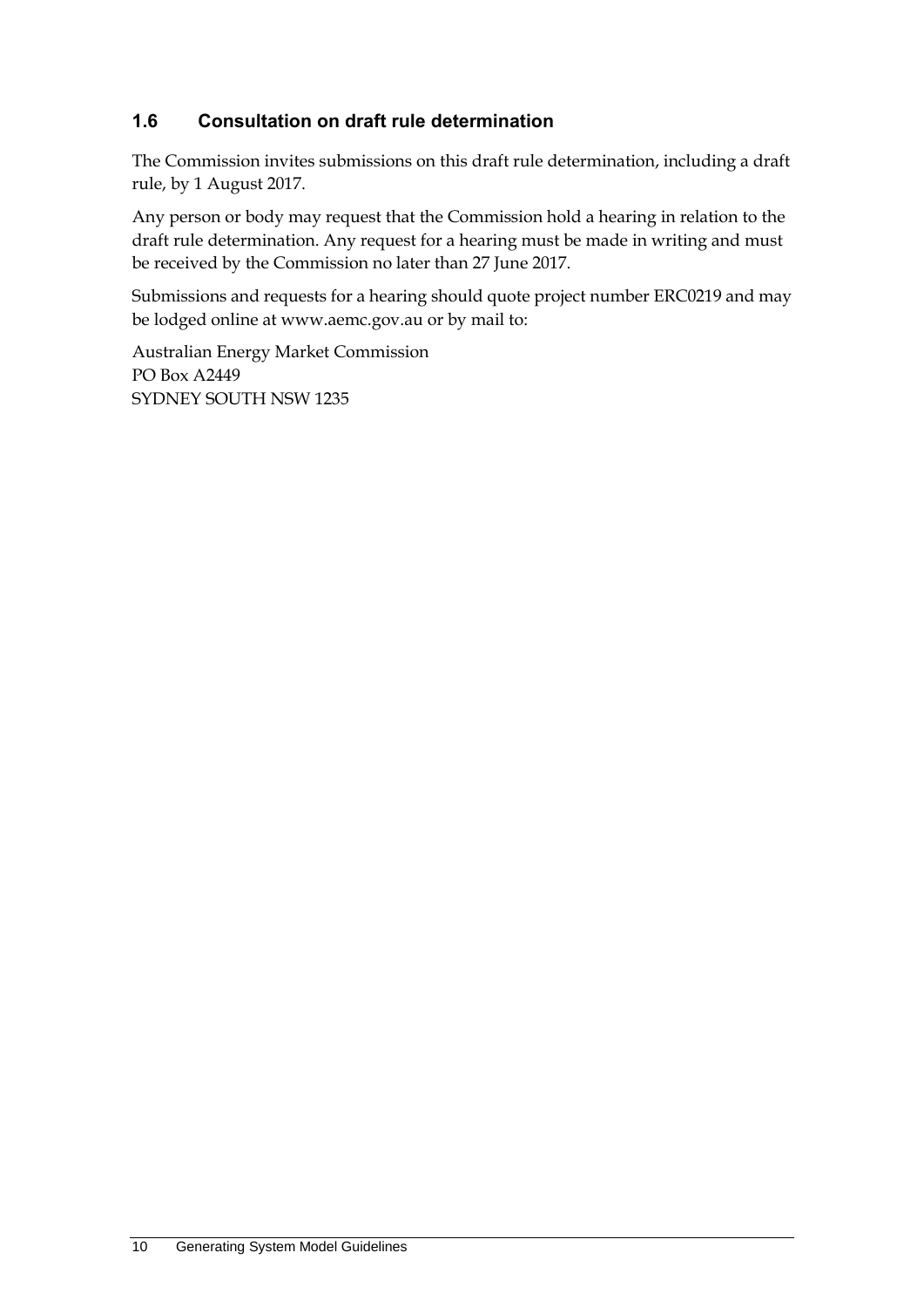# <span id="page-18-0"></span>**2 Draft rule determination**

The Commission has decided to make a draft rule as proposed by AEMO, with some consequential amendments to reflect the Commission's approach to key issues.

The Commission considers that there are likely to be net benefits associated with requiring participants to provide additional or more detailed model data to AEMO and network service providers, in certain circumstances.

The draft rule seeks to:

- utilise the existing NER model data provision framework wherever possible, by clarifying how that framework applies to various market participants, and imposing clear guiding principles on AEMO in undertaking its obligations in relation to that framework.
- maintain an appropriate level of detail with respect to obligations that are set out in the NER, which are developed by the AEMC, and the obligations that are set out in the generating (power) system model guidelines, generating (power) system design data sheet, and the generating (power) system setting data sheet which are developed by AEMO.<sup>33</sup>

The draft rule makes some amendments to the existing NER model data provision framework to expand the range of participants that must provide model data to AEMO and, where relevant, network service providers.

The draft rule establishes principles that AEMO must have regard to when developing and amending the guidelines and data sheets, with a view to minimising costs and protecting the confidentiality of information.

The draft rule requires the technical detail of what types of model data must be provided parties, and the circumstances of when it must be provided, to be set out in the guidelines and data sheets that are redeveloped by AEMO through the public rules consultation procedure.

Under the proposed rule, AEMO proposed amending the NER to include a specific provision that required the provision of EMT-type model data under specific conditions. In its rule change request AEMO proposed a "limited retrospectivity" approach for existing registered participants.<sup>34</sup> Under this approach AEMO would have had a relatively substantial amount of discretion to request EMT-type model data, with little guidance or transparency for participants as to the more precise conditions in which this data would be requested.

The Commission considers that the approach it has taken in the draft rule will enable AEMO (and where relevant, network service providers) to access the model data

<sup>33</sup> This draft rule changes the existing definition of the Generating System Model Guidelines, to the Power System Model Guidelines. The Commission has generally referred to this document as "the guidelines" throughout this determination. The existing definition of Generating System Design Data Sheet and Generating System Setting Data Sheet is also changed to Power System Design Data Sheet and Power System Setting Data Sheet. The Commission has generally referred to these documents as "the data sheets" throughout this determination.

<sup>34</sup> AEMO, rule change request, 31 October 2016, p. 13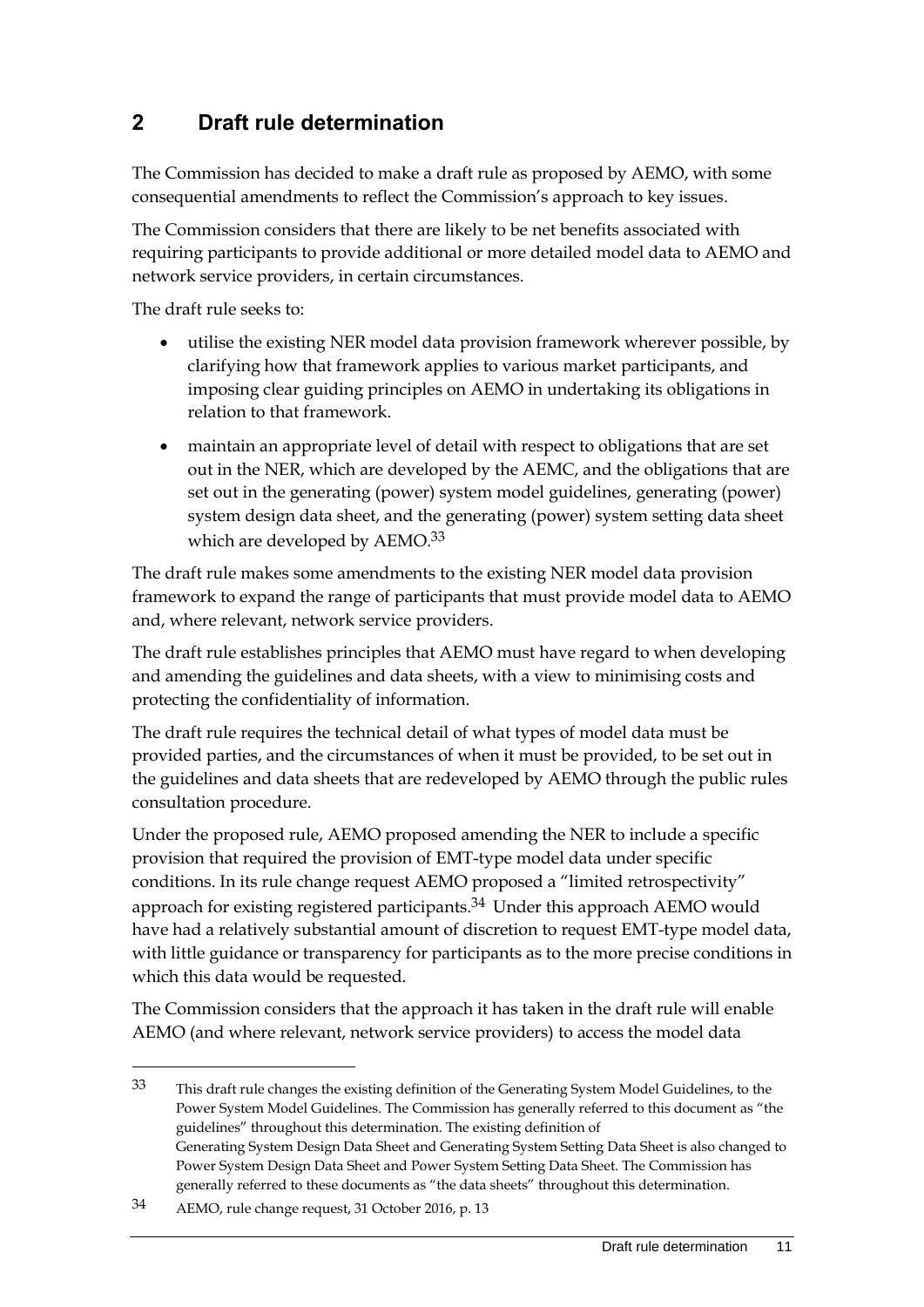needed to maintain power system security. However, it also provides the market with greater clarity and predictability about the relevant model data provision obligations by requiring AEMO to specify the necessary details in the guidelines and data sheets. This clarity will help participants to plan for and manage the potential costs associated with providing more detailed or additional model data.

The draft rule has been designed to strike an appropriate balance between including high level principles in the NER and clearly setting out the responsibilities of parties in the NER, and the technically specific and more detailed operational aspects of market function to be included in the guidelines and data sheets prepared by AEMO.

This balance allows for:

- flexibility to allow for changes in market conditions. Changes to the guidelines and data sheets can be made at AEMO's initiation or upon a person's request, subject to the rules consultation process.<sup>35</sup> This allows them to be adapted as needed, without the need for a rule change process.
- accountability and transparency. The rules consultation process will allow participants to provide input to AEMO's development of the revised guidelines and data sheets, as well as any subsequent amendments. This will deliver a transparent and accountable process.
- recognition of relative areas of expertise. AEMO remains the appropriate organisation to be making decisions regarding technical, operational matters such as the form and content of model data. Subject to the principles and obligations imposed on it by the NER, AEMO is best placed to determine what model data requirements are needed in a changing power system environment.

This chapter sets out the assessment framework that the Commission used in making its draft rule, and provides an explanation of the key differences between its draft rule and AEMO's proposed rule.

Chapter 3 provides a more detailed explanation of the Commission's reasoning.

Appendix C provides a summary of the consequential amendments made to the proposed rule to give effect to the draft rule.

# <span id="page-19-0"></span>**2.1 The Commission's draft rule determination**

The Commission's draft rule determination is to make a draft rule as proposed by AEMO, with amendments.

The draft rule:

1

- broadens the scope of the NER model data provision framework to include non-generating system power system components and specifies the minimum requirements and principles that AEMO must have regard to when developing and amending the guidelines and data sheets
- includes prospective providers of network support and control ancillary services, system restart ancillary services and generators with nameplate capacity less than

<sup>35</sup> See rule 8.9 of the NER.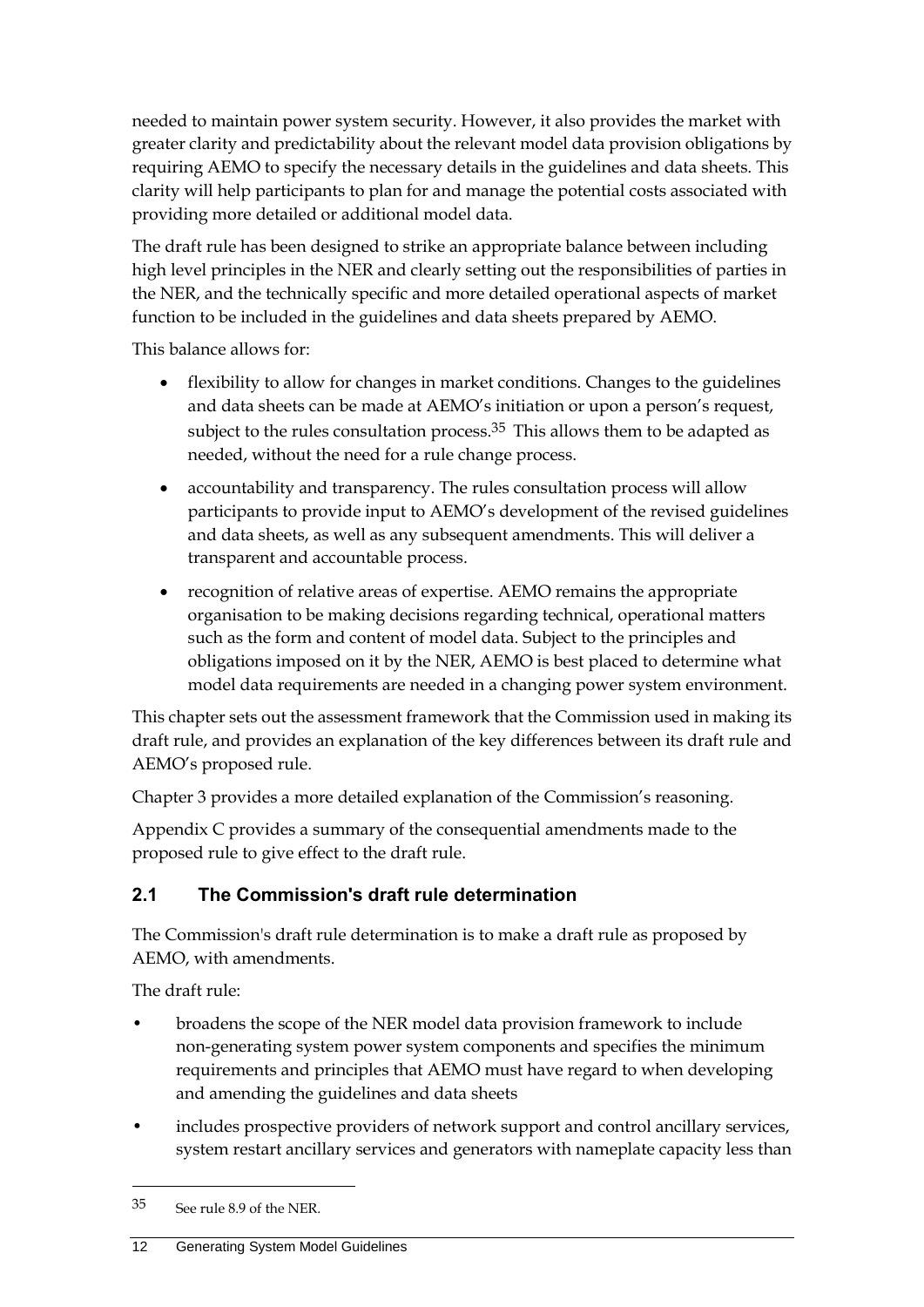30MW in the NER model data provision framework (i.e. the datasheets and guidelines)

- includes in the NER model data provision framework, the provision of modelling data and information from network users and network service providers
- requires AEMO to develop and publish the revised guidelines and data sheets by 30 September 2018, in accordance with the rules consultation procedure under rule 8.9 of the NER.

The Commission's reasons for making this draft determination are set out in section 2.3.

This chapter outlines:

- the rule making test for changes to the NER
- the assessment framework for considering the rule change request, and
- the Commission's consideration of the draft rule against the national electricity objective (NEO).

Further information on the legal requirements for making this draft rule determination is set out in Appendix B.

# <span id="page-20-0"></span>**2.2 Rule making test**

#### **2.2.1 Achieving the national electricity objective**

The Commission may only make a rule if it is satisfied that the rule will, or is likely to, contribute to the achievement of the national electricity objective (NEO).<sup>36</sup> This is the decision making framework that the Commission must apply.

The NEO is: 37

"to promote efficient investment in, and efficient operation and use of, electricity services for the long term interests of consumers of electricity with respect to:

- (a) price, quality, safety, reliability and security of supply of electricity; and
- (b) the reliability, safety and security of the national electricity system."

## **2.2.2 Making a differential rule**

Under the Northern Territory legislation adopting the NEL,<sup>38</sup> the Commission must regard the reference in the national electricity objective to the "national electricity system" as a reference to whichever of the following the Commission considers appropriate in the circumstances having regard to the nature, scope or operation of the proposed rule:

<sup>36</sup> Section 88 of the NEL.

<sup>37</sup> Section 7 of the NEL.

<sup>38</sup> Section on 32A of the National Electricity (Northern Territory) (National Uniform Legislation) Act 2015.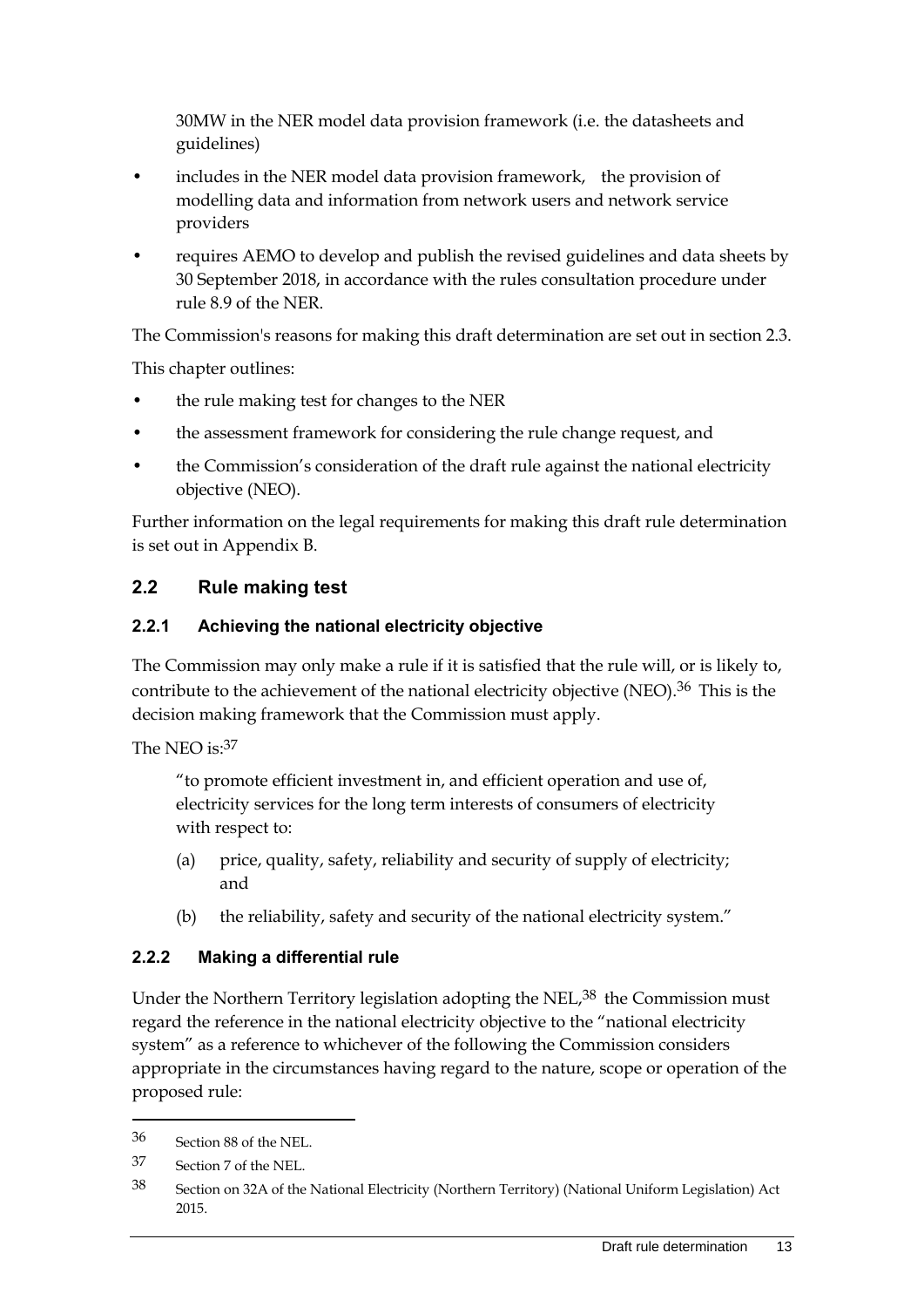- the national electricity system
- one or more, or all, of the local electricity systems
- all the electricity systems referred to above.

Under the Northern Territory legislation adopting the NEL, the Commission may make a differential rule if, having regard to any relevant MCE statement of policy principles, a different rule will, or is likely to, better contribute to the achievement of the NEO than a uniform rule. A differential rule is a rule that:

- (a) varies in its term as between:
	- (i) the national electricity system; and
	- (ii) one or more, or all, of the local electricity systems; or
- (b) does not have effect with respect to one or more of those systems,

but is not a jurisdictional derogation, participant derogation or rule that has effect with respect to an adoptive jurisdiction for the purpose of section 91(8) of the NEL.

For this rule change request, the Commission has determined that a differential rule is not required for the Northern Territory. Further information on the reasons is set out in Appendix B.

#### <span id="page-21-0"></span>**2.3 Assessment framework and summary of reasons**

In assessing the rule change request against the NEO, the Commission considered whether the proposed rule was likely to deliver more efficient outcomes.

In particular, the Commission's assessment included consideration of whether the rule change request was likely to facilitate more efficient investment and operation of the power system.

In assessing the rule change request, the Commission considered the extent to which it was likely to lead to more efficient operational and investment outcomes in the NEM.

- **Efficient operation:** The rule change request was assessed in terms of whether the provision of more detailed model data to AEMO and network service providers was likely to enable a better understanding of how the power system can be expected to operate under a range of conditions. This included consideration of whether this better understanding would facilitate more efficient operation of electricity services, primarily through the extent to which it would support more effective power system operation and efficient procurement of more effective ancillary services.
- **Efficient investment:** The Commission also considered the extent to which the provision of more detailed model data was likely to support more effective planning and efficient investment in network and generation assets, particularly in terms of whether it would allow for integration of a greater range of generating technologies, including non-synchronous generation.

The Commission considered these potential operational and investment benefits in light of whether the proposed rule represented a proportional solution to the identified issue,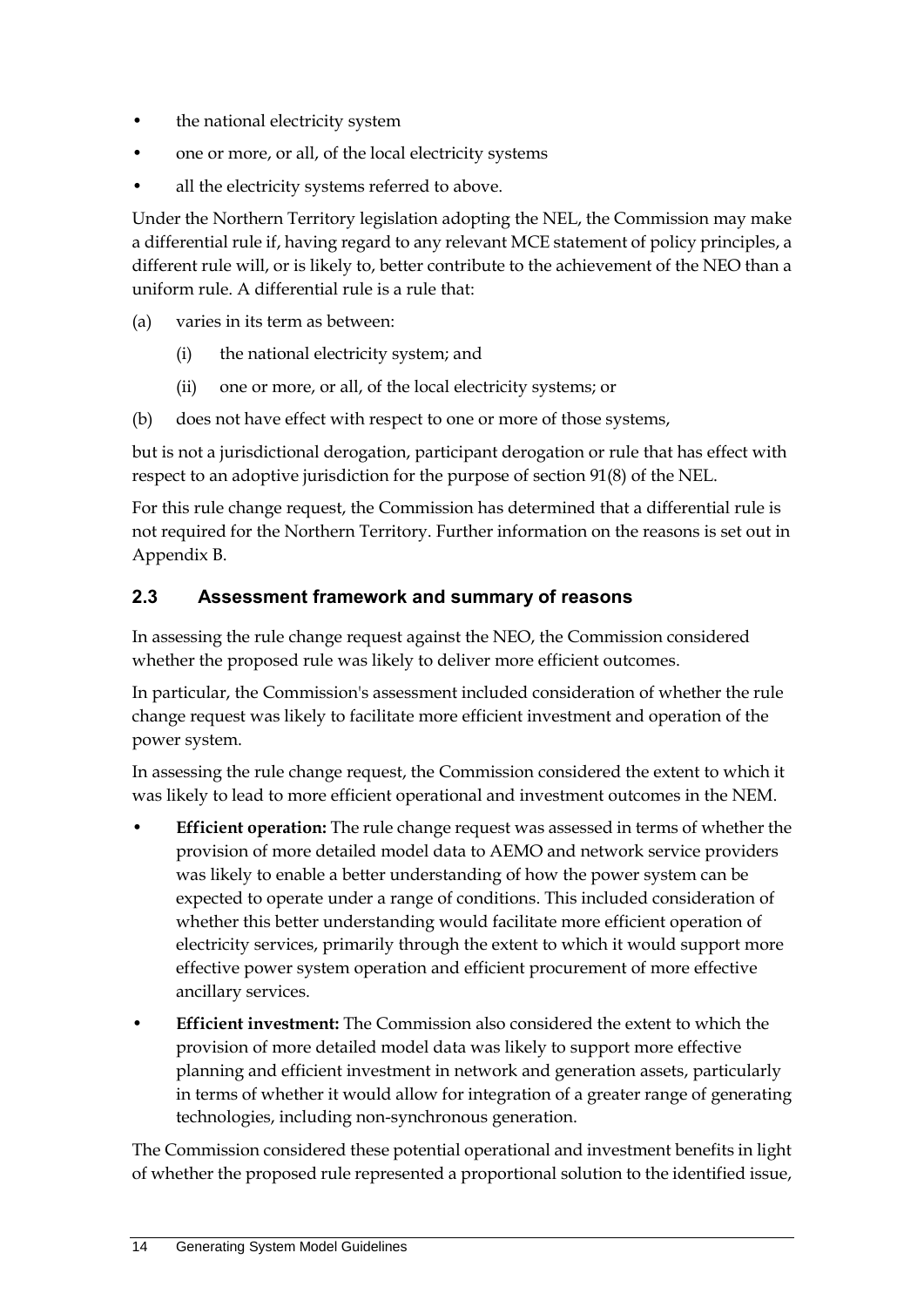the extent of potential improvements in the security of power system operation and the efficiency of planning processes and price impacts.

Having regard to the issues raised in the rule change request, the Commission is satisfied that its draft rule will, or is likely to, contribute to the achievement of the NEO by:

- **Supporting efficient operation and security of the NEM**, by allowing access to more accurate model data to support more effective power system studies. These more accurate studies will in turn allow for a better understanding of the state of power system, including whether or not the system is likely to be secure under specific conditions. This will enable more effective power system operation and procurement of ancillary services, to support a more secure power system.
- **Supporting efficient investment in the NEM**, by allowing for more accurate power system studies to support long term network and generation asset utilisation planning. Better long term planning will support more efficient investment outcomes by allowing for effective integration of a greater range of generating technologies in the future..

In assessing the rule change request and developing the draft rule, the Commission has considered:

- the proportionality of the solutions developed in the draft rule, relative to the materiality of the issue identified
- the potential power system operational benefits associated with the draft rule
- potential beneficial outcomes in regards to more efficient planning
- impacts on consumer prices.

#### **2.3.1 Proportionality**

When considering the introduction of new regulatory requirements for modelling data provision, it is first necessary to consider the materiality of current issues, whether they can be adequately addressed under the existing NER model data provision framework or whether changes to the NER are required.

In assessing the proposed rule, the Commission considered whether introduction of more regulatory obligations for the provision of a wider scope and greater level of detail of model data would result in higher implementation and compliance costs, and whether these costs were commensurate and proportionate to the materiality of the issue it is designed to address.

As discussed in Chapter 3, the Commission considers that its draft rule strikes the appropriate balance between the materiality of the issue identified by AEMO and the costs associated with the provision of additional model data.

While there may be some costs faced by participants when providing more detailed or additional model data, the Commission considers that these costs are outweighed by the overall operational, investment and security benefits enabled by the draft rule. Furthermore, the draft rule establishes a number of measures that the Commission considers will be effective in helping to minimise the extent of any costs for participants.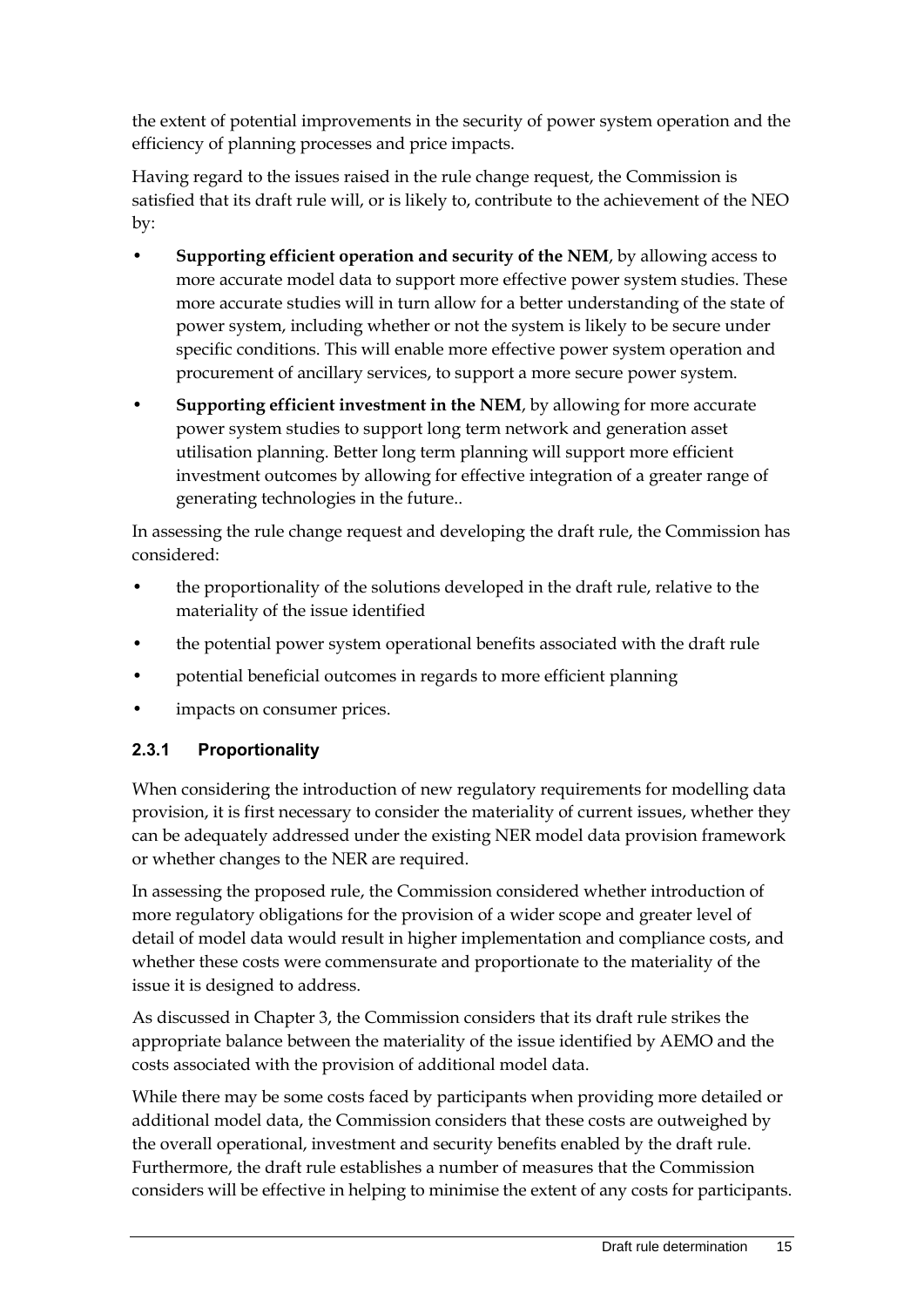# **2.3.2 Operation of the power system**

In assessing the proposed rule, the Commission considered the extent to which the provision of more detailed model data would support efficient power system operation and support power system security.

Power system security refers to the safe scheduling, operation and control of the power system within certain technical operating limits. The Commission is of the view that provision of a broader scope and more detailed modelling data to AEMO would allow AEMO to undertake more effective power system studies. This would in turn enhance the quality of the system information available to AEMO and allow for more effective power system operation, helping to improve the overall security of the power system.

The Commission considers that access to more detailed and a broader scope of modelling information would also allow AEMO to undertake more effective assessments when procuring various ancillary services. These services are used to support the secure operation of the power system and also to restore the power system to a secure state following emergency events. More effective ancillary service procurement would therefore support more effective management of system security issues as they arise.

# **2.3.3 Planning outcomes**

The Commission considered whether access to more detailed modelling data to develop more effective power system studies would support AEMO, network service providers and generators in undertaking their various planning processes.

In this context, planning includes to the general processes followed by generators when deciding where and how to connect a new generator to the power system. It may include the more formal planning processes undertaken by AEMO and network service providers when planning the distribution and transmission networks, through the national transmission network development plan (NTNDP) and annual planning report process.

In the context of the formal planning processes of AEMO and network service providers, the Commission considers that as part of these processes, access to better model data would support more effective power system studies, which could in turn be used when undertaking formal planning obligations through the NTNDP and network service providers' annual planning reports. A more efficient planning process has a number of benefits for consumers, including lower network costs as well as improved system security and reliability outcomes.

This outcome can only be achieved if key system parameters can be accurately modelled and evaluated in the planning phase. The Commission considers that the draft rule is likely to support more accurate or effective modelling by AEMO and network service providers, and is therefore likely to enhance the network planning process.

Where planning extends to connecting a generator, the Commission considered that where this process is better informed through more detailed model data and more accurate power system studies, AEMO, network service providers and generators may be better able to identify the optimal location of generation units in the network.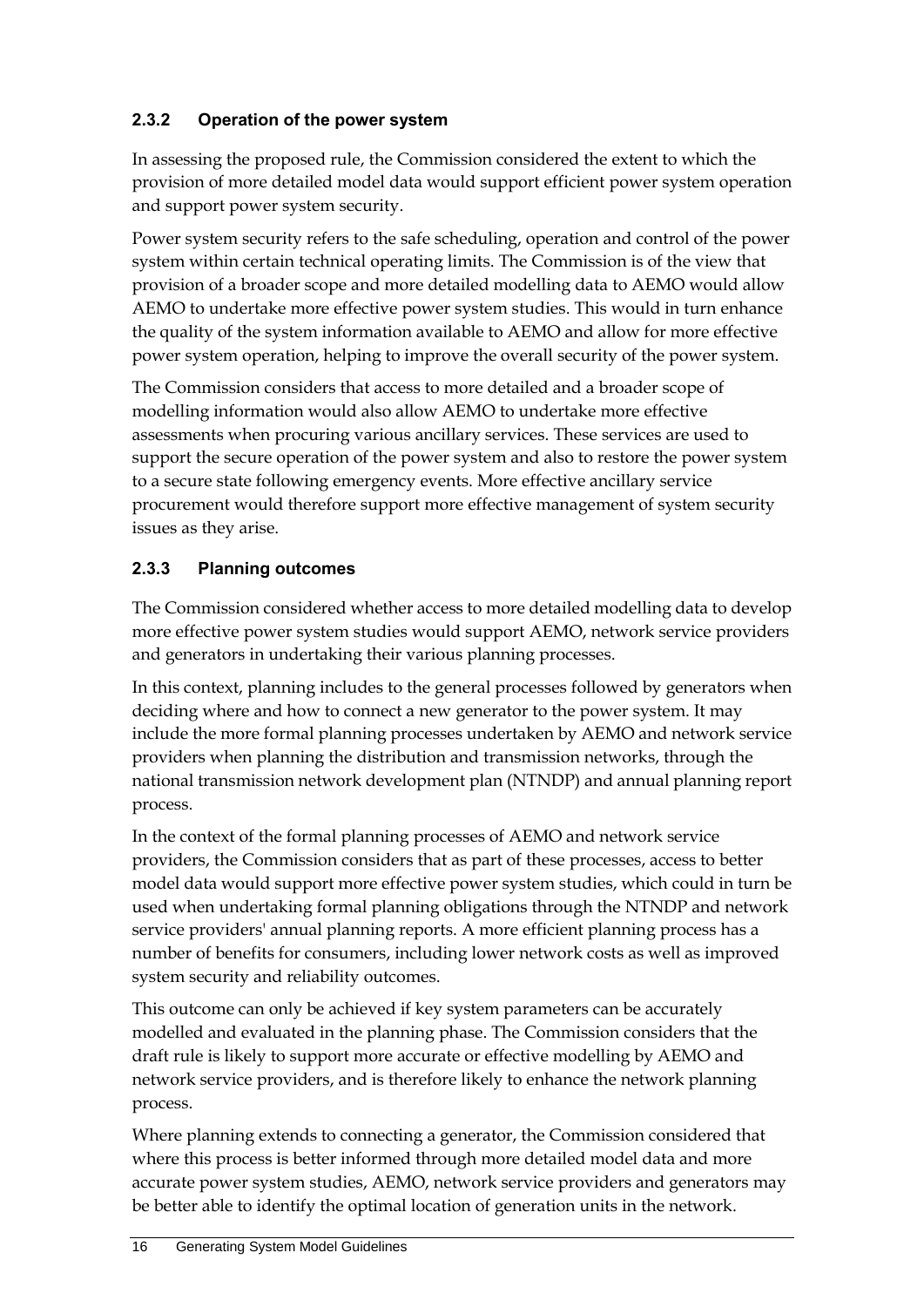## **2.3.4 Costs and price impacts for consumers**

There are potential costs to generators and network service providers associated with the provision of additional or more detailed model data. These may be passed through to consumers through increased energy prices or network charges.

However, as discussed above, more efficient planning and operation of the power system may enhance the ability of generators to deliver energy to market, supporting competition in the wholesale market. This may help to constrain price impacts on consumers.

More efficient and effective procurement of ancillary services may also help to reduce the cost of these services, which are ultimately passed on to consumers. This may also result in lower energy prices for consumers.

The Commission's assessment of the rule change request therefore considered these various costs and subsequent price impacts for consumers. As discussed in Chapter 3, the Commission considers that while the draft rule may impose some additional costs on participants, there are likely to be net benefits for consumers. Furthermore, the draft rule establishes a framework that the Commission considers will provide predictability around the magnitude of these potential costs, which will help participants to effectively plan for, and minimise, the extent of those costs.

# <span id="page-24-0"></span>**2.4 The Commission's draft rule**

Having considered the rule change request against the assessment framework set out in section 2.3, the Commission has decided to make a draft rule. The draft rule is published alongside this draft determination.39 This section describes the draft rule.

The draft rule:

1

- expands the range of participants that are required to provide model data
- expands the circumstances in which model data is to be provided
- introduces new principles that AEMO must consider when developing and amending the guidelines and data sheets
- requires the guidelines and data sheets to include specific matters
- requires AEMO to set out in the guidelines and data sheets, the circumstances in which it will consider information to be reasonably required by a registered participant under the standing data framework.

These changes are further explained below. The draft rule requires AEMO to develop and publish the revised guidelines and data sheets by 30 September 2018. AEMO must develop the revised Power System Model Guidelines, the Power System Design Data Sheet and the Power System Setting Data Sheet in accordance with the rules consultation procedures under rule 8.9 of the NER.

39 The draft rule is available on the AEMC's website at: http://www.aemc.gov.au/Rule-Changes/Generating-System-Model-Guidelines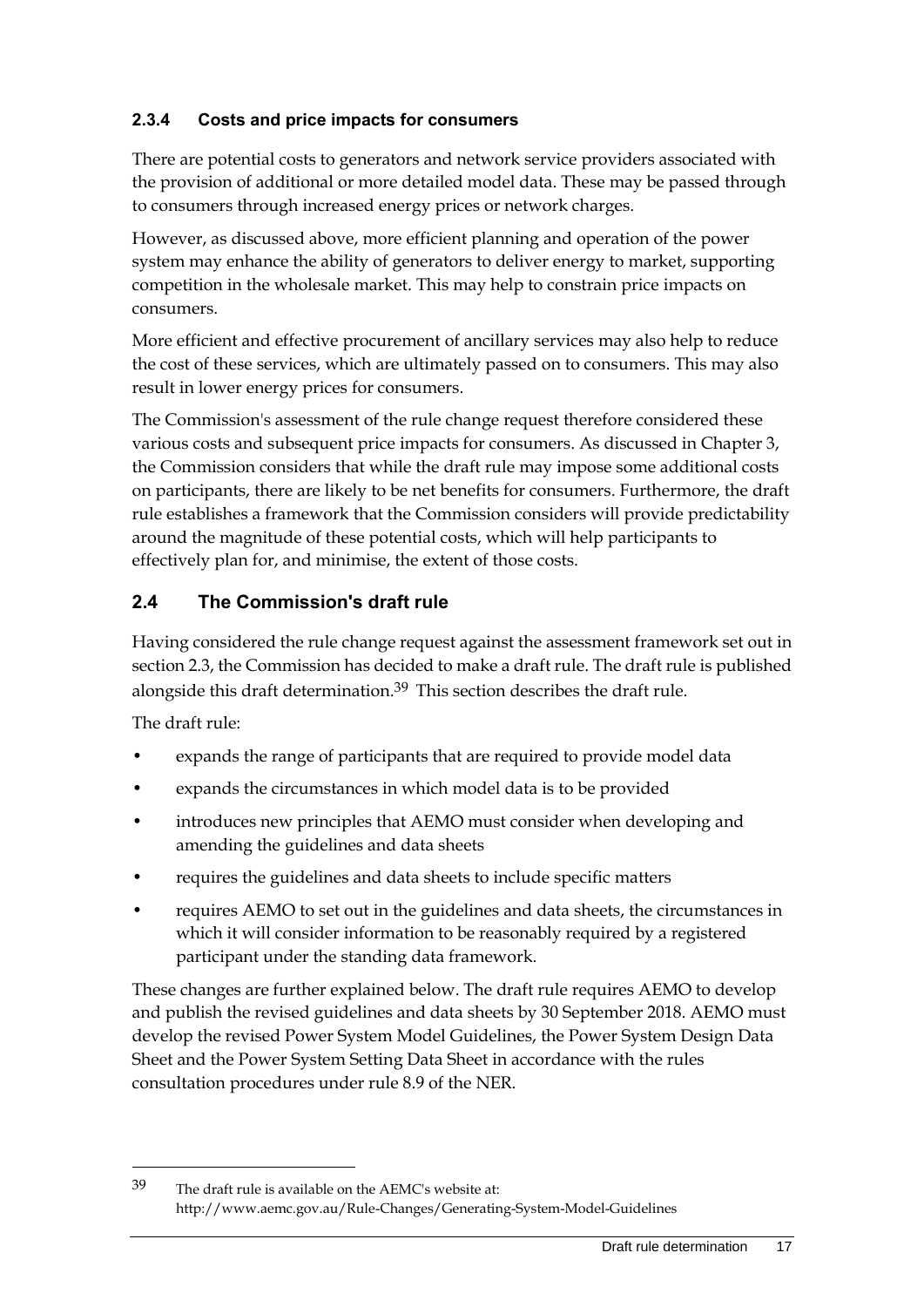## **2.4.1 Expanded range of participants**

The draft rule expands the range of participants that are required to provide model data to AEMO and network service providers under the existing NER model data provision framework.

The draft rule now expands the scope of the NER model data provision framework so that it explicitly applies to network service providers, NSCAS / SRAS providers, network users40 and generators smaller than 30MW.

More specifically, the draft rule:

- substitutes Generating System Model Guidelines with Power System Model Guidelines, and substitutes Generating System Design Data Sheet and Generating System Setting Data Sheet with Power System Design Data Sheet and Power System Setting Data Sheet throughout the NER.
- requires network service providers to provide information and model data to AEMO in accordance with the requirements and circumstances specified in the Power System Model Guidelines, Power System Design Data Sheet and Power System Setting Data Sheet, if in AEMO's reasonable opinion, there is a risk that an alteration to a network element will adversely affect network capability, power system security, quality or reliability of supply, inter-regional power transfer capability or the use of a network by a network user. The information must contain sufficient detail for AEMO to perform power system simulation studies in accordance with those requirements and circumstances specified in the guidelines and data sheets. Models need to be provided in an encrypted format, and where available, in an unencrypted format with the model source code.<sup>41</sup>
- requires network users that wish to connect any new or additional equipment to a network that is intended to consume or use in excess of 20,000 MWh per annum, to submit information about the control systems of the equipment to AEMO in accordance with the requirements and circumstances specified in the Power System Model Guidelines, Power System Design Data Sheet, and Power System Setting Data Sheet. The information must contain sufficient detail for AEMO to perform power system simulation studies in accordance with those requirements and circumstances specified in the guidelines and data sheets. Models need to be provided in an encrypted format, and where available, in an unencrypted format with the model source code.<sup>42</sup>
- requires generators smaller than 30 MW that are intending to connect to the distribution network to provide registered system planning data and registered data in accordance with the requirements specified in the Power System Model Guidelines, Power System Design Data Sheet and Power System Setting Data Sheet.<sup>43</sup>

 $40$  A network user who connects any new or additional equipment to a network that is intended to consume or use in excess of 20,000 MWh per annum.

<sup>41</sup> See clause 4.3.4(j) of the draft rule.

<sup>42</sup> See clause S5.3.1(a1) of the draft rule.

<sup>43</sup> See clause S5.5.6 of the draft rule.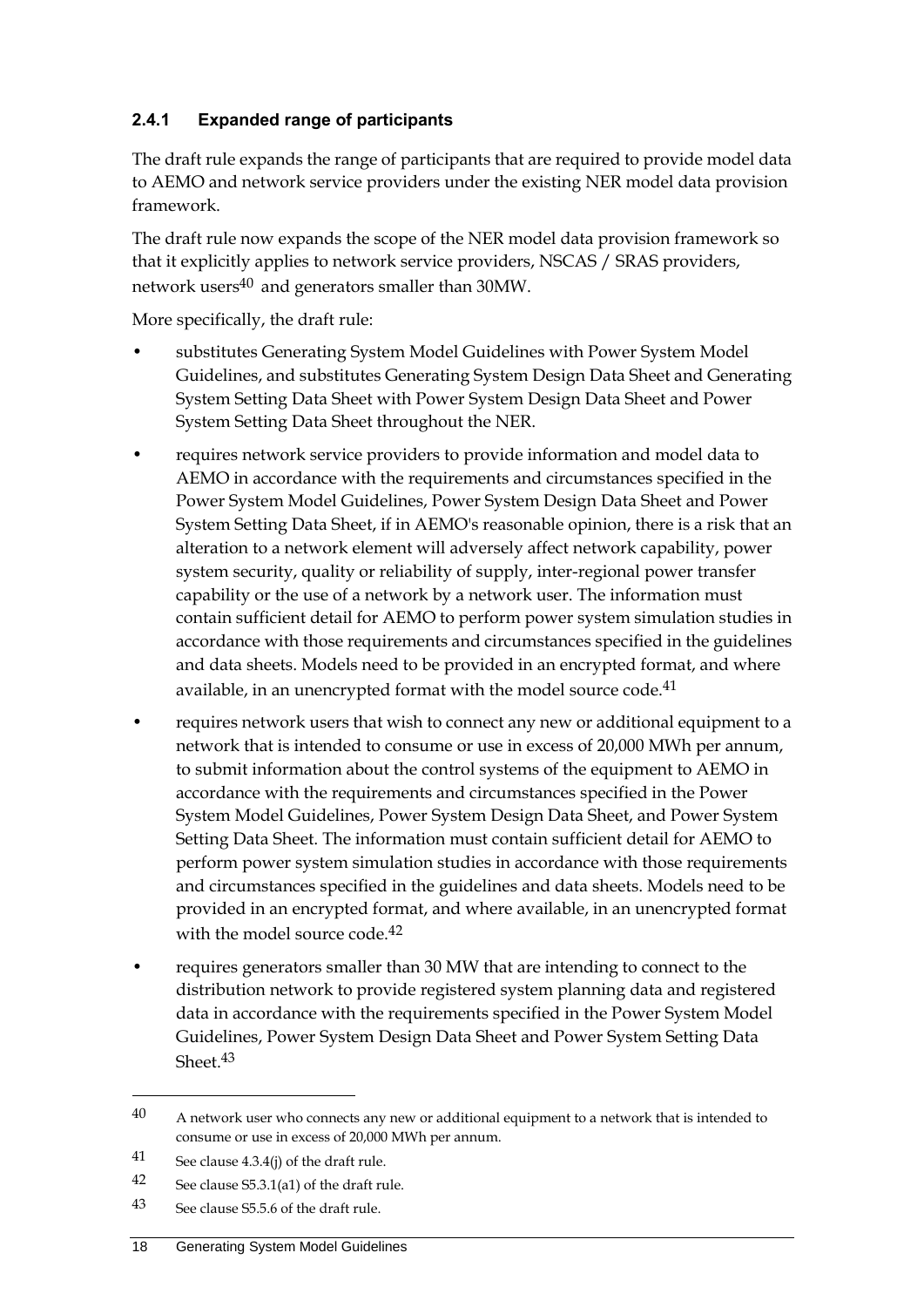- requires a tenderer for NSCAS to provide sufficient data, models and parameters for relevant plant in accordance with the requirements specified in the Power System Model Guidelines, the Power System Design Data Sheet and the Power System Setting Data Sheet, to facilitate a thorough assessment of the network impacts and power station impacts of the use of the relevant network support and control ancillary service. 44
- requires a prospective SRAS provider to provide to AEMO sufficient data, models and parameters of relevant plant in accordance with the requirements specified in the Power System Model Guidelines, the Power System Design Data Sheet and the Power System Setting Data Sheet, to facilitate a thorough assessment of the network impacts and power station impacts of the use of the relevant system restart ancillary service.45

## **2.4.2 Expanded and specified circumstances**

The draft rule clarifies and expands the circumstances in which AEMO may request model data from participants. It specifies that the model data provided must be consistent with the requirements and circumstances established in the guidelines and data sheets.

This includes a new provision that confirms AEMO's ability to request an existing connected generator to provide additional or updated model data, where AEMO considers that this is necessary.46 The draft rule also allows AEMO to request a generator who is proposing to alter a connected generating system to provide additional model data where AEMO considers that the alteration of the generator's plant may have broader network impacts.47

The draft rule also requires AEMO to specify in the guidelines the circumstances in which it will consider model data previously provided to it to be reasonably required by a registered participant, under the standing data framework.48

More specifically, the draft rule:

- substitutes references to load flow and dynamic simulation studies with power system simulation studies.
- imposes a new general obligation on generators, which is intended to clarify that AEMO may request additional model data from existing generators. This obligation confirms that generators must provide to AEMO and the relevant network service provider, modelling information of the type described in S5.2.4 (i.e. the type of information provided by a generator when negotiating its connection agreement) in accordance with the requirements and circumstances specified in the Power System Model Guidelines and the Power System Design Data Sheet and Power System Setting Data Sheet.

<sup>44</sup> See clause 3.11.5(b)(5) of the draft rule.

<sup>45</sup> See clause  $3.11.9(g)$  of the draft rule.

<sup>46</sup> See clause  $5.2.5(b)(7)$  of the draft rule.

<sup>47</sup> See clause 5.3.9(a) of the draft rule.

<sup>48</sup> See clause 3.13.3(k1) of the draft rule.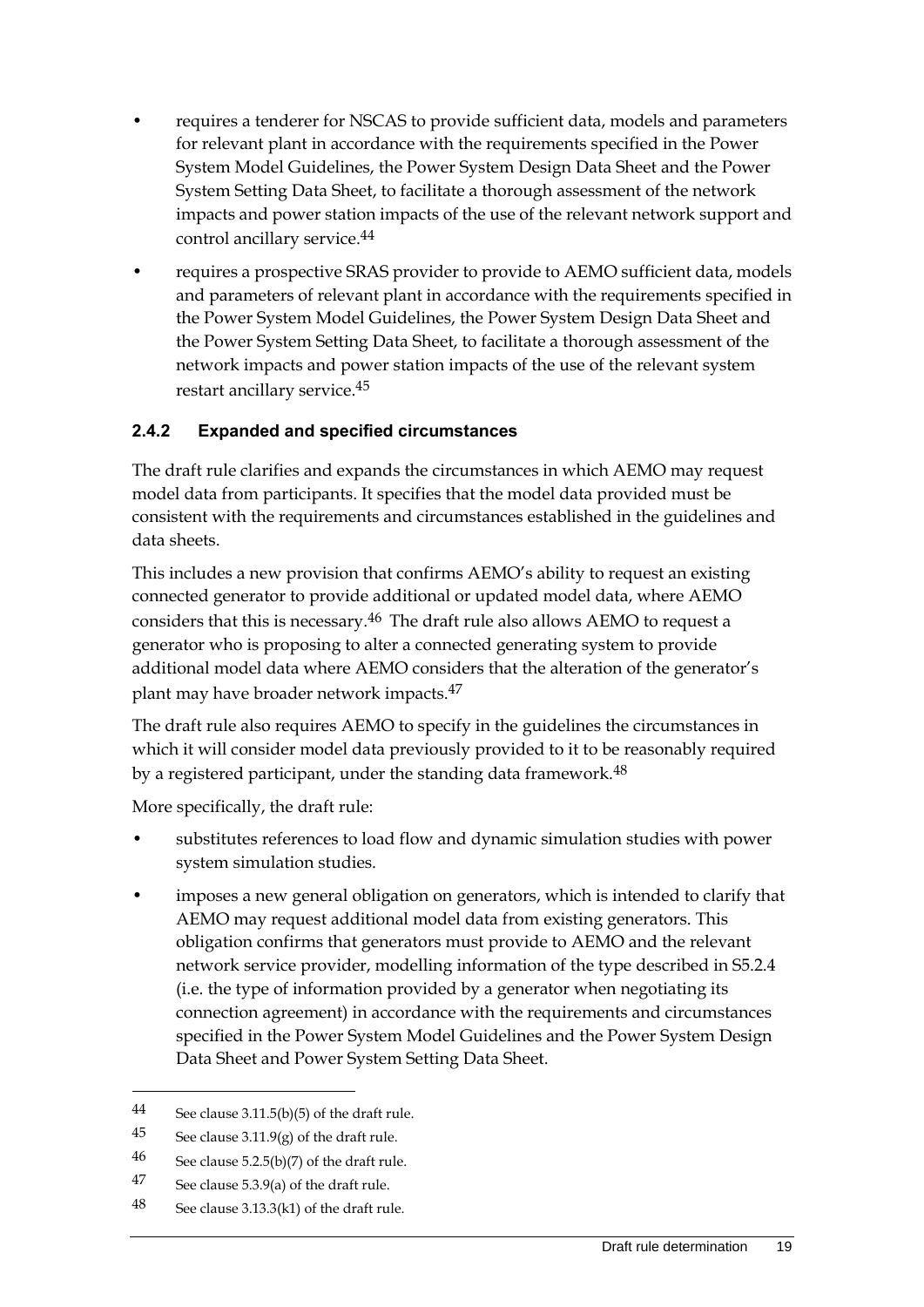- allows AEMO to ask for updated model information where a generator proposes to alter its generating system, even if such an alteration does not affect the performance of the generating system relative to the technical requirements in schedule 5.2. That is, AEMO may also require the generator to provide updated information in those circumstances specified in the Power System Model Guidelines, Power System Design Data Sheet and Power System Setting Data Sheet, where in AEMO's reasonable opinion, there is a risk that the proposed alteration will adversely affect network capability, power system security, quality or reliability of supply, inter-regional power transfer capability or the use of a network by another network user. 49
- requires generators to provide model source code, where available in a software simulation product nominated by AEMO.
- requires AEMO to nominate its preferred software simulation products in the Power System Model Guidelines.
- requires AEMO to set out in the Power System Model Guidelines the circumstances in which AEMO will consider the information under clause 3.13.3(k)(2) to be reasonably required by a registered participant. $^{\rm 50}$

The draft rule also maintains that AEMO and the network service providers are to treat the model data received from generators as confidential information.<sup>51</sup>

#### **2.4.3 AEMO guideline principles**

The draft rule requires AEMO to have regard to new principles when developing and amending the guidelines and data sheets. These principles are intended to minimise the costs for participants in providing model data, and to protect the intellectual property of third parties.

Therefore, the draft rule requires AEMO, when developing and amending the Power System Model Guidelines and Power System Design Data Sheet and Power System Setting Data Sheet to:

- have regard to the reasonable costs of efficient compliance by registered participants compared to the likely benefits from the use of the information,
- use reasonable endeavours to accept a range of software simulation products and versions, and
- have regard to any requirements to protect the intellectual property and confidential information of third parties, including where those third parties are not registered participants.52

<sup>49</sup> See clause 5.3.9(a) of the draft rule.

<sup>50</sup> See clause 3.13.3(k1) of the draft rule.

<sup>51</sup> See clause S5.5.7(b1)(7)(ii) of the draft rule. This means that the framework under rule 8.6 would apply to that information.

<sup>52</sup> See clause  $55.5.7(c)$  of the draft rule.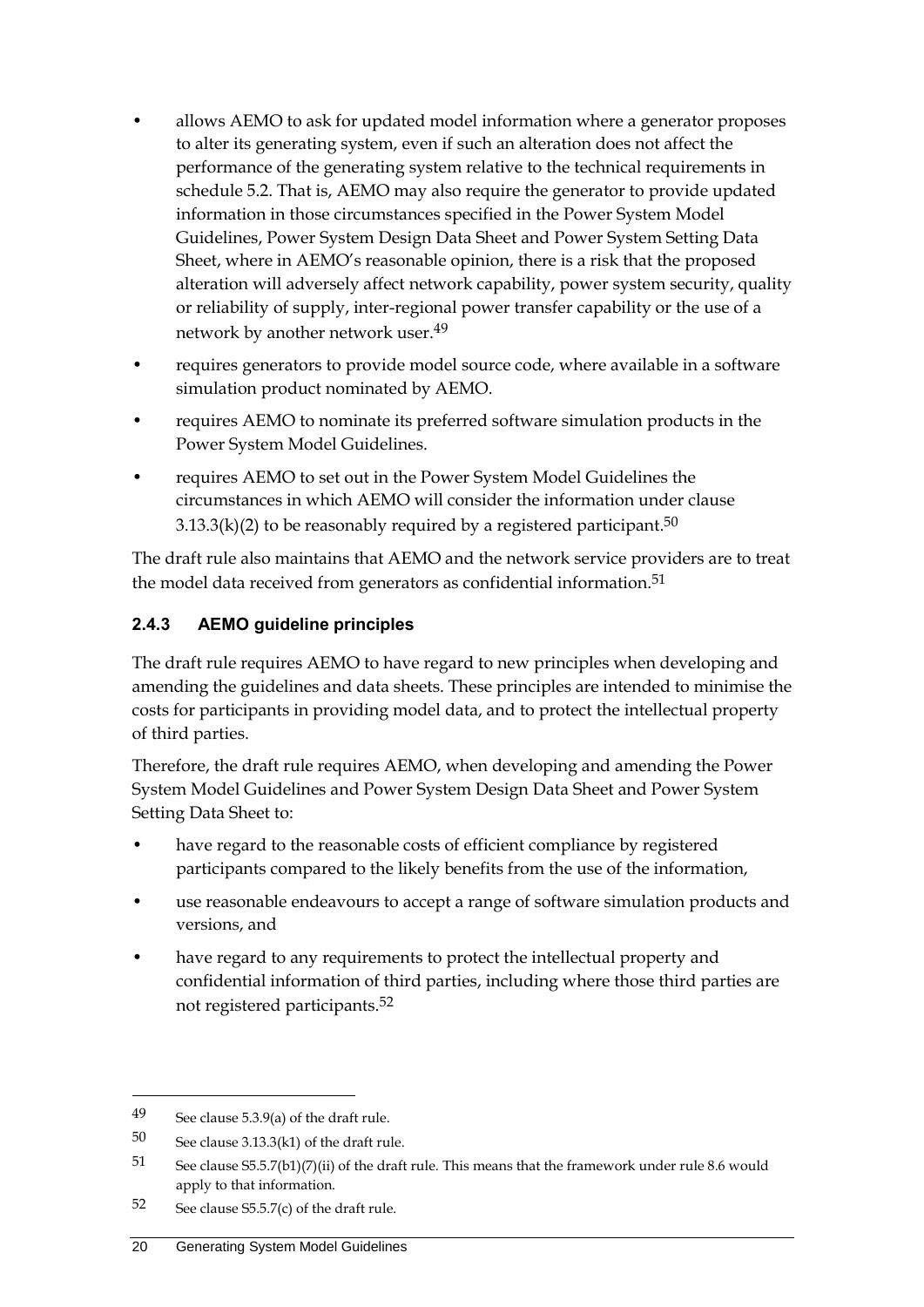## **2.4.4 Specific matters**

The draft rule requires AEMO to provide specific detailed and technical information regarding model data in its guidelines and the data sheets.

This is intended to clarify what type of model data will need to be submitted to AEMO and by what type of participants. It also sets out a requirement for AEMO to establish defined requirements for information provision.

The draft rule therefore requires AEMO, when developing, publishing and maintaining the Power System Model Guidelines, Power System Design Data Sheet and Power System Setting Data Sheet to:

- specify the data and model requirements for power system, control system and relevant plant technologies
- have regard to the purpose of the guidelines and data sheets, which includes a requirement to allow plant to be mathematically modelled with sufficient accuracy to permit the efficient procurement of SRAS and NSCAS
- specify the information, including the types of models, that generators, network service providers, network users, prospective SRAS providers and NSCAS tenderers must provide
- specify the model accuracy requirements that are applicable to each type of model provided to AEMO, as well as the types of generating systems and plant that the model accuracy requirements apply to
- specify when parties need to provide relevant information and the reasonable timeframes within which parties and AEMO must provide information to each other
- specify a process to be followed in circumstances where a person is unable to provide information that is otherwise required to be provided
- include guidance on the factors that AEMO will take into account when determining the circumstances under which AEMO will request information to be provided, including the power system conditions that necessitate the usage of a certain type of model in order to achieve the desired level of accuracy
- specify the format that information needs to be provided in and whether AEMO will treat any of the information provided as confidential information under rule 8.6.

## <span id="page-28-0"></span>**2.5 How the draft rule compares with the proposed rule**

The draft rule largely reflects the intent of the proposed rule. However the draft rule contains some consequential amendments to the proposed rule to reflect the Commission's approach as described at the beginning of Chapter 3.

The draft rule allows for the provision of more detailed information by clarifying the responsibilities of parties in terms of their model information provision obligations through redevelopment of the model guidelines and data sheets. It imposes obligations on AEMO in terms of how it must develop its guidelines and data sheets, and requires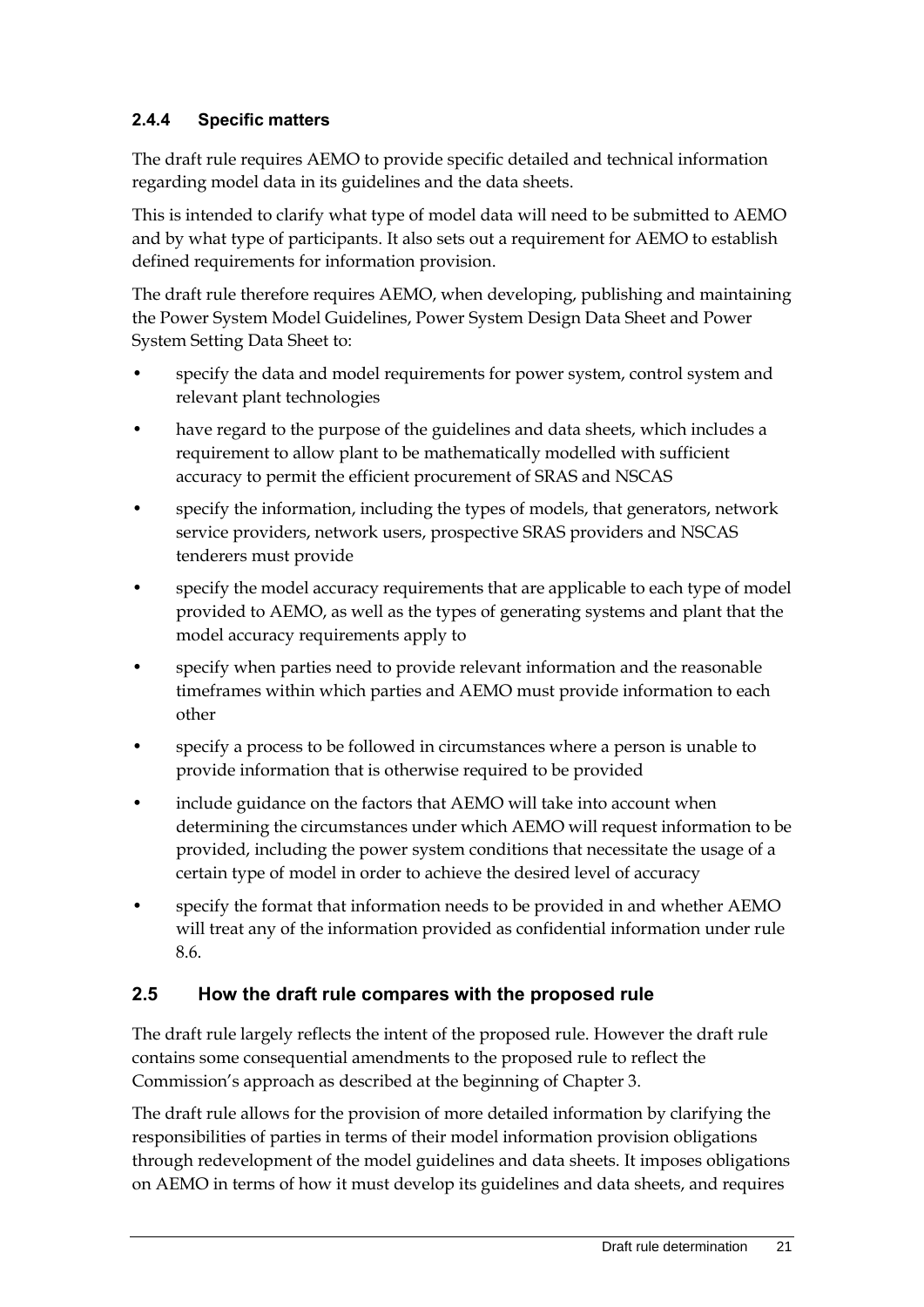AEMO to set out the specific requirements about what type of model data must be provided and under what circumstances, in the guidelines and data sheets.

The Commission considers that while this approach will allow AEMO and where relevant, network service providers to obtain the model data necessary to undertake accurate power system studies, it also provides greater clarity in regards to the responsibilities of all parties. This is particularly the case in regards to requiring AEMO to clearly set out in the guidelines and data sheets what model data is to be provided, and the specific circumstances under which this will occur. The draft rule also introduces principles that AEMO must have regard to in developing the guidelines and data sheets, specifically that AEMO should seek to manage any cost impacts and protect confidential information of third parties.

This is in contrast to the proposed rule which, while specifying in the NER that an EMT-type model data would be required under specific circumstances, also provided AEMO discretion to request this EMT-type model data under a high level set of conditions.

The Commission considers that this approach would have both introduced unnecessary inflexibility into the model data provision framework (by specifying EMT-type models in the NER), while also creating significant market uncertainty as to when and what type of model data would be required by AEMO.

A more detailed explanation of the consequential amendments to the proposed rule are described in Appendix C. Chapter 3 sets out a more general description of the key policy positions that are expressed in the draft rule, including the Commission's reasoning for each policy position.

# <span id="page-29-0"></span>**2.6 Strategic priority**

This rule change request relates to the AEMC's strategic priority relating to market and network arrangements that encourage efficient investment and flexibility. By providing access to a more detailed and broader scope of modelling data, this rule change request is intended to deliver more effective generator connection processes and power system operation and planning processes, together with more efficient ancillary services procurement. Taken together, these improvements are intended to allow for ongoing efficient investment that supports a flexible and resilient electricity system.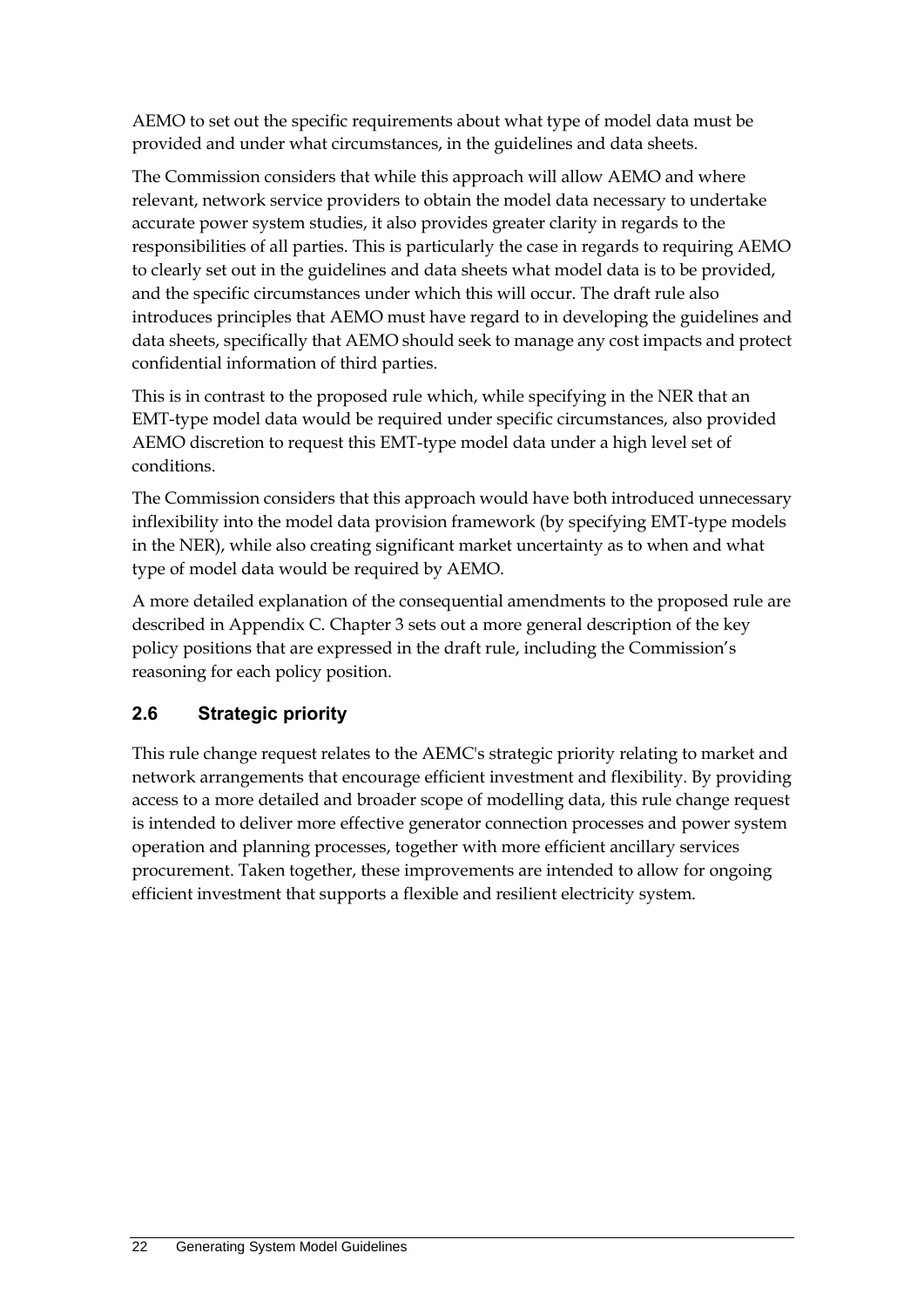# <span id="page-30-0"></span>**3 Assessment of the rule change request**

Changing power system conditions will require the provision of more detailed model data, in certain circumstances. This is because changes in the power system, particularly reductions in system strength, mean that existing models may not always provide sufficient detail to support accurate power system studies. The Commission therefore considers that there is a case for allowing AEMO and network service providers to source more detailed model data, in some circumstances.

In developing its draft rule, the Commission has considered the potential cost implications for participants associated with providing additional or more detailed model data. While there are likely to be some cost impacts for participants, the Commission considers that the draft rule provides clarity around the extent of these obligations. This will help participants to plan for and manage the extent of these costs.

The draft rule has been developed with a view to maintaining the appropriate balance between the matters included in the NER and those that are best addressed through AEMO's guidelines and data sheets. In respect of this rule change request, the Commission considers that the NER should establish high level obligations and principles that guide participants and AEMO, while the guidelines and data sheets are the appropriate instrument for the provision of more detailed technical and operational information that is likely to require changes over time.

The draft rule establishes responsibilities for specified participants to provide model data in the NER, and then requires AEMO to establish a greater level of detail for these requirements in the guidelines and data sheets, subject to general principles in the NER.

This chapter summarises the key issues considered by the Commission in developing the draft rule. It outlines:

- the materiality of the issue, including the need for more detailed model data in certain power system conditions and the importance of accurate power system modelling
- AEMO's current ability to obtain information, exercise its discretion and the cost implications related to obtaining more detailed model data
- the triggers for information provision, describing the cases when more detailed model data will be provided to AEMO
- the range of participants required to provide model data to AEMO and network service providers
- availability of more detailed model data to third parties.

## <span id="page-30-1"></span>**3.1 Materiality of the issue**

There is evidence that recently, system strength has been reducing in some parts of the NEM power system. This has been driven by a reduction in synchronous generation, as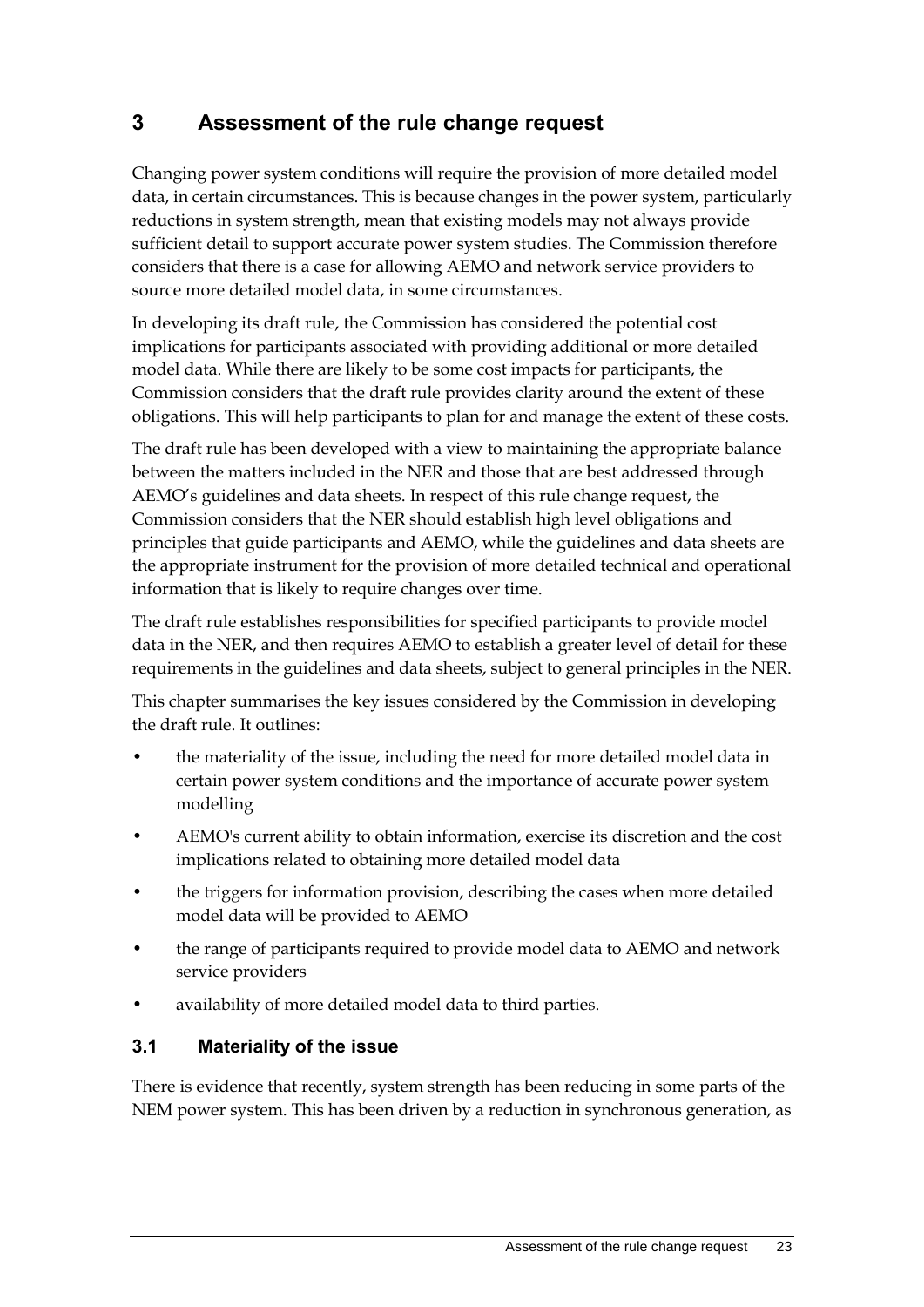these units exit the market, or are operating less, and are replaced by new non-synchronous generation that does not contribute as much to system strength.<sup>53</sup>

Traditional models used as inputs to power system studies to assess the behaviour of the power system are becoming less accurate in modelling parts of the power system where there are low levels of system strength, because the interactions between the affected generating systems are becoming more complex.

Less accurate models may lead to the development of less accurate constraint equations, less accurate performance standards and less effective procurement of ancillary services. This may impact on the ability of AEMO to operate the power system and may also have system security effects.

# **3.1.1 AEMO's view**

AEMO stated in its rule change request that as a result of the proliferation of new generation technologies, changes to the power system such as reduced levels of system strength in some areas, mean that more detailed studies are required to understand how the power system will function under certain conditions. AEMO was of the view that traditionally used models are inadequate as they do not fully cover new and emerging generation technologies.

AEMO added that inadequate power system studies of the power system results in inefficient methods to manage the uncertainty around the impact of new generation on network transfer capability. These inefficient methods may include overly conservative limit calculations or overinvestment in network plant.<sup>54</sup>

## **3.1.2 Stakeholder views**

Many stakeholders agreed in their submissions that changing power system conditions are impacting on the ability of AEMO and other parties to undertake accurate modelling of the power system.55

Other stakeholders, including Vestas and Siemens Gamesa, were of the view that despite the changes in conditions, AEMO should generally be able to accurately model the power system with the models currently provided. However, Vestas acknowledged, AEMO's needs for requesting more detailed information (EMT model)<sup>56</sup> and the need for AEMO to require additional model data from existing participants under certain circumstances.57

<sup>53</sup> AEMC, System Security Market Frameworks Review, Directions Paper, p.67, 23 March 2017

<sup>54</sup> AEMO, rule change request, 31 October 2016, p. 5.

<sup>55</sup> Alinta submission, 12 April 2017, p. 2, AEMO submission,12 April 2017 p.2, DIgSILENT submission, 12 April 2017, pp 1-2, Energy Networks Australia submission, 12 April 2017, p. 13, ENGIE submission, 12 April 2017, p.2, Ergon Energy and Energex submission, 12 April 2017, p. 7, Hydro Tasmania submission, 13 April 2017, p.1.

<sup>56</sup> Vestas submission, 12 April 2017, p.6.

<sup>57</sup> Ibid., p. 10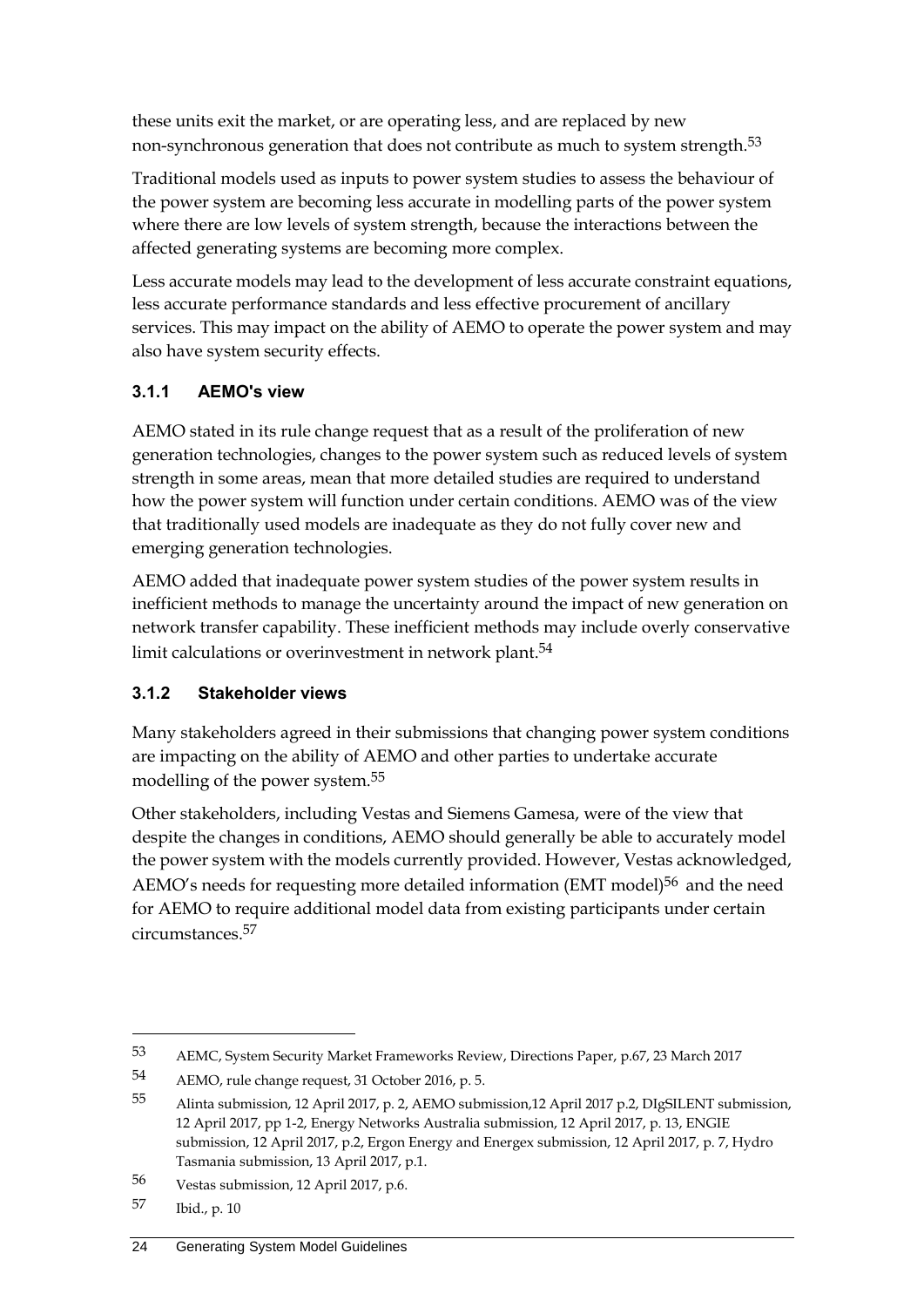Siemens Gamesa noted that in certain grid conditions, EMT-type models would be used.58

Ergon Energy and Energex provided evidence in their submission that reductions in system strength are likely to have an increasingly significant impact in some parts of the Queensland distribution network. Pointing to forecast generator connections across the distribution areas, Ergon and Energex highlighted that there is increasing evidence of low short circuit ratios, suggesting a general reduction in system strength. In these conditions, Ergon and Energex suggested that EMT models would be needed to deliver accurate power system studies.59

#### **3.1.3 Assessment**

The Commission considers that changed conditions in the power system warrant the provision of more detailed and broader scope of model data. The Commission considers that there are likely to be specific cases where additional model data is needed for AEMO and network service providers to effectively study the power system and comply with their responsibilities under the NER. This is examined in further detail below.

#### **Decreasing system strength**

System strength is a measure of how much the voltage at a connection point varies for a change in the loading or generation at the connection point. System strength is often referred to as the fault level, with a high system strength resulting in a high current if a fault occurs. The system strength is greatest when the connection point is near large synchronous generation and connected via one or more high voltage transmission circuits.

System strength has recently been decreasing in some parts of the power system as a number of traditional synchronous generators are operating less or being decommissioned. In the 2016 National Transmission Network Development Plan, AEMO projected that over the next 20 years there will be a reduction of around 15 GW of synchronous plant in the NEM, while there will be over 22 GW of large-scale inverter-connected generation connected (not including rooftop PV).<sup>60</sup> This displacement of synchronous generation is projected to greatly reduce system strength across the NEM.61

An indicator of this decreasing system strength is the short circuit ratio (SCR). This measure is derived by normalising system strength to the size of the generating system at the connection point. SCR may also be referred to as relative system strength. The SCR decreases not only in the case of less synchronous generation present in the system, but also with newly added non-synchronous generation at or near the existing generation. This is because a non-synchronous generating unit in the system increases

<sup>58</sup> Siemens Gamesa submission, 12 April 2017, p.2.

<sup>59</sup> Ergon and Energex submission, 12 April 2017, p.8.

<sup>60</sup> AEMO, *National Transmission Network Development Plan*, December 2016, p. 66

 $61$  For a more detailed explanation and discussion on system strength, see AEMC, System Security Market Frameworks Review, Directions Paper 23 March 2017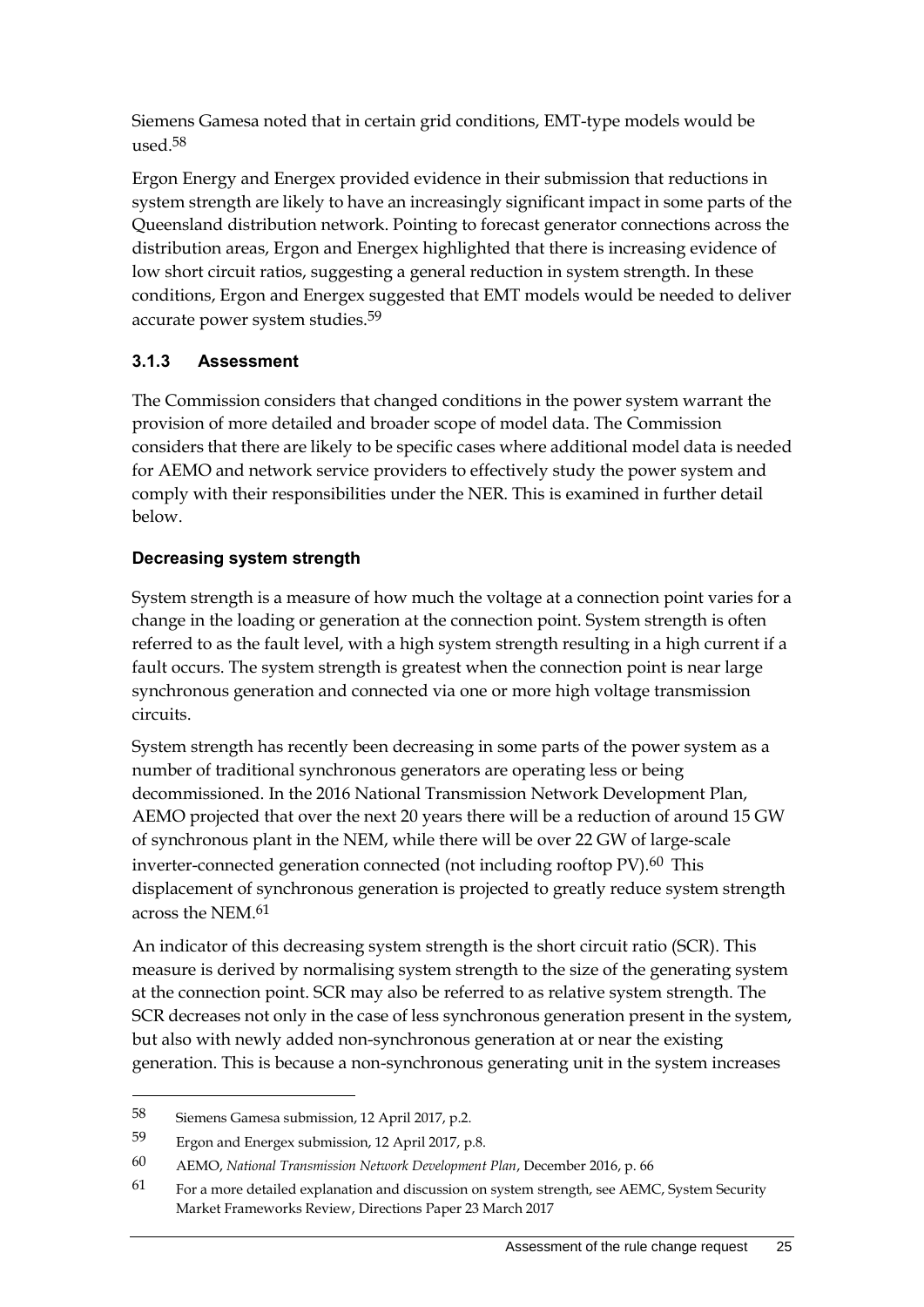the denominator of the fraction that represents the SCR, without contributing to the numerator.62

The Commission notes advice provided by Ergon and Energex which confirms that reducing system strength is leading to a reduction in SCR values across some parts of the Queensland distribution networks. Ergon and Energex advised that these lower SCR values are likely to have an increasing impact in some network areas, and that this may warrant the use of EMT models to maintain accuracy of power system studies. $63$ 

#### **Model accuracy**

A generating system's operation is driven by the voltage at the connection point and will operate in an ideal manner if the system strength is high. However, when the system strength is low the operation is affected by the disturbances to the connection point voltage caused by the current injected from the generating system. This interaction between the generating system and the power system can become unstable. In addition, at low system strengths a generating system is unable to continuously operate following a power system fault that affects the connection point voltage.

Power system studies are used to examine these kinds of interactions. Model data that represents various items of generating and network equipment are used as inputs into these power system studies. Traditionally, in power systems with higher levels of system strength, less granular model data, such as provided by RMS-type models, have been sufficient to study these interactions.

However, as system strength reduces, the interactions between the affected generating systems become more complex. This means that these simpler kinds of model data may no longer reflect these interactions accurately, reducing the effectiveness of power system studies.

Using less granular RMS-type models in low system strength environments has been shown to provide less accurate power system studies when used in other jurisdictions. For example, in Texas, a recent study of an area with high penetration of wind generation has shown that lower short circuit levels coincided with material differences in outcomes between power system studies of the same phenomena that used RMS-type as opposed to EMT-type model data. However, the same study found that assuming sufficient system strength, RMS-type models were still useful and quite accurate.

As the short circuit strength drops, these differences are expected to become more pronounced. For general studies in the Panhandle region in Texas, assuming sufficient system strength (e.g. WSCR $64$  of at least 1.5 in this case), analysis based on RMS-type models is still useful and quite accurate, although periodic checks are recommended in

<sup>62</sup> Ibid. p.vi

<sup>63</sup> Ergon and Energex submission, 12 April 2017, p.8.

 $64$  Weighted Short Circuit Ratio (WSCR) is a metric that is used when multiple generators utilising power electronic converters are connected to the grid in close area proximity to each other. It forms a measure of the system strength in that area. .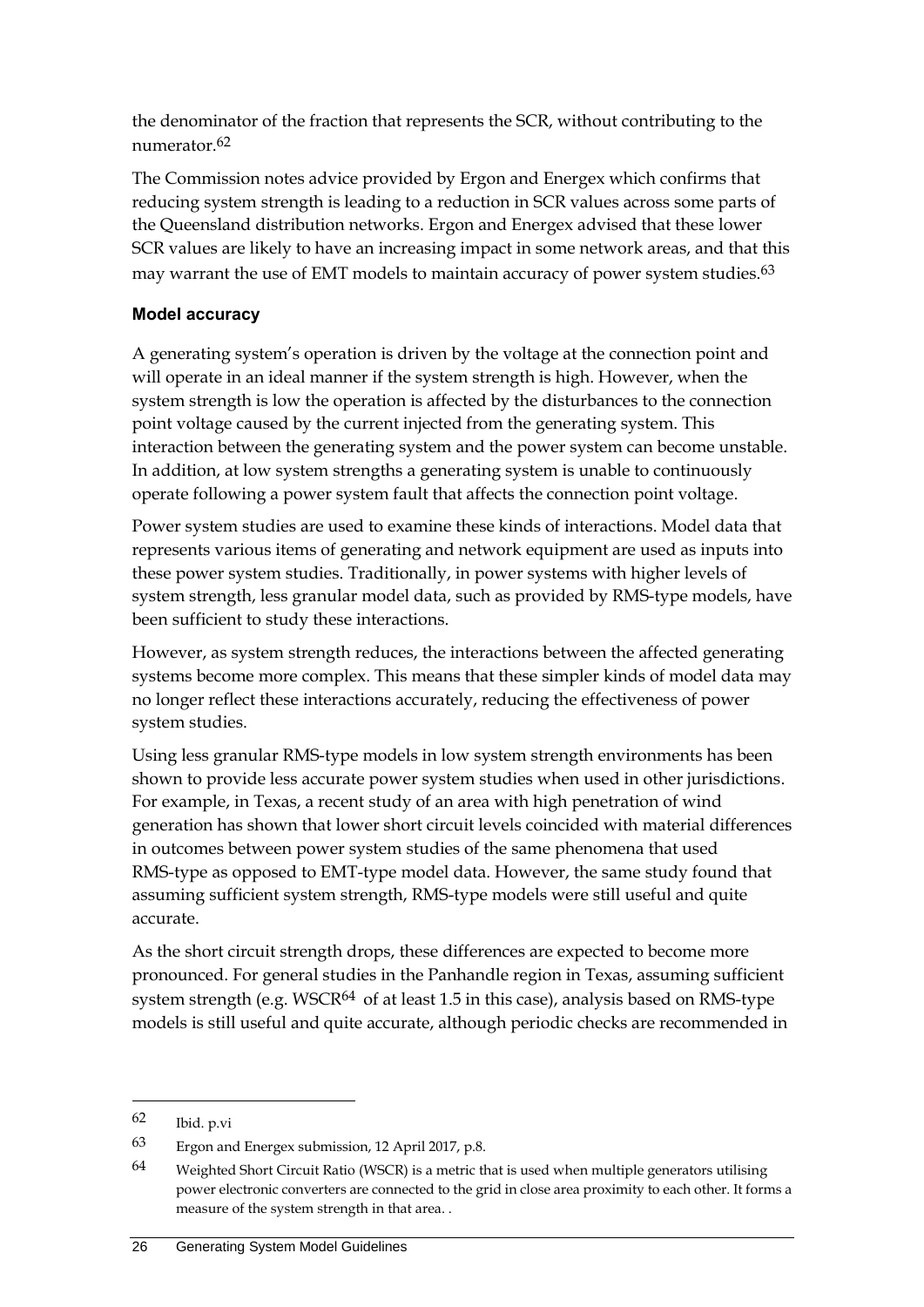EMT-type models to validate models and ensure key negative behaviours are caught and understood. 65

### **Box 3.2 AECOM advice: the need for EMT models66**

As part of its advice to the Commission, AECOM undertook some research on the rationale for the use of EMT as opposed to RMS-type model data. AECOM advised that EMT-type models provide more accuracy in comparison with RMS-type ones. Through conversations with various manufacturers, AECOM also found that many manufacturers of non-synchronous generation technologies are of the view that EMT-type models are more accurate than RMS-type models and should be relied upon in any studies.

However, AECOM also advised that EMT-type models do not need to be used in all cases. This is because in certain power system conditions the accuracy of cheaper and simpler RMS-type models do not significantly differ from the accuracy of more expensive and complex EMT-type models. For example the EMT-type model of a synchronous generator under fault conditions and voltage disturbances is likely to behave in a similar manner as an RMS-type model of the same generator.

The requirement for the use of EMT models, in some specific cases, stems from the fact that RMS models are not sufficiently detailed to accurately identify some of the problems associated with integrating inverter connected, non-synchronous generation.

In the context of non-synchronous generation, EMT-type models are able to identify control related interactions, especially under low strength network conditions. Feedback from the original equipment manufacturers regarding model accuracy of non-synchronous generation is that EMT-type models provide the most accurate representation of the generating system. However it isn't clear from the manufacturers' perspective, when EMT-type models should be used and when RMS models should be used given that most studies are currently completed by AEMO in an RMS modelling tool.

AECOM suggested that the following factors have an influence on identifying which type of model should be used:

strength of the system where the generator is connecting

- the original equipment manufacturer's knowledge and understanding of the suitability of their equipment to operate in a weak network
- availability of accurate models of the wider network as to carry out EMT based assessments and assessment of performance of a generating system is highly dependent on interactions with other generators and/or network

<sup>65</sup> Anuradha Dissanayaka & Andrew Isaacs, System Strength Assessment of the Panhandle System PSCAD Study, 23 February 2016, p. 41

<sup>66</sup> AECOM, *EMT and RMS model requirements*, 23 May 2017. A copy of AECOM's report is available at www.aemc.gov.au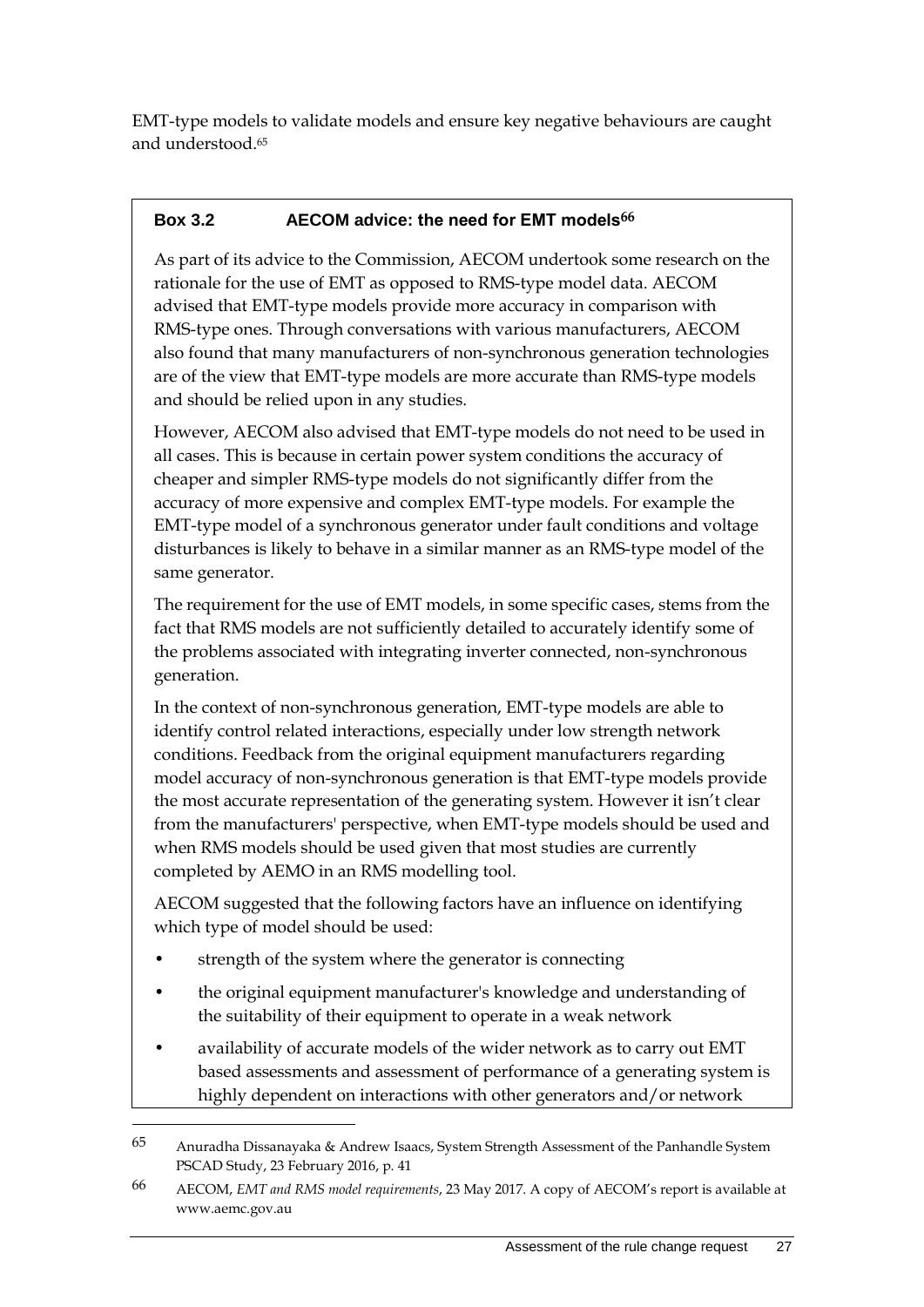equipment.

AECOM has also identified a few international examples where EMT-type models were requested by the system operator.

In Texas, ERCOT used EMT-type models to identify and investigate specific issues related to the interaction of renewable generators with the rest of the power system. Hydro-Quebec in Canada sets out requirements regarding the technical details of what must be included in an EMT-type model. BC Hydro in British Columba also sets out the purposes for which EMT-type models must be provided.67

#### **Issues arising from less accurate modelling**

The Commission understands that there are a number of potential issues that may arise where less accurate model data is used, resulting in less effective power system studies. These issues include less accurate constraint equations and generator performance standards and less effective procurement of ancillary services.

**Constraint equations:** Power system studies are used in the development and assessment of the constraint equations that AEMO uses in its operation of the power system. If less accurate model data results in less accurate power system studies being used in this process, this could result in the development of constraint equations that less accurately reflect the physical limits and requirements of the power system. If these equations are used to manage the power system then it may lead to either:

- a risk that inaccurate constraints lead to insecure operation of the system; or
- overly conservative operation of the power system by AEMO to address the risk that its constraint equations are inaccurate.

**Performance standards:** Generator performance standards are agreed during the process of connection of a generator to the electricity network. They are negotiated between the generator and the network service provider with advice from AEMO on those aspects that are AEMO advisory matters.<sup>68</sup> They may be re-evaluated if there are alterations made to generating system equipment.<sup>69</sup>

Generator performance standards are based on the outcomes of power system studies which assess how a generator will behave in the power system and are verified by testing.<sup>70</sup> If less accurate models are used, this may result in less accurate power system studies because the model may not provide accurate results under more extreme conditions. This may mean that the performance standards may not reflect the actual performance of the generating system, which may lead to unexpected behaviour from generators under certain power system conditions, with implications for power system security.

<sup>67</sup> Ibid., pp. 14-15

<sup>68</sup> See clause 5.3.4A of the NER.

<sup>69</sup> See clause  $5.3.9(c)$  of the NER.

<sup>70</sup> See rules 5.7 and 5.8 of the NER.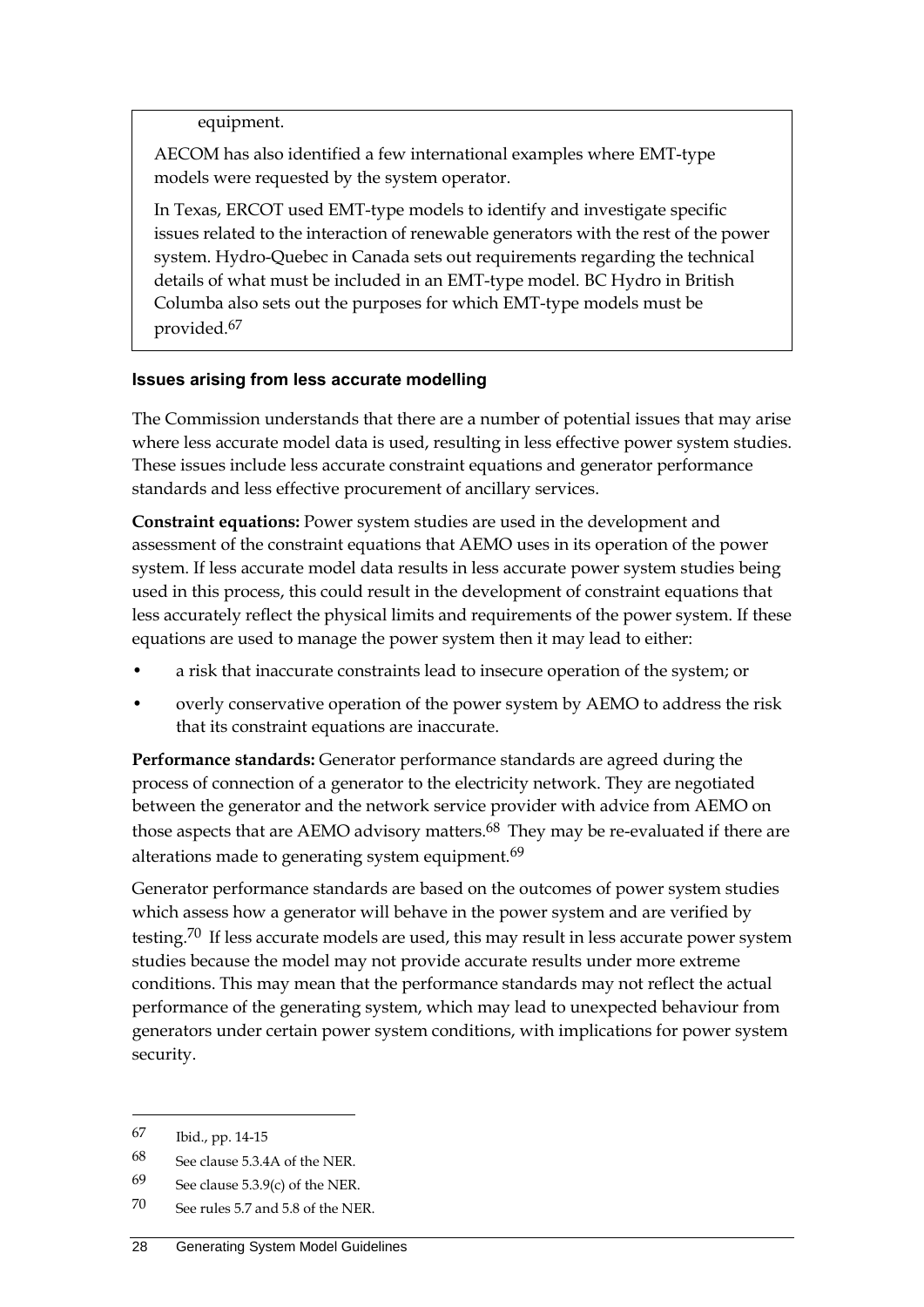**Ancillary services:** Power system studies are also used by AEMO to inform the procurement of ancillary services, including NSCAS and SRAS.

For example, to adequately assess whether a proposed system restart service is likely to work effectively, power system studies are used to examine the extreme voltage conditions that can exist during a system restart event.

The effective procurement and effective use of NSCAS is also dependent on whether these services can actually provide network loading, voltage control and oscillatory stability support, which is tested through power system studies.

Less accurate power system studies may mean that services procured do not actually maintain power system security (i.e. the services are less effective than the simpler modelling indicates). This may also result in economic inefficiencies, as AEMO may incur additional costs for services that are unlikely to actually deliver enhanced system security.

# <span id="page-36-0"></span>**3.2 AEMO's discretion and ability to obtain information**

A key aspect of AEMO's rule change was to expand the range of information that AEMO may request from registered participants, given the importance of having access to such information in certain system conditions. The subsections below describe AEMO's and stakeholders' views on AEMO's current and proposed abilities to obtain such information.

# **3.2.1 AEMO's view**

In its submission, AEMO was of the view that the information gathering powers established under the NEL, as well as the specific model information provision framework in the NER, were not sufficient to allow it to obtain sufficient model data to support effective power system studies.

Specifically, AEMO stated that the information gathering powers in the NEL are not applicable in the case of the type of information AEMO seeks in this instance, as section 53 of the NEL only applies to a 'relevant function' of AEMO, which does not include the function it performs as power system operator and wholesale market operator under section 49 of the NEL.71

AEMO also considered that the existing NER model data framework was not sufficiently specific to allow it to obtain the model data it requires. AEMO's general argument was that the NER was insufficiently specific as to the kind of model data that participants would be required to provide to AEMO, potentially opening up the possibility of disputes with participants as to what model data they should provide.72

## **3.2.2 Stakeholder views**

Some stakeholders argued that there was no need to further increase AEMO's information gathering powers, or to increase model data provision obligations for

1

<sup>71</sup> AEMO submission,12 April 2017, p. 4

<sup>72</sup> Ibid.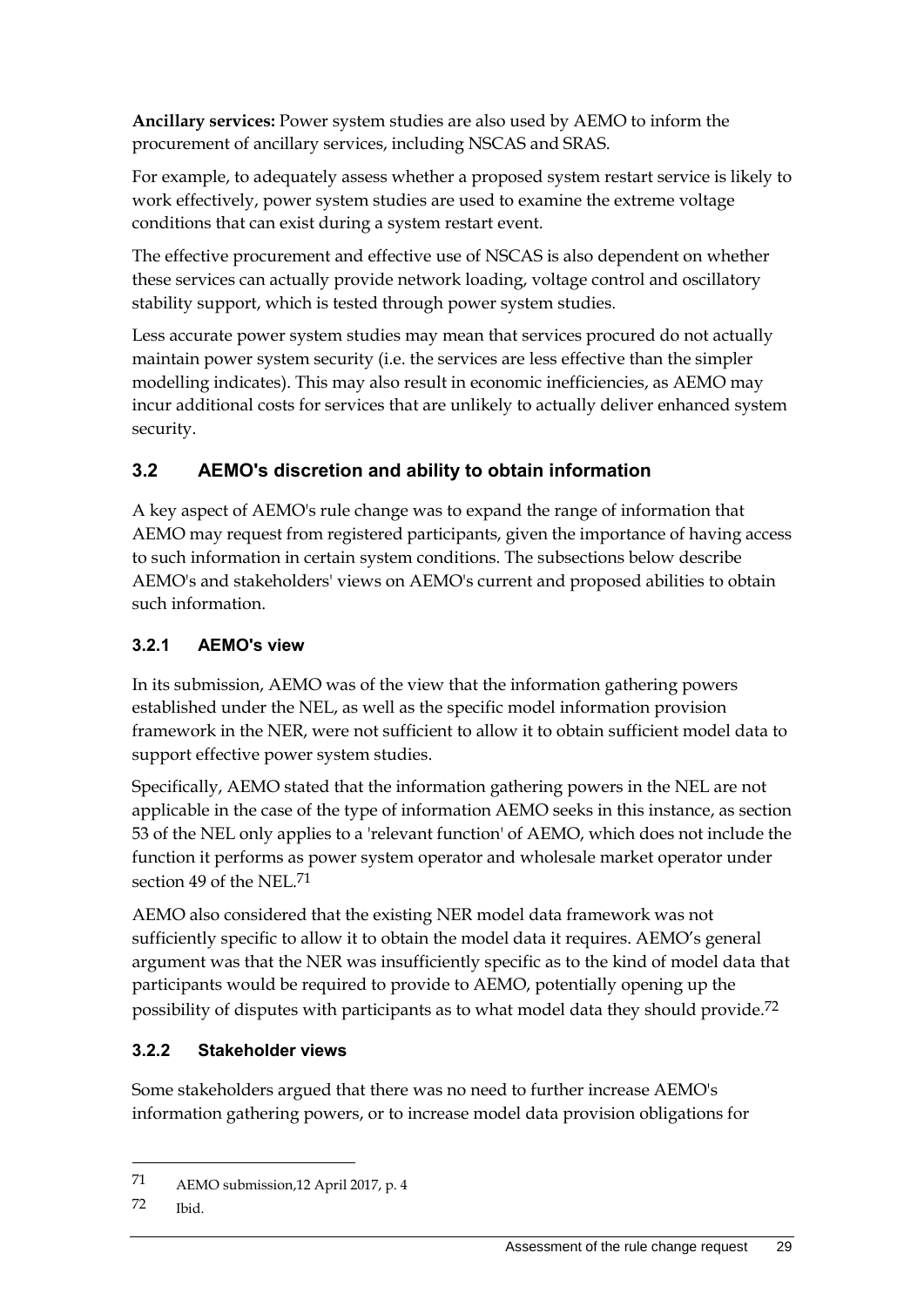participants. Participants also raised concerns regarding the discretion the proposed rule allowed AEMO in terms of requesting model data from participants.

Alinta Energy noted that while it "agrees that changing power system conditions are impacting on the ability of AEMO and other parties to undertake detailed modelling of the power system, it does not support the proposal to broaden the scope and increase the level of model data it may request from registered participants."73

Hydro Tasmania submitted that it "agrees with AEMO that with the increased level of asynchronous plant connected to the power system, the existing standard modelling is insufficient on its own to adequately model the power system appropriately." However, it was also concerned that "the proposed rule changes are ambiguous, broad in scope and will potentially significantly increase compliance costs for market participants."74

A similar view was shared by ENGIE,<sup>75</sup> EnergyAustralia<sup>76</sup> Origin Energy,<sup>77</sup> and Vestas.78 Basslink noted that while the risks of less accurate modelling are real, it also considered that AEMO's rule change addresses the problem in an "extremely inadequate way" in relation to existing participants.79

Additionally, many stakeholders were of the view that AEMO's proposed rule would increase AEMO's discretion in an unchecked, unbalanced way that is not desirable. Some suggested that if AEMO was to receive additional modelling data, it would be desirable to set up framework that would spell out transparent conditions around when such models could be requested.

Energy Networks Australia suggested that guidance, including criteria, should be provided to AEMO when seeking additional modelling data".<sup>80</sup> It further noted that the guidance should be clear, and ensure that the information is collected on a basis that is consistent, predictable and proportionate given AEMO's requirement.<sup>81</sup>

In relation to model data requested from existing participants, Ergon and Energex added that there needs to be some guidance and examples as to how AEMO would administer any discretionary information requests.<sup>82</sup>

Siemens Gamesa did not agree with the general need for more detailed model data, and stated that AEMO needed to be more explicit about what it was studying and more adequately explain in what situations it would require an EMT type model.<sup>83</sup>

<sup>73</sup> Alinta Energy submission, 12 April 2017, p. 2

<sup>74</sup> Hydro Tasmania submission, 13 April 2017, p.1

<sup>75</sup> ENGIE submission, 12 April 2017, p. 2

<sup>76</sup> EnergyAustralia submission, 12 April 2017, p. 1

<sup>77</sup> Origin Energy submission, 2 April 2017, p.1

<sup>78</sup> Vestas submission, 12 April 2017, p.2

<sup>79</sup> Basslink submission, 12 April 2017, p. 4

<sup>80</sup> Energy Networks Australia submission, 12 April 2017, p. 5

<sup>81</sup> Ibid. p. 5

<sup>82</sup> Ergon Energy and Energex submission, 12 April 2017, p.14

<sup>83</sup> Siemens Gamesa submission, 12 April 2017, p.1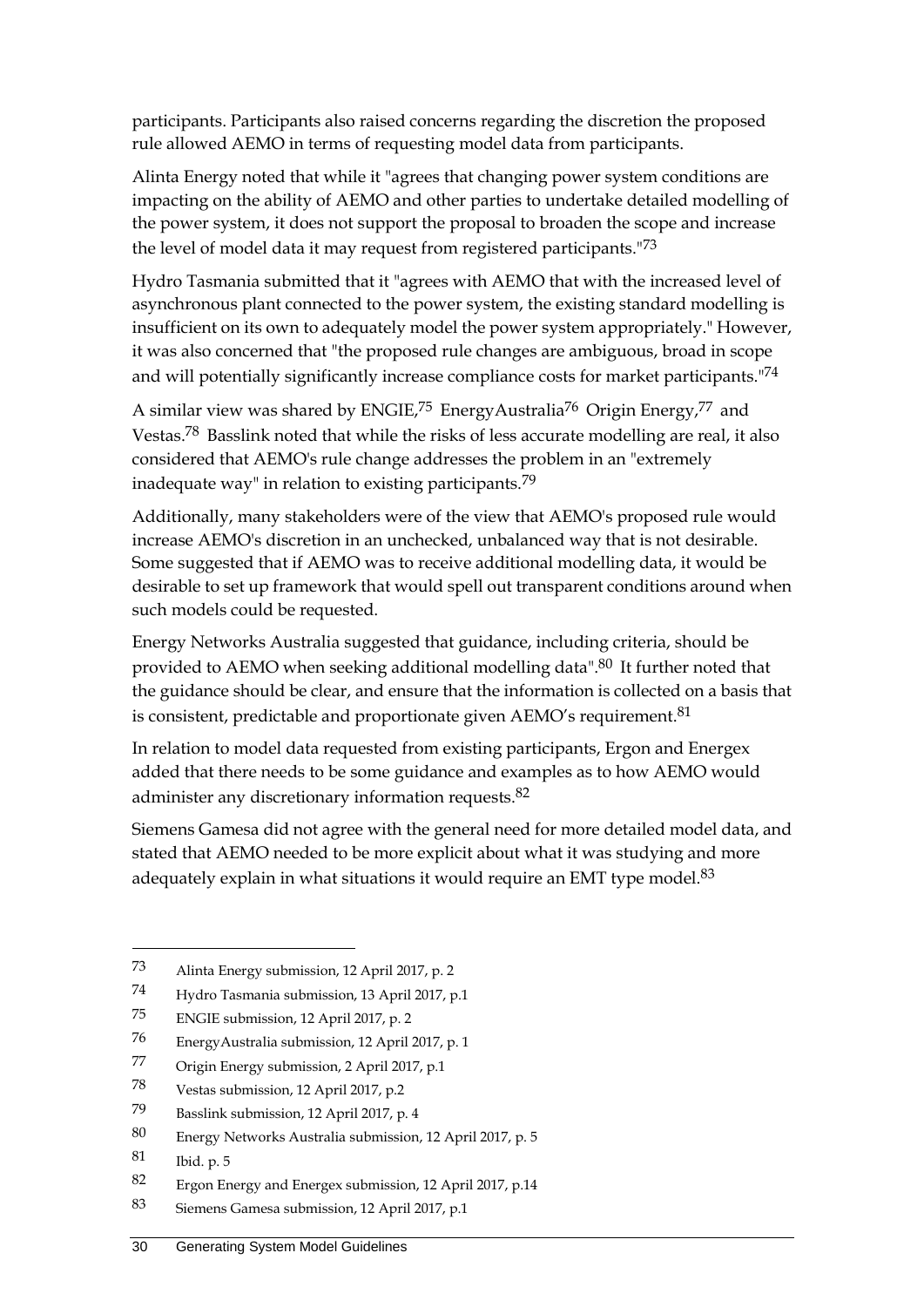#### **3.2.3 Assessment**

#### **AEMO's ability to obtain information**

The Commission considers that there are two general avenues potentially open to AEMO in order to gather model data from participants:

- the general information gathering powers established under the NEL and
- the NER model data provision framework

#### **NEL information gathering powers**

AEMO has an information gathering power under the NEL. This allows it to collect information it considers reasonably necessary for the exercise of a relevant function.

These relevant functions are:

- a) a national transmission planner (NTP) function, or
- b) an additional advisory function, or
- c) a declared network function, or
- d) any other statutory function for which this Law authorises AEMO to gather information by means of a market information instrument.84

For these relevant functions, AEMO may make a market information order or serve a market information notice to obtain this information. These require parties subject to the order or notice to provide information to AEMO.

The Commission considers that in relation to this rule change request, the NTP function is relevant, as it relates to the planning activities that require accurate power system modelling, as described in section 2.3.3. It is possible that AEMO could issue a market information notice or make a market information order in respect of its NTP function to obtain additional or more detailed model data from participants, where AEMO considers that the information is reasonably necessary for the exercise of its NTP function.

However, the Commission considers that use of these orders or notices would not represent an efficient approach for AEMO to obtain model data. Being required to issue a notice or order each time AEMO sought model data would impose costs on AEMO, in terms of the length of time necessary to prepare and issue the relevant order.

Such an approach to gathering model data is also relatively opaque and does not align with the general concepts of clarity and transparency that inform this draft rule. That is, such an approach would not provide a clear and predictable framework that gave participants sufficient advanced notice regarding the type of model data that AEMO might request, or the conditions under which it might be requested. AEMO would also be limited to obtaining information that it considered reasonably necessary for the exercise of its NTP function which would necessarily limit the types of model data requested to what was needed for AEMO to exercise its NTP function.

1

<sup>84</sup> See section 53(2) of the NEL.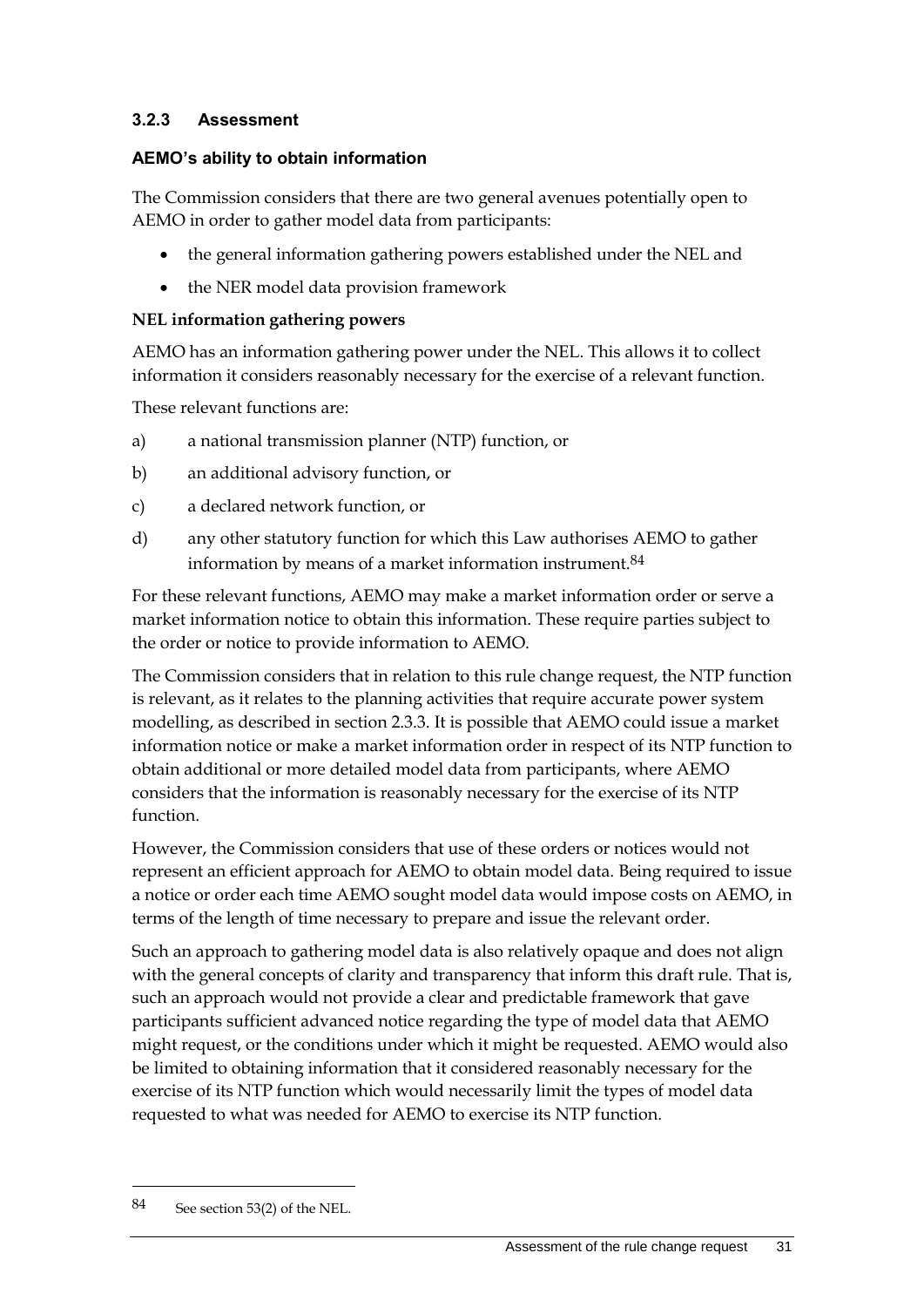As such the Commission does not consider that the NEL information gathering provisions provide a useful avenue for AEMO to seek more detailed or additional model data from participants.

#### **NER model data provision framework**

As discussed in Chapter 1, the NER already establish the model data provision framework. This framework sets out requirements for parties to provide model data to AEMO, and in some cases network service providers, in certain circumstances.

Whilst the existing framework in the NER may not prevent AEMO from obtaining additional model data, the Commission considers that given the importance of access to this more detailed model data for managing power system security, the circumstances in which AEMO can obtain model data, and obligations on participants to provide model data, need to clear and predictable.

The NER model data provision framework requires model data to be submitted to AEMO by generators as part of their connection process, $85$  when generators propose an alteration to their generating systems, $86$  and as part of the tender process for the provision of NSCAS and SRAS. 87

However, the NER do not explicitly state the type of model data that is to be provided. The Commission therefore considers that there is some risk of uncertainty under the existing NER model data provision framework regarding what type of models and information is sufficient to meet the relevant obligations under the NER.

The Commission understands that common practice to date has been for participants to provide RMS-type model data in compliance with these provision obligations.

As this has become the standard interpretation of the NER obligations, the Commission considers it is possible that the circumstances in which participants are required to provide more detailed model data may be unclear. There is therefore a risk that what is required for compliance is unclear and participants could dispute any request from AEMO for more detailed model data.

This is particularly likely if there are material costs associated with complying with the request. In conversations with stakeholders, the Commission understands that there have already been several examples of participants disputing a request from AEMO for more detailed model data. The potential extent of these costs is discussed in section 3.3 below.

The Commission has therefore proposed changes to the NER model data provision framework to clarify that AEMO may request different kinds of model data from participants, and that the more specified requirements and circumstances will be set out in the guidelines and data sheets. This is discussed in further detail in section 3.4.

The Commission also acknowledges that the existing NER model data provision framework applies only to generators, and specifically, generating equipment. This is

<sup>85</sup> See clause S5.2.4 of the NER.

<sup>86</sup> See clause 5.3.9 of the NER.

<sup>87</sup> See clause 3.11.5 and clause 3.11.9 of the NER.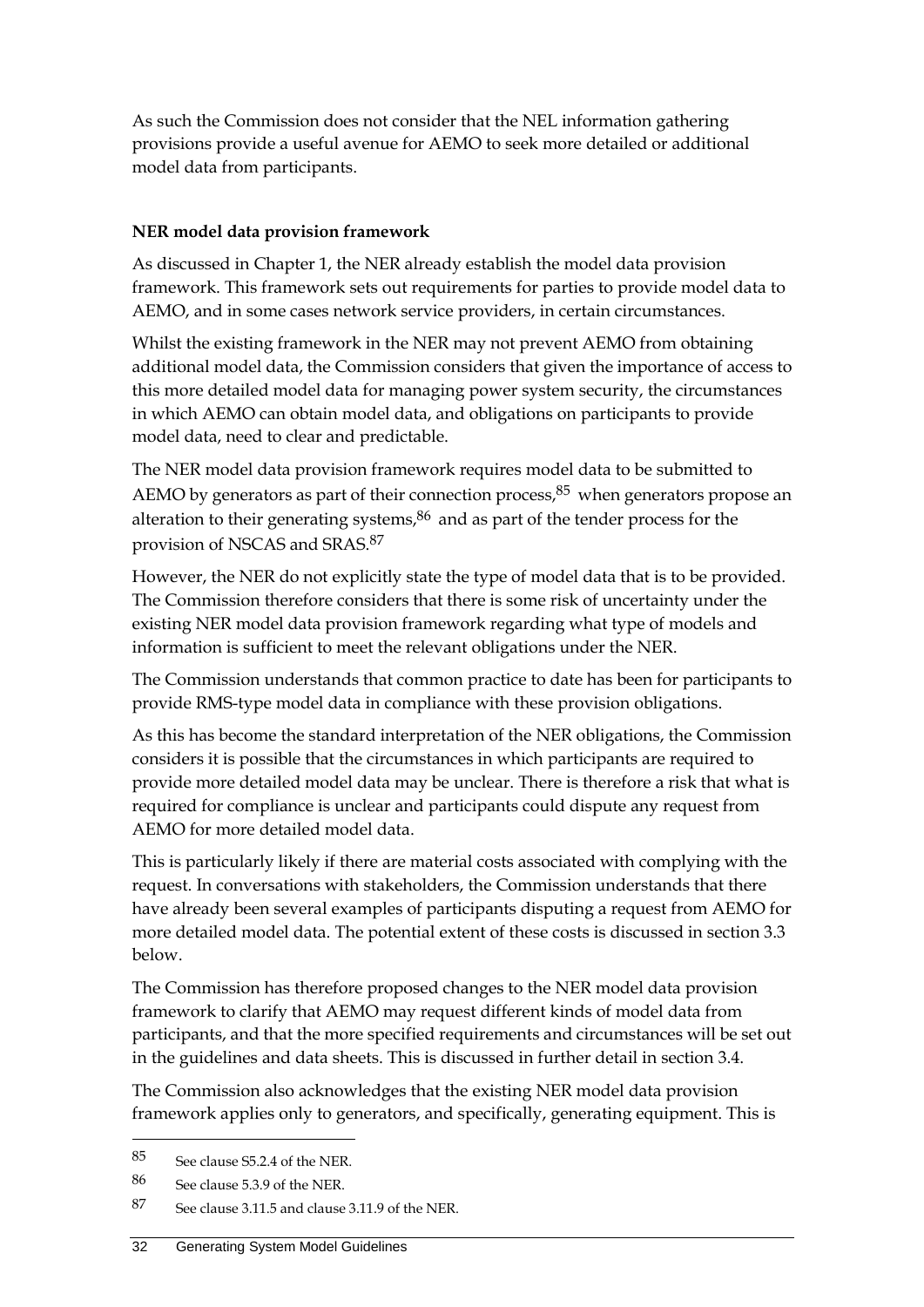reflected in the existing Generating System Model Guidelines, Generating System Design Data Sheet, and Generating System Setting Data Sheet, which apply only to generating systems. As the existing NER model data provision framework does not explicitly allow AEMO to source information from participants other than generators in relation to other kinds of plant equipment, this may impede AEMO's ability to request all model data necessary for it to conduct accurate power system studies.

The Commission has therefore expanded the existing NER model data provision framework to cover other types of participants, as well as plant and equipment owned by those participants, in accordance with the more specified requirements and circumstances set out in the guidelines and data sheets. This is discussed in further detail in section 3.5.

# <span id="page-40-0"></span>**3.3 Costs of providing more detailed model data**

The Commission acknowledges that there may be costs associated with the provision of model data. The higher complexity of EMT-type models results in higher development costs for those models compared to RMS-type models.

The Commission understands that for a new connecting non-synchronous generator, the costs of developing an EMT-type model may be up to three times greater than an RMS-type model for the same setting.<sup>88</sup> Further, developing EMT-type models retrospectively for already existing equipment also substantially increases the costs for developing a model.

The Commission considers that providing improved clarity and certainty will allow participants to be better placed to manage and therefore minimise the extent of these costs.

## **3.3.1 AEMO's view**

AEMO estimated the costs of compliance with developing EMT-type models based on its own experience. In its rule change request, AEMO described a case where during acquisition of SRAS, it developed its own models. AEMO considered that, assuming average engineering consultancy fees, the costs associated with the gathering of the required data and development of a model for a generating system would be approximately \$75,000.89

## **3.3.2 Stakeholder views**

<u>.</u>

Stakeholders were generally concerned about the cost implications of developing EMT-type models.

Alinta Energy estimated that the likely costs for participants to provide a broader scope of modelling data, or more detailed EMT-type models to AEMO could be in the realm of \$500,000 per generating unit.90

<sup>88</sup> The same equipment may be modelled with different details and complexity. More detailed and more complex models cost more to be developed.

<sup>89</sup> AEMO submission,12 April 2017, p.8

<sup>90</sup> Alinta Energy submission, 12 April 2017, p. 2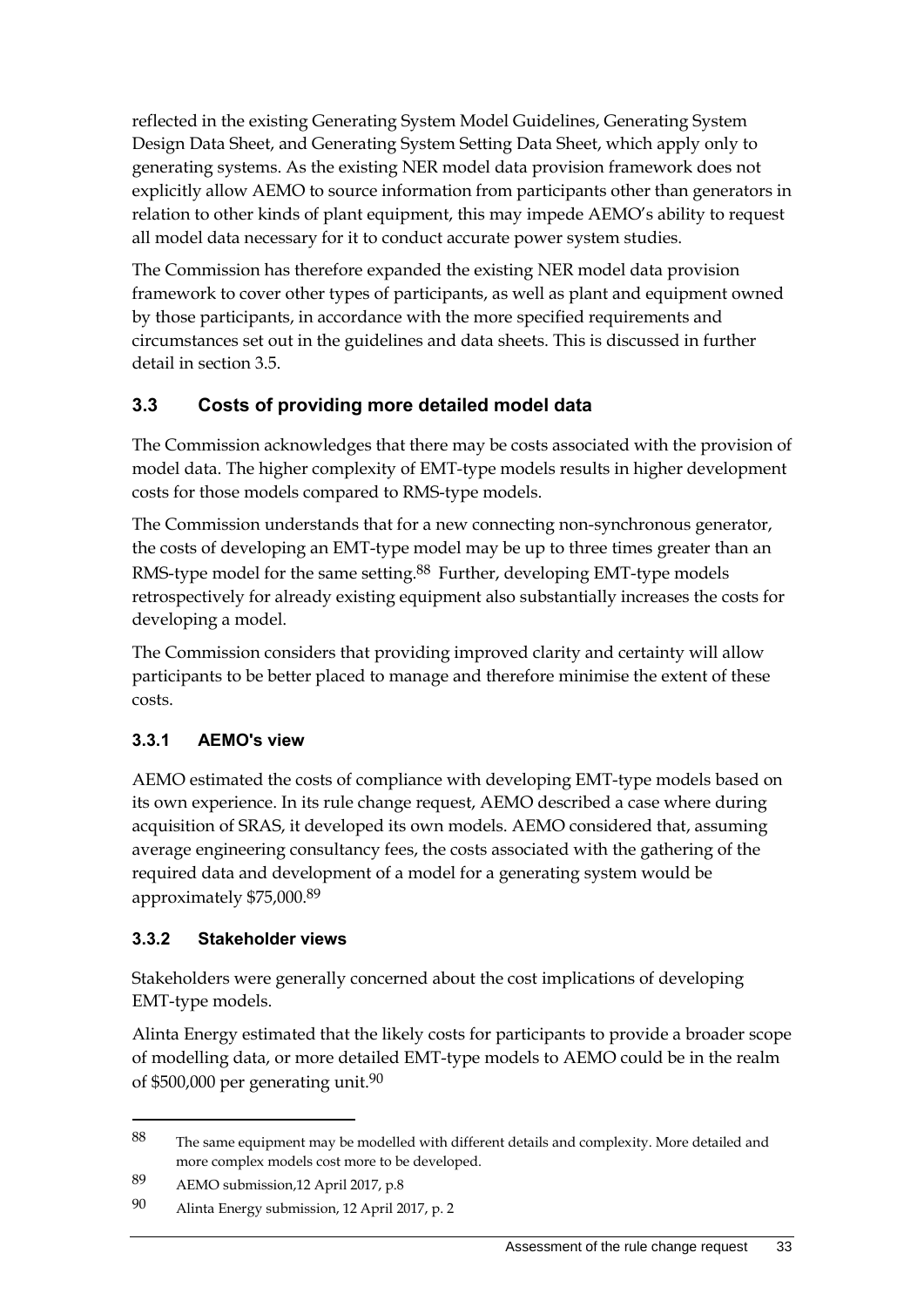EnergyAustralia noted, that while AEMO's estimated value of \$75,000 for more detailed modelling may be appropriate for new generating systems, for existing plant it could be much higher, depending on the specific scope of the modelling sought by AEMO.<sup>91</sup>

Origin stated that the modelling, evaluation and testing that is required as part of the generator registration process, i.e. meeting generator performance standards, can cost a participant between \$500,000 and \$1,000,000 for a new generation unit or any significant modification to existing plant". 92

Siemens Gamesa estimated the costs of developing an EMT-type model in the vicinity of €12,000,000.93

Cost estimations submitted by stakeholders did not include a detailed explanation or justification for those estimates.

Ergon and Energex stated that the costs incurred while developing EMT-type models of equipment were a prudent investment and were recoverable.<sup>94</sup>

Energy Networks Australia added that for network service providers costs could be material if additional modelling details are requested for existing plant that is complex in nature such as static var compensators (SVC) or static synchronous compensators (STATCOM) and that the NER should allow for the recovery of such costs.<sup>95</sup>

Stakeholder submissions demonstrated differing views depending on whether model data was to be submitted as part of the connection process, while proposing alterations to equipment or from existing participants, where power system conditions changed significantly.

#### **New connections**

Ergon and Energex were of the view that AEMO's data provision requirements would not form a barrier to entry, moreover, they would be seen as cost beneficial.<sup>96</sup> They added that in their experience, early modelling proved to be better for proponents, because it was easier for them to finalise their generator design and there were significant cost advantages.<sup>97</sup>

ENGIE was concerned that placing a rule obligation on generator participants to provide detailed modelling information could lead to a duplication of costs and subsequent barriers to entry.98

<sup>91</sup> EnergyAustralia submission, 12 April 2017, p. 2

<sup>92</sup> Origin Energy submission, 2 April 2017, p.3

<sup>93</sup> Siemens Gamesa submission, 12 April 2017, p.1

<sup>94</sup> Ergon Energy and Energex submission, 12 April 2017, p.12

<sup>95</sup> Ibid., p.7

<sup>96</sup> Ergon Energy and Energex submission, 12 April 2017, p.13

<sup>97</sup> Ibid., p. 12

<sup>98</sup> ENGIE submission, 12 April 2017, p. 2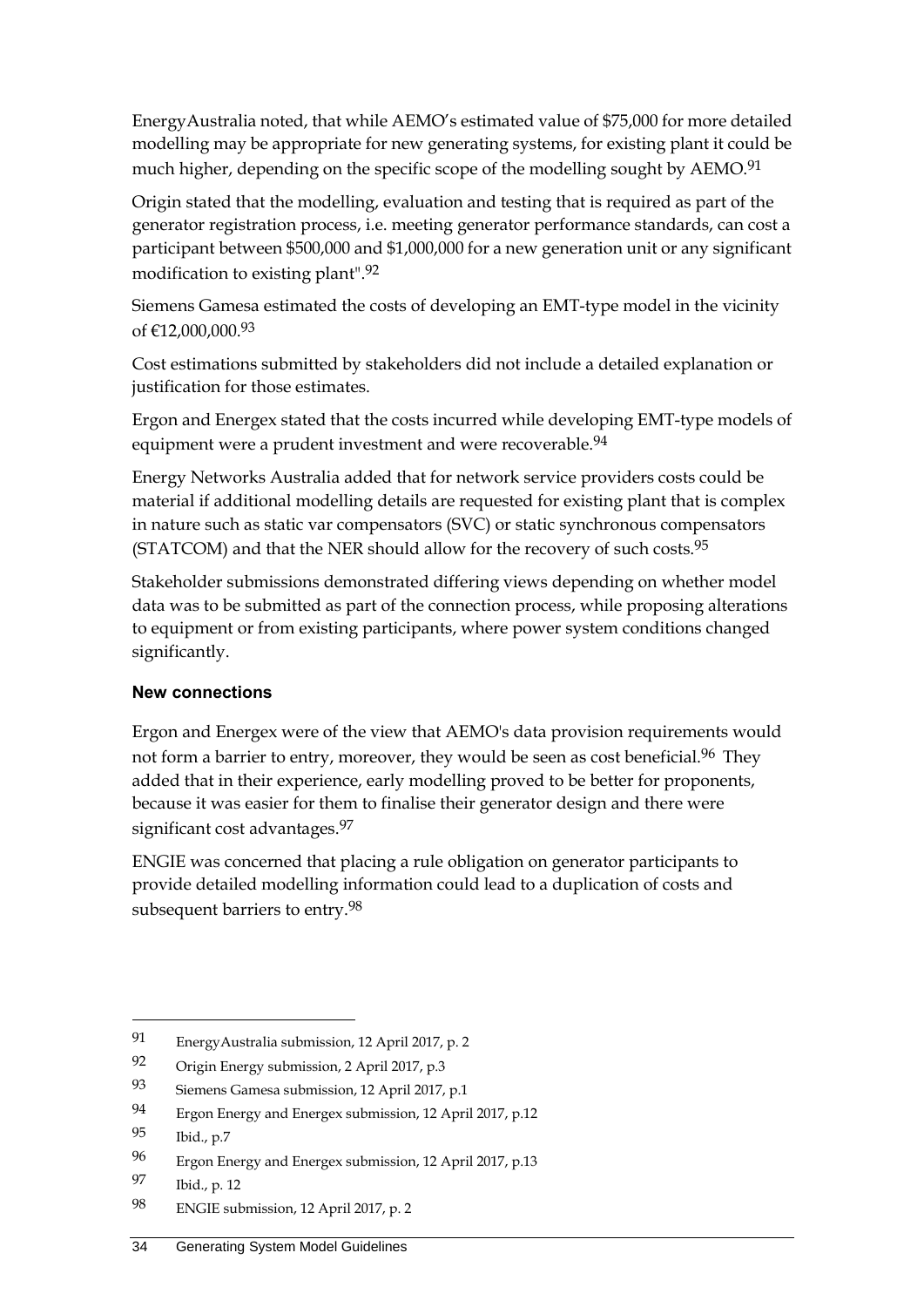#### **Proposed alterations**

According to Basslink, the undefined threat of remodelling when replacing a participant's equipment presents an unjust economic operational burden which would need to be offset by increased market offerings.<sup>99</sup>

Hydro Tasmania noted that some existing generator upgrades, particularly control systems, often have a large portion of their costs attributed to modelling.<sup>100</sup> It further added that any further increase in costs could see these projects being unfeasible which would be a negative outcome for the power system as upgrades are often beneficial for power system security and performance.101

#### **Existing plant**

Some stakeholders were concerned about the cost implications of generators or other registered participants already connected to grid being requested to provide updated and more detailed model data, even if no alterations are proposed to their equipment.

EnergyAustralia stated that such an exercise could result in much higher costs being imposed upon existing plant.102

Alinta Energy added that apart from the significant cost to existing participants, AEMO's proposed solution would provide little additional benefit for those participants".103

#### **3.3.3 Assessment**

The Commission acknowledges the extent of the potential costs that participants may face if they are required to provide more detailed model data, or to provide model data for equipment that had not previously been required.

AECOM provided evidence to the Commission regarding the potential extent of these costs, focusing on the development of EMT-type as opposed to RSM-type model data for different kinds of generators, at different stages of project development.

<sup>99</sup> Basslink submission, 12 April 2017, p. 2

<sup>100</sup> Hydro Tasmania submission, 13 April 2017, pp 1-2

<sup>101</sup> Ibid p. 2

<sup>102</sup> EnergyAustralia submission, 12 April 2017, p. 1

<sup>103</sup> Alinta Energy submission, 12 April 2017, p. 3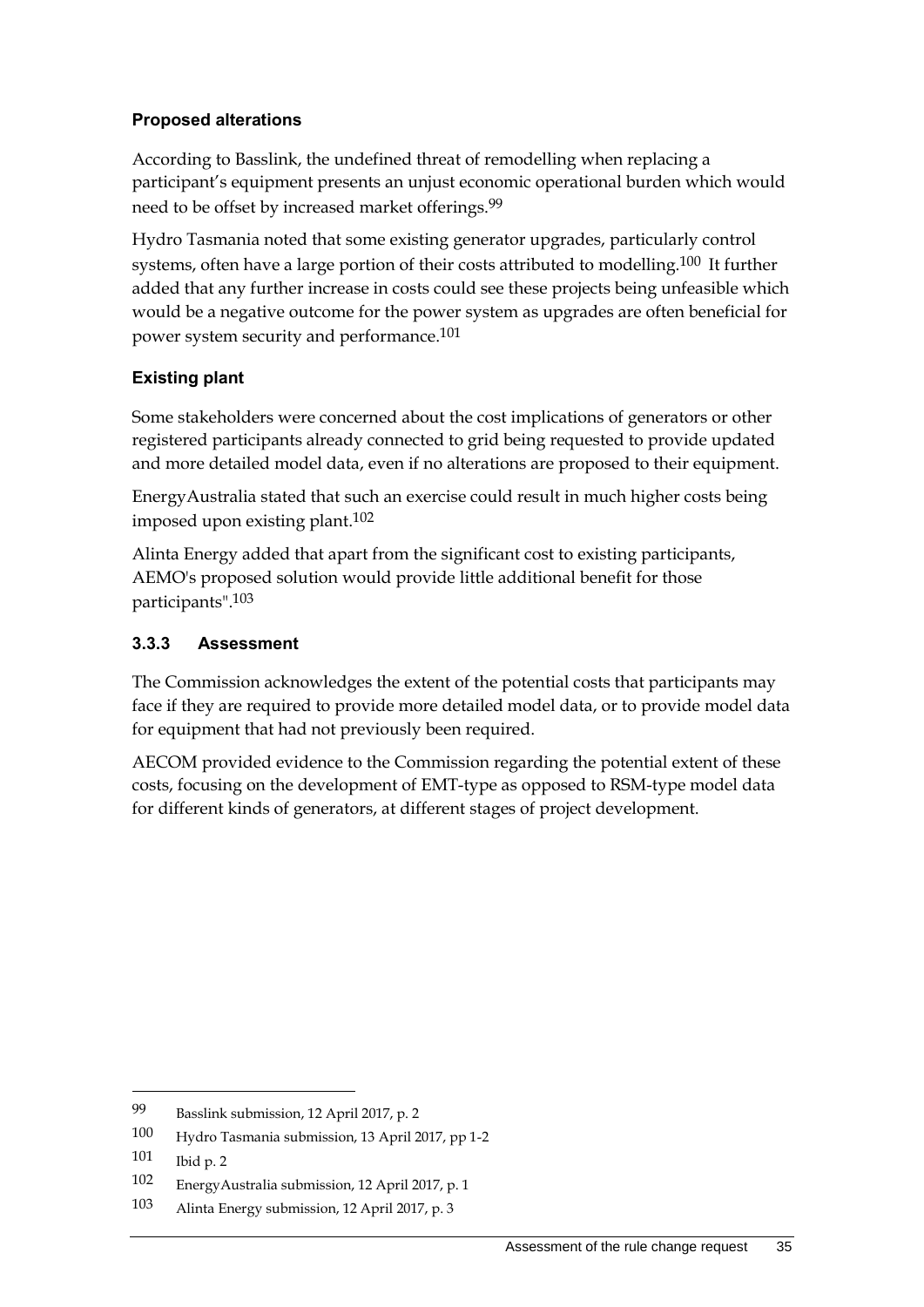#### **Box 3.3 AECOM advice: costs of EMT-type model development104**

The advice the AEMC sought from AECOM looked at the cost implications of several scenarios where an EMT-type model would need to be developed.

For non-synchronous generators, three distinct cases could be identified:

- new connecting generators
- existing generators, where an EMT-type model is already available from the original equipment manufacturer in a generic format and needs to be adjusted to the specific generator setting
- existing generators, where an EMT-type model is not available and needs to be developed.

Synchronous generators only have two specific cases: new connections or existing generators where an EMT-type model is not available. This is because almost all of the existing synchronous generators in the NEM are over 10 years old and it is highly unlikely that the original equipment manufacturers of these equipment and control system hardware had developed any EMT type models at that time.105

Additionally, AECOM noted that it may be more economical to model synchronous generating systems in an RMS type software platform and the power electronics based asynchronous generating systems in an EMT type software platform and then use some form of hybrid simulation interface between the two software platforms.

The order of magnitude cost estimate for developing an EMT-type model is shown in the table below.

|                           | non-synchronous generators                     | synchronous generators                             |                           |                                                    |
|---------------------------|------------------------------------------------|----------------------------------------------------|---------------------------|----------------------------------------------------|
| new<br>connections        | existing<br>connections,<br>model<br>available | existing<br>connections,<br>model not<br>available | new<br>connections        | existing<br>connections,<br>model not<br>available |
| \$200,000 to<br>\$400,000 | \$200,000 to<br>\$300,000                      | \$400,000 to<br>\$700,000                          | \$125,000 to<br>\$200,000 | \$220,000 to<br>\$375,000                          |

#### **Table 3.1 Cost estimate of EMT-type models**

The Commission notes that these costs may have material consequences for some participants, depending on the stage of development of a project, and the type of model data that is requested.

105 Ibid., p. 9

<sup>104</sup> AECOM, *EMT and RMS model requirements*, 23 May 2017. A copy of AECOM's report is available at www.aemc.gov.au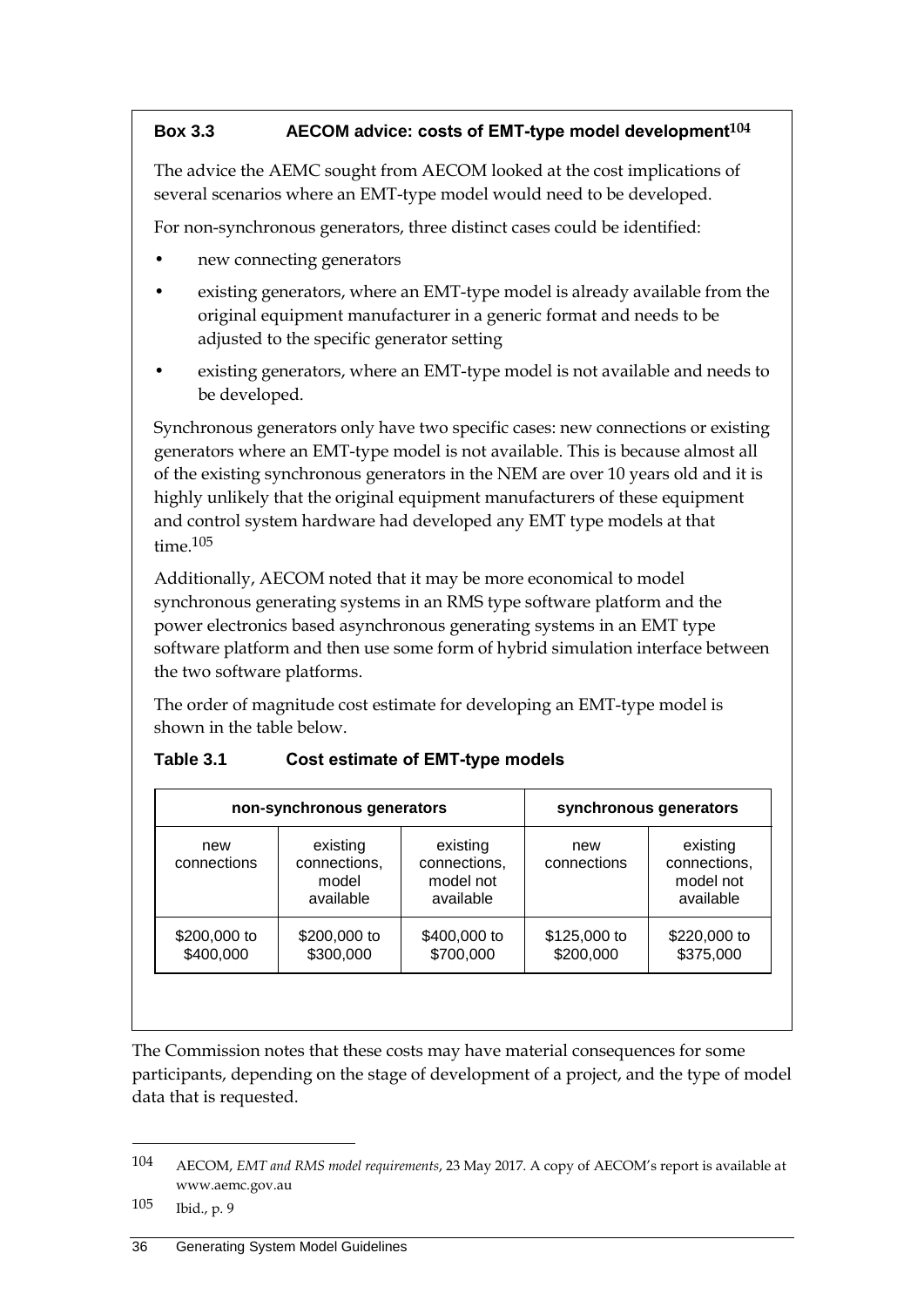Stakeholders advised that these costs may have implications for the investment decisions made by generators. For example, Hydro Tasmania suggested that the imposition of these costs may dissuade a generator from proposing alterations to a generating system, which could have otherwise provided overall benefits to the market. Furthermore, the Commission acknowledges comments from stakeholders that uncertainty regarding the extent of potential model data obligations may introduce a degree of risk into the market that will increase costs generally.

While the Commission accepts these costs can be material,<sup>106</sup> overall they are likely to be outweighed by the range of potential benefits associated with the provision of additional or more detailed model data, especially when the circumstances in which such data is to be made available limited in a clear and transparent way.

As discussed in section 2.3, the Commission is satisfied that provision of additional model data is likely to provide beneficial outcomes by:

- supporting more effective power system studies by providing a better understanding of the state of the power system and therefore more efficient and secure operation of the power system.
- supporting the development of more accurate and effective constraint equations and generator performance standards, enhancing the ability of generators to deliver energy to market and providing reliability benefits to consumers.
- enabling more efficient and effective procurement of ancillary services, helping to reduce the cost of these services while supporting the secure supply of energy to consumers
- supporting more efficient planning processes, enabling better integration of a greater range of generating technologies and helping to lower network costs as well as providing improved system security and reliability outcomes.

The Commission is therefore satisfied that the extent of these benefits is likely to outweigh the potential costs that may be faced by some participants who are required to provide additional or more detailed model data.

However, it is also important that the costs faced by participants are no higher than necessary. The Commission considers this will be supported where participants are able to effectively plan for and therefore manage the costs associated with model data provision.

The draft rule does this by providing clarity in the NER regarding who will be required to provide model data and the circumstances in which it must be provided. It also requires AEMO to provide further clarity in its guidelines and data sheets regarding the specific conditions under which model data will be provided. 107

<sup>106</sup> The Commission notes that there were significant differences in the extent of cost estimates from various stakeholders and from the analysis undertaken by AECOM (see box 3.3). Most stakeholders and the advice from AECOM indicated a range of costs from \$70,000 to \$700,000, with one estimate of €12,000,000 (approx. \$AUD17,700,000). No detailed explanation was provided as to the basis of this largest estimate.

<sup>107</sup> See clause S5.5.7 (b1) of the draft rule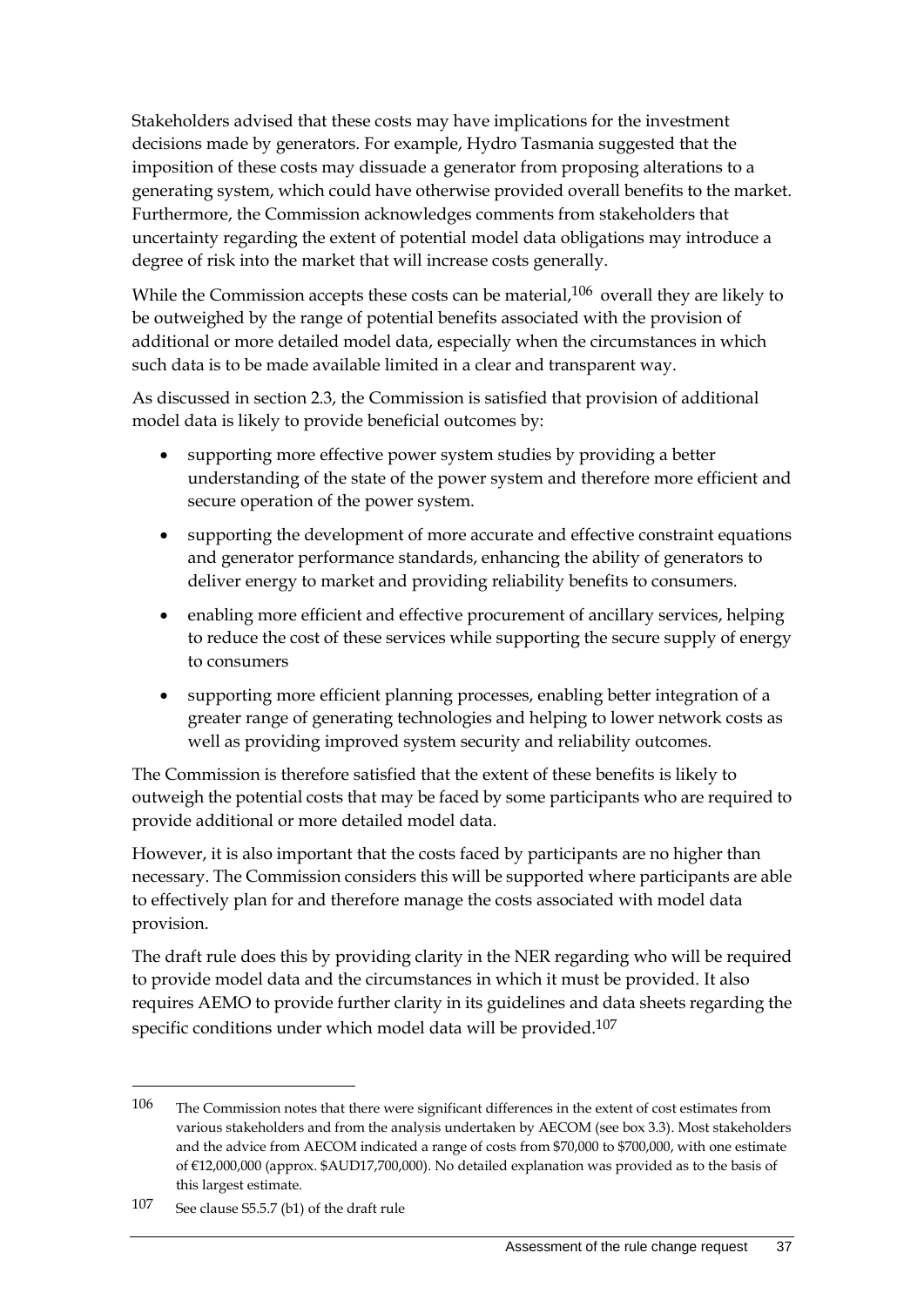It also imposes a principles based objective on AEMO to have regard to the reasonable costs of efficient compliance by registered participants when developing the guidelines and data sheets. 108 These aspects of the draft determination are discussed in more detail in section 3.4.

The Commission considers that earlier and clearer knowledge of model data requirements will enable participants to make efficient decisions, as they will be better equipped to plan for and manage the costs of model provision.

For example, providing clarity upfront regarding what model data will need to be provided by a connecting generator will allow potential generator proponents to plan for and incorporate any costs associated with model provision into their initial negotiations with providers of generation equipment.

The Commission understands that the development of EMT-type models may constitute a higher cost for existing participants. However, increased clarity will also help these participants manage costs, in as much as it will allow them to account for costs when planning alterations to plant. Accurate model data is also required for determining whether a planned alteration is likely to be beneficial for the power system. The provision of improved clarity regarding model data obligations forms the basis of the Commission's development of the draft rule. The Commission's reasoning is set out in further detail in section 3.4.

The draft rule also seeks to help manage costs for participants by allowing for different software packages to be used for the provision of model data. The Commission understands that there are various products that allow the development of EMT-type models and providing them in just one particular format may further increase costs incurred for registered participants. The draft rule therefore requires AEMO to use reasonable endeavours to accept a range of software simulation products and versions.109 This may help participants to manage costs by electing to use the software package of their choice.

The draft rule also recognises that there are costs associated with the provision of model data to AEMO and network service providers as part of the connection process. Time is an important factor, with new connecting participants requiring certainty about when and what type of data will be required by AEMO or the network service provider during the connection process. Connection projects may have particularly important project deadlines (for example in relation to project financing) and therefore it is important for developers to have a clear understanding of the obligations they need to meet and when they need to meet them.

The draft rule therefore seeks to provide clarity regarding the timeframes associated with this process. The draft rule requires AEMO to establish in its guidelines and data sheets, the relevant timeframes within which parties and AEMO must provide information to each other.110

<sup>108</sup> See clause  $S5.5.7(c)(1)$  of the draft rule.

<sup>109</sup> See S5.5.7(c)(2) of the draft rule.

<sup>110</sup> See S5.5.7(b1)(4) of the draft rule.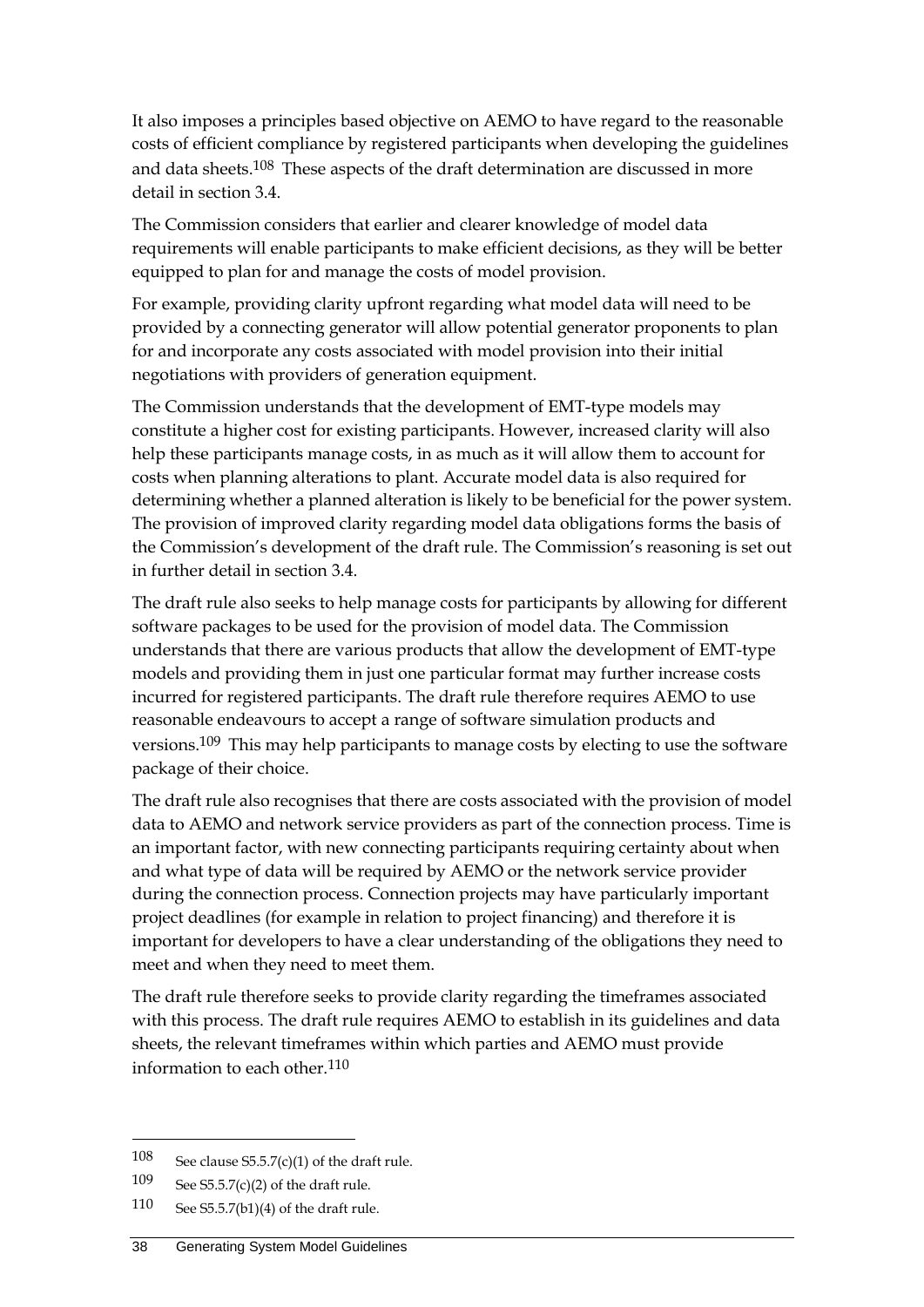The Commission also notes that while network service providers may face some additional costs in developing and providing more detailed models, network service providers can seek to recover these costs as part of the regulatory revenue determination process with the Australian Energy Regulator. Where such a cost is incurred during a regulatory control period, a network service provider may apply, where applicable, to have these costs passed through under the cost pass through provisions in chapters 6 and 6A of the NER.

# <span id="page-46-0"></span>**3.4 Conditions for provision of model data**

#### **Clarity and predictability**

The circumstances that necessitate the type of models required by generators, network service providers and network users should be clearly set out and understood by all participants in the NEM. This will help to reduce uncertainty for participants and assists in the management of costs. It will also provide AEMO and network service providers with certainty regarding their ability to access the model data necessary to undertake effective power system studies.

The Commission considers that there is a role for both the NER and AEMO's guidelines and data sheets in providing this clarity. The NER should provide high level guidance in terms of the responsibilities of certain parties to provide model data and the guidelines and data sheets should then set out the more specific and technical details regarding the kinds of model data that must be provided and the specific circumstances in which that data should be provided. These technical details include the level of accuracy expected from each type of model data.

The draft rule therefore amends the NER model data provision framework to specify the range of participants who are required to provide model data. In effect, it expands the coverage of the existing framework to encompass new participants, including network service providers, large network users, ancillary service providers and generators with capacity less than 30MW. It does this by requiring these participants to provide the information in accordance with the requirements set out by AEMO in the guidelines and the data sheets.

The Commission considers that the specifics of the model data and the precise circumstances under which model data should be provided should not be specifically prescribed in the NER.

Instead, the revised Power System Model Guidelines and associated data sheets are the appropriate place for the specific, technical and detailed model data obligations to be set out. This will provide the market with transparency regarding exactly what model data will be required, how accurate that model has to be and in what circumstances it will be provided.

The draft rule therefore requires the revised Power System Model Guidelines, Power System Design Data Sheet and Power System Setting Data Sheet to describe the kinds of model data that will be required, including references to specific types of models, the model accuracy requirements that apply to each type of model and plant and the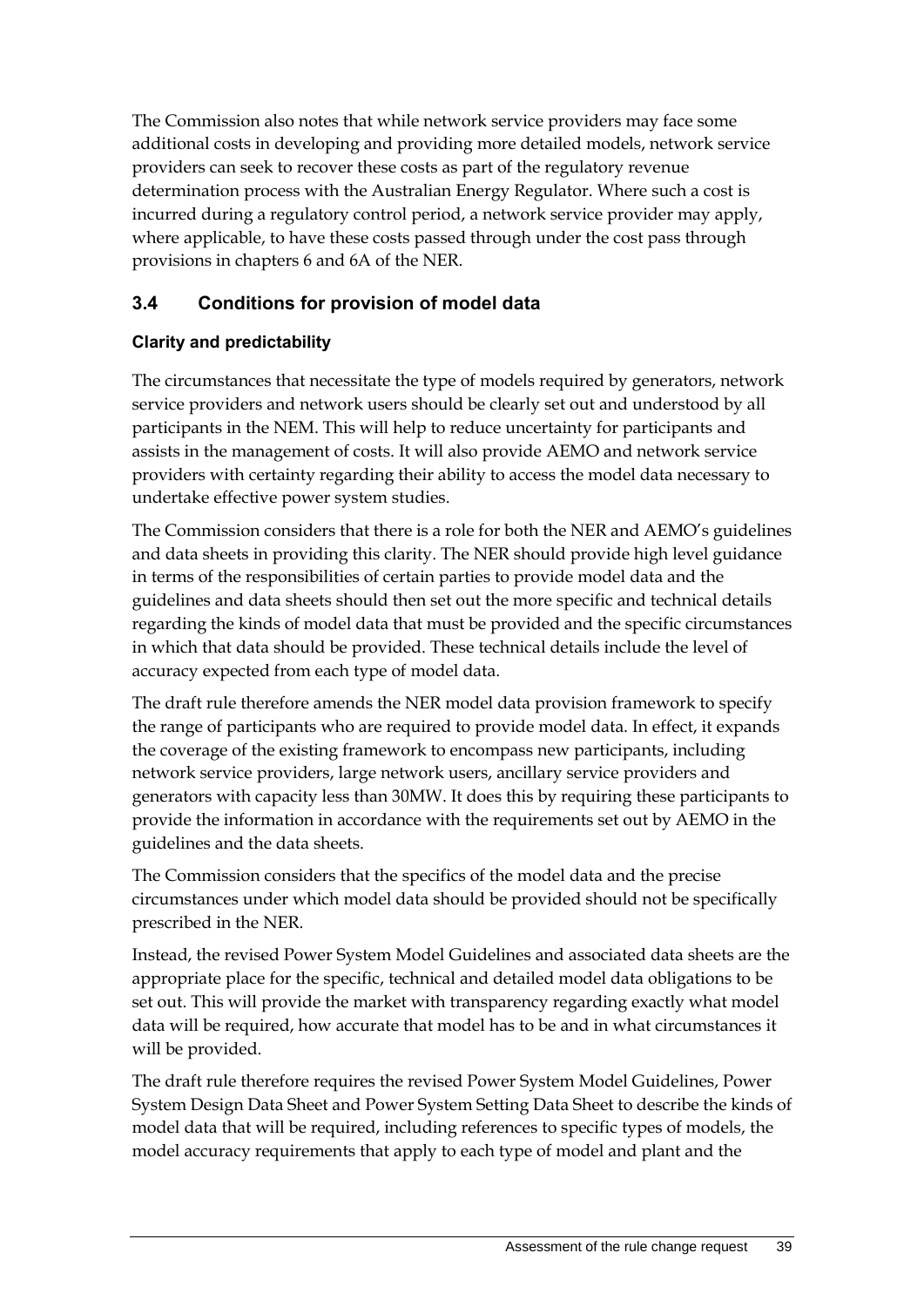particular power system conditions that trigger the need for particular types of modelling information.111

Placing these more detailed matters in the guidelines and data sheets will provide for greater flexibility to amend the requirements and obligations as technologies and system conditions change over time. Furthermore, because the development and maintenance of the guidelines and data sheets is subject to the rules consultation procedure, market participants will have the opportunity to provide input into the ongoing development of appropriate technical requirements for power system modelling.112

The Commission's analysis on why this provides improved clarity is set out in the remainder of this section and in section 3.5.

#### **Conditions for provision of model data**

The Commission considers there are three cases where participants may be required to provide model data (including in some circumstances more detailed or additional model data):

- 1. at the time of negotiating a new connection to the electricity network
- 2. when alterations are proposed to a generating system, or to the protection systems of certain network users or network service providers
- 3. when surrounding power system conditions have changed, such that older model data no longer remains adequate, such as where there has been a significant reduction in system strength.

Some of these cases are currently contemplated by the NER model information provision framework, while others are not.

## **3.4.1 AEMO's view**

In its rule change request, AEMO nominated several, more specific conditions where it considered it may need access to more detailed or additional model data. These included:

- **When connecting new generators:** AEMO also considered that more detailed model data will assist in the assessment of new generators seeking to connect to the power system.113
- **When a generator proposes alteration of a generating system:** AEMO stated in its rule change request that changes, including those to generating systems covered by clause 5.3.9 of the NER, even if they are considered to be 'like-for-like', should also automatically trigger a request for updated models and other data referred to.114

<sup>111</sup> See draft rule clause S5.5.7(b1)

<sup>112</sup> See clause S5.5.7 of the NER.

<sup>113</sup> Ibid. p. 5.

<sup>114</sup> Ibid. p.5.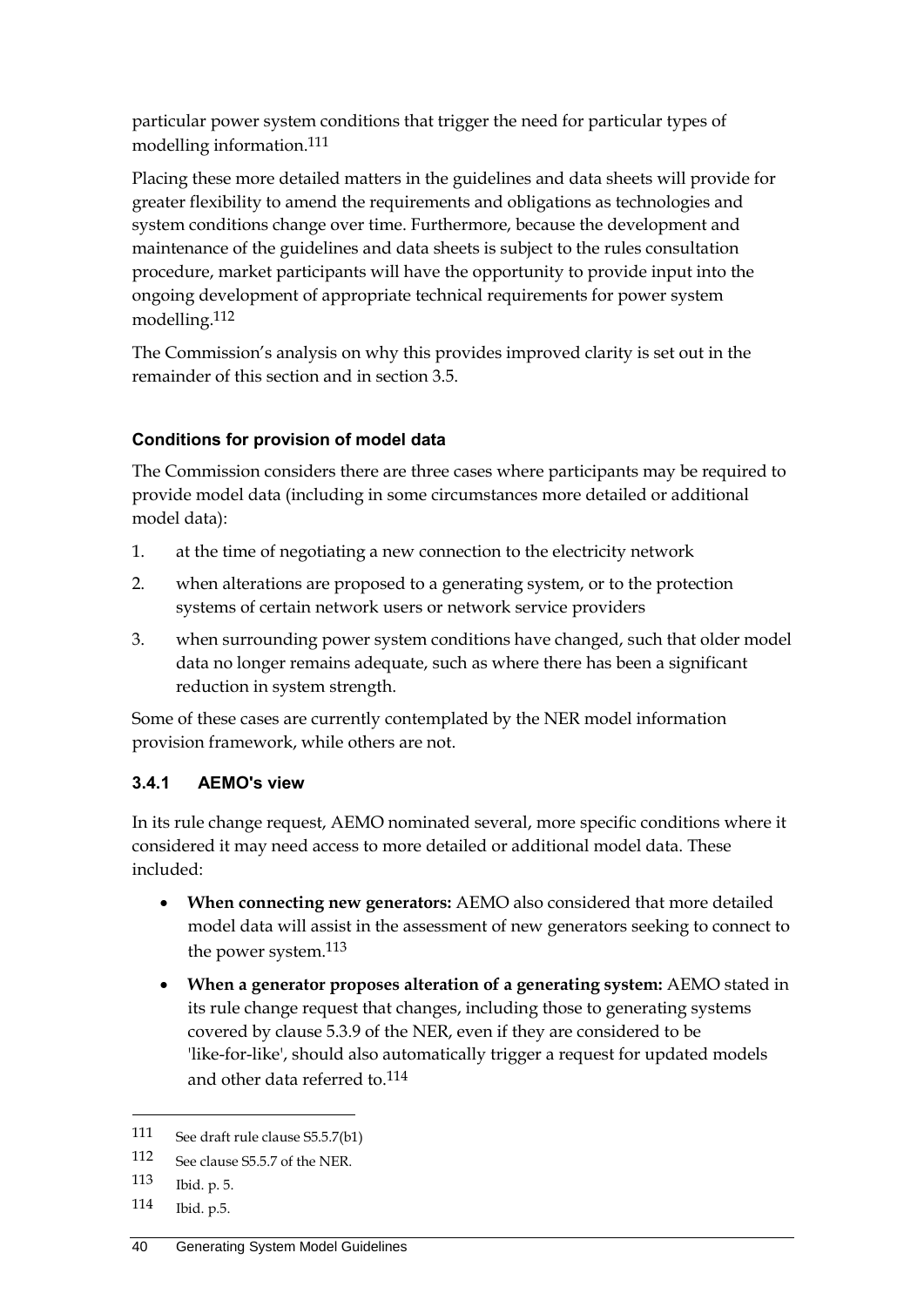**When there is a risk of adversely affecting the power system:** Additionally, in AEMO's view, updated and more detailed models may be required from generators, transmission network service providers or other registered participants if in AEMO's reasonable opinion, there is a risk that the generating system will adversely affect other network users or power system security or quality or reliability of the power system. 115 AEMO was of the view that this could apply in a retrospective manner, based on circumstances in the power system.

#### **3.4.2 Stakeholder views**

Stakeholders had differing opinions on the issue of the cases where more detailed and/or additional model data should be provided to AEMO.

#### **New connections**

Stakeholders generally did not oppose the requirement of providing more detailed model data for new connections.

Energy Networks Australia noted that new requirements that specifically provide for the provision of such information at the design stage will result in more comprehensive and accurate connection assessments and more efficient connection processes.<sup>116</sup>

ENGIE was concerned that if more detailed model data was a requirement to be provided to network service providers and AEMO separately, that would duplicate costs and form a barrier to entry.117

#### **Proposed alterations**

Some stakeholders were concerned about AEMO's proposed changes to the requirements on generators or other registered participants to provide more detailed and/or updated modelling data when alterations were proposed to equipment. Generally, stakeholders were concerned that AEMO proposed to alter the existing NER clauses, which require additional data to be provided in specific conditions, to require provision of model data where AEMO considered this necessary.118

<u>.</u>

AEMO's proposed rule changed these specific references to the schedules into a general discretionary provision that would allow AEMO to request this data when it considered there was a risk the alteration would adversely affect network capability, security, quality or reliability of supply.

<sup>115</sup> Ibid. p. 13.

<sup>116</sup> EnergyAustralia submission, 12 April 2017, p. 7

<sup>117</sup> ENGIE submission, 12 April 2017, p. 2

<sup>118</sup> NER clause 5.3.9 currently sets out the conditions under which a generator who has proposed to alter a generating system must provide to AEMO and the relevant NSP details of the generating unit design data and generating unit setting data in accordance with the Generating System Model Guidelines, Generating System Design Data Sheet, or Generating System Setting Data Sheet. Currently, the NER specifies the conditions under which this data must be provided as being where the alteration will affect the performance of the generating system relative to any of the technical requirements set out in clauses S5.2.5, S5.2.6, S5.2.7 and S5.2.8.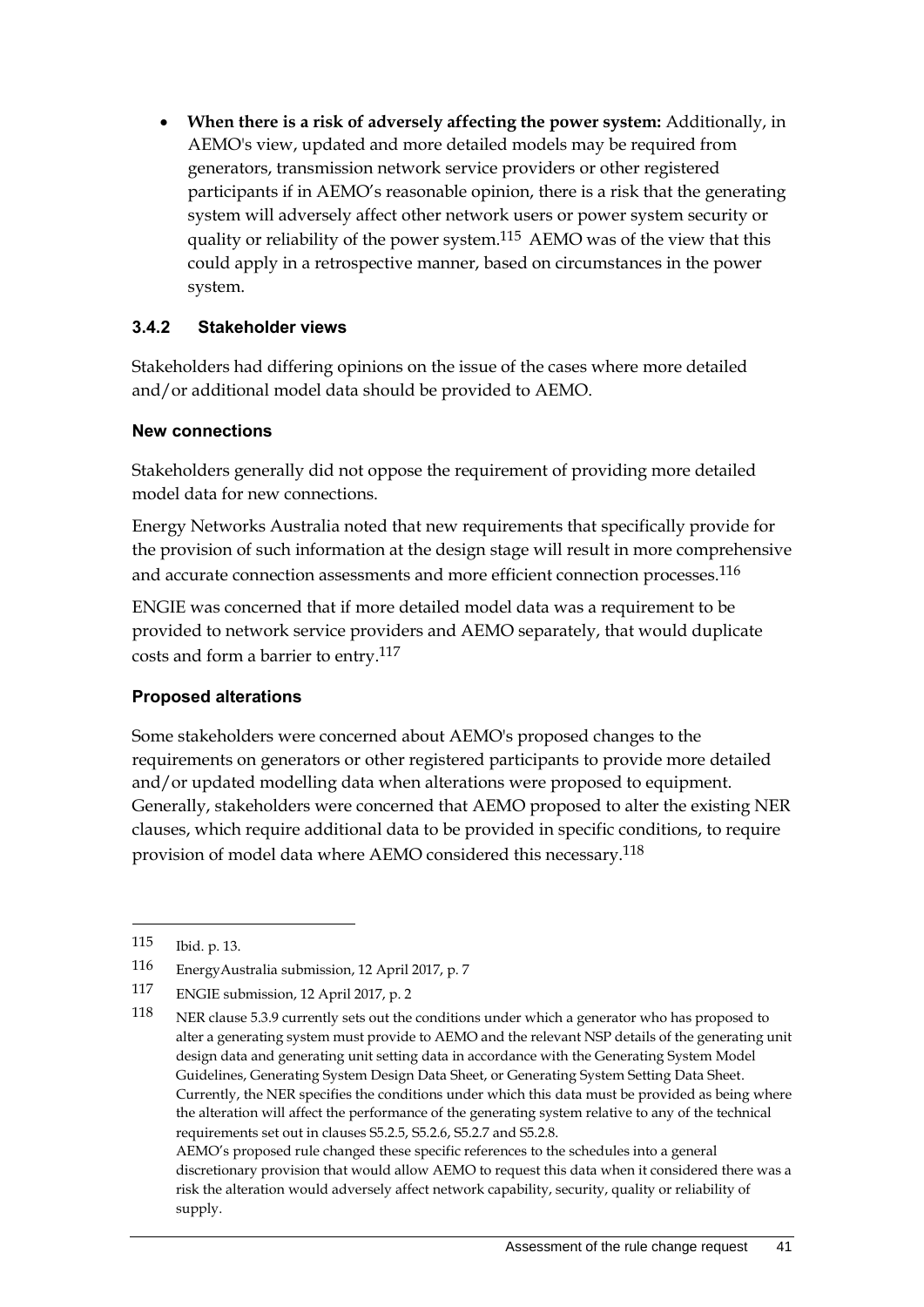ENGIE submitted that it is very concerned at the level of discretion being proposed for AEMO in relation to existing generators that choose to carry out plant modifications, because this could lead to the unintended consequence of 'barriers to improvement', where participants avoid making upgrades and improvements for fear that they may not be able to economically meet more onerous data obligations.119

Alinta Energy considered that the if additional model data was to be provided to AEMO because of a proposed alteration, there should be further guidance on what changes would trigger that requirement to be activated.120

# **Existing plant**

Most stakeholders were concerned about the cost implications associated with the possibility that generators or other registered participants already connected to grid may be requested to provide updated and more detailed model data, even if no alterations are proposed to their equipment.

Basslink stated that such a possibility would send the message of investment uncertainty which would undoubtedly increase risk premiums by way of market offerings.121

Hydro Tasmania was of the view that proposed rule change would impose additional costs on all participants; therefore any ambiguity on obligation for participants is not desirable.122

AGL did not support the notion of allowing AEMO to retrospectively request model data from existing generators. AGL considered that data would either be unavailable or the cost of compliance would be very high.123

Energy Networks Australia, Ergon and Energex supported the requirement that in some cases related to system strength or network stability, existing generators should provide additional and updated model data to AEMO and to network service providers. 124

## **3.4.3 Assessment**

<u>.</u>

The Commission considers that given the importance of accurate model data as discussed in section 3.1.3, AEMO and network service providers should be able to access more detailed model data in those circumstances where this is warranted. This includes being able to source model data for new connections, where equipment is being altered and where AEMO considers that additional data is needed from existing plant.

<sup>119</sup> ENGIE submission, 12 April 2017, p. 2

<sup>120</sup> Alinta Energy submission, 12 April 2017, p. 4

<sup>121</sup> Basslink submission, 12 April 2017, p. 3

<sup>122</sup> Hydro Tasmania submission, 13 April 2017, p. 2

<sup>123</sup> AGL submission, 25 May 2017, p.1.

<sup>124</sup> Ergon Energy and Energex submission, 12 April 2017, p.14, Energy Networks Australia submission, 12 April 2017, p. 1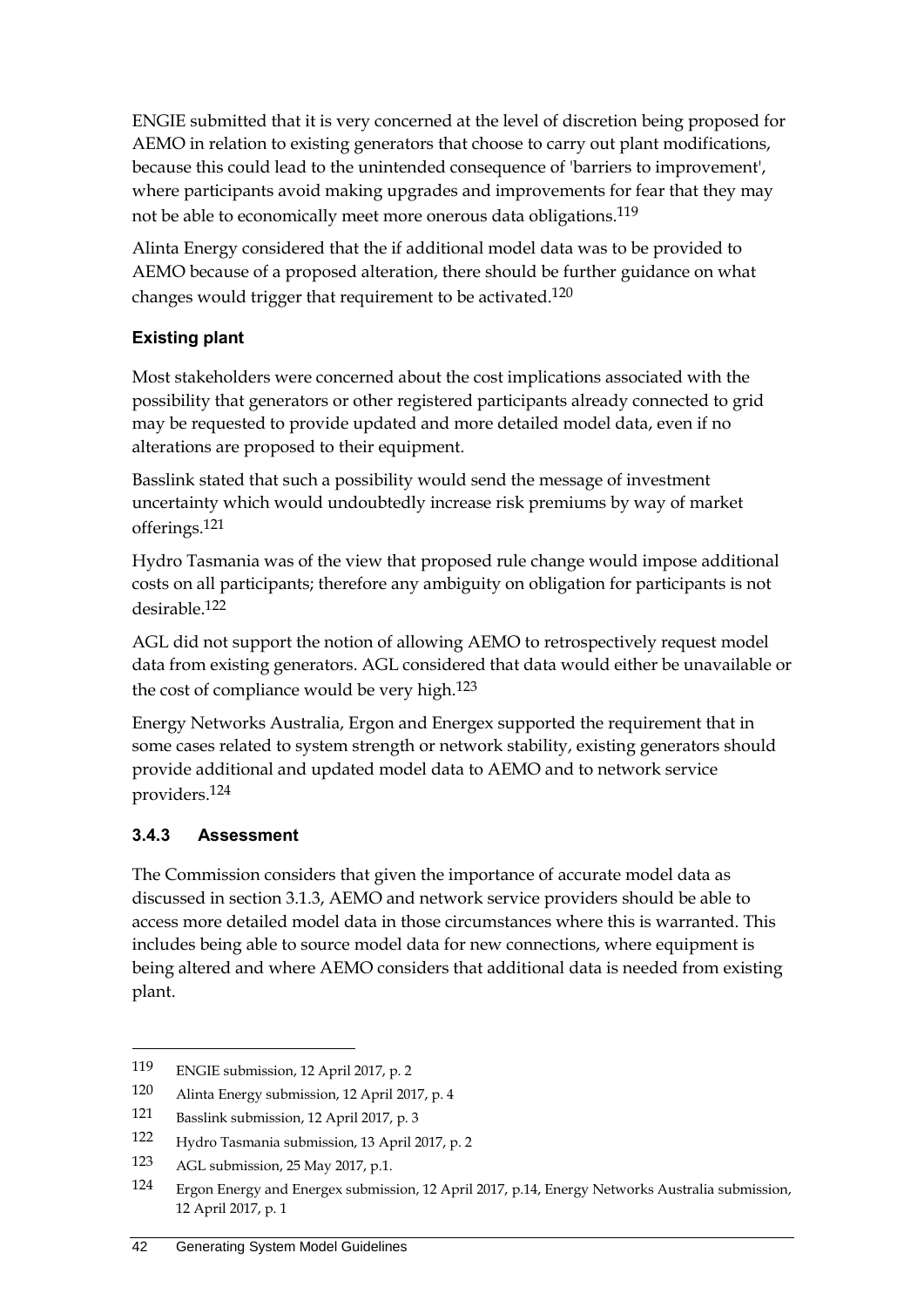However, it is important that there is clarity and predictability regarding the specific conditions where more detailed or additional model data should be provided.

The draft rule therefore provides additional clarification regarding the circumstances in which model data can be requested. This includes a requirement that AEMO sets out in the guidelines and data sheets:

- the types of models that it will request from a range of different participants
- the conditions under which it will require specific models
- the types of models that AEMO may request from a participant that is proposing to alter its equipment.

Additionally, the draft rule clarifies that generators will face an ongoing obligation to provide AEMO with updated model data, where requested to provide this by  $AEMO.125$ 

The draft rule also contains a requirement that the guidelines must include a process to account for situations where a participant is unable to comply with a request for model information.

#### **Types of models to be requested from different participants**

The Commission considers that the guidelines must specify the factors and conditions that AEMO must take into account when it requests model data from registered participants. This guidance should be provided for new generator or network user connections, proposed alterations to existing plant, when surrounding power system conditions have changed and the procurement of ancillary services.

The draft rule therefore establishes a requirement for AEMO to clearly specify in its guidelines and data sheets, the information, including the types of models, that it will request from generators, network service providers, certain network users, prospective NSCAS tenderers and prospective SRAS providers.126

The Commission understands that in order to support accurate power system studies, model data must be an accurate reflection of the specific plant that it represents. The draft rule therefore requires AEMO to specify in the guidelines the model accuracy requirements that are applicable to each type of model provided, as well as the types of generating systems and plant that the model accuracy requirements apply to.127

#### **Conditions under which AEMO will request model data**

The Commission considers that AEMO's need for different kinds of model data will depend on specific circumstances. For example, as discussed in section 3.1.3, more detailed EMT-type model data is likely to be needed to deliver accurate power system studies in low power system strength environments. In contrast, it may be sufficient for AEMO to use RMS-type models in a higher system strength power system environment.

<sup>125</sup> See clause 5.2.5(b)(7) of the draft rule.

<sup>126</sup> See clause S5.5.7(b1)(1) of the draft rule.

<sup>127</sup> See clause S5.5.7(b1)(2) of the draft rule.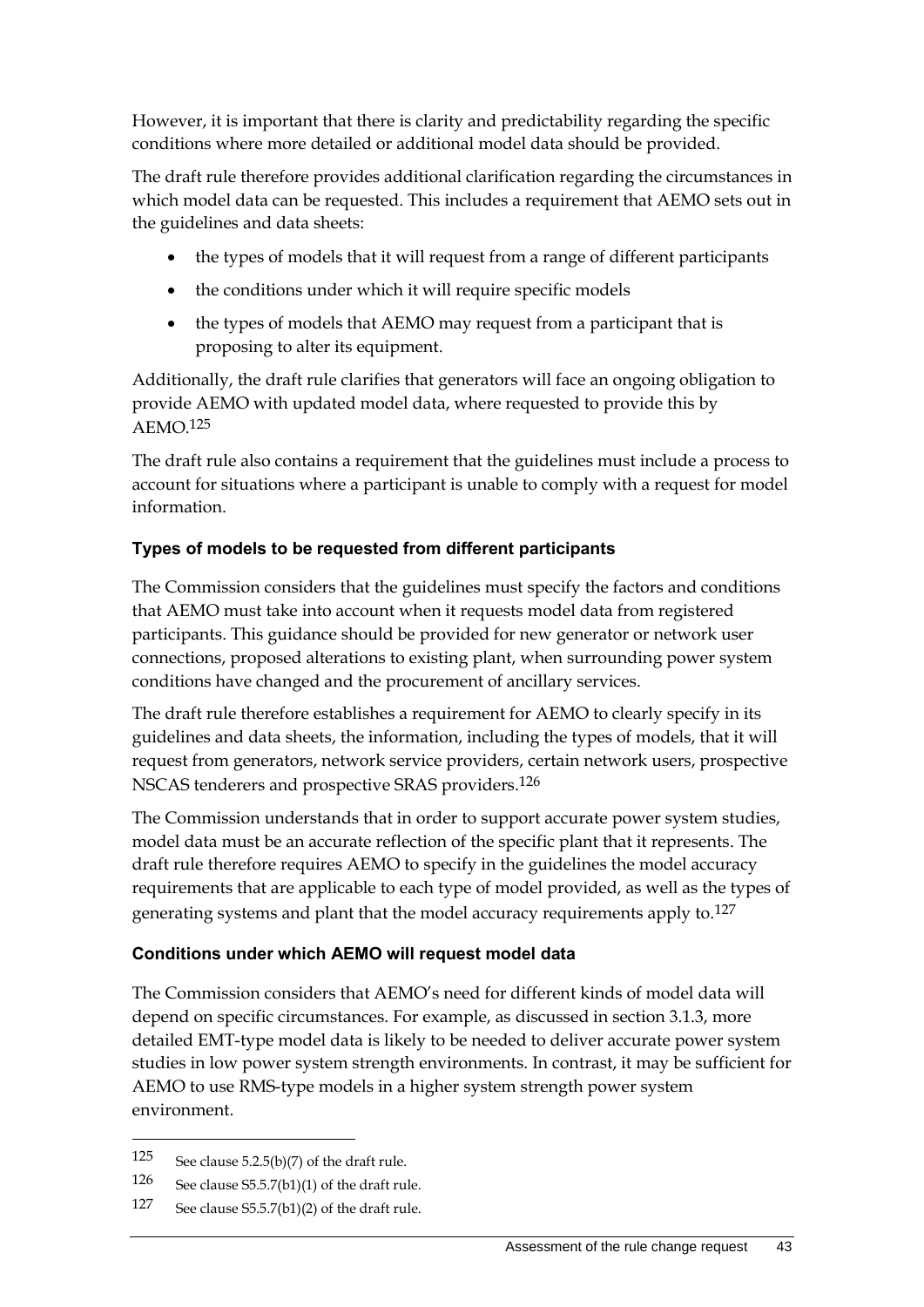The Commission considers that clarity can be provided to the market by requiring AEMO to specify the circumstances and more specific power system conditions under which these different kinds of model data may be requested.

The draft rule therefore requires AEMO to specify in the guidelines and data sheets the circumstances in which different kinds of model data will be requested. Specifically, AEMO will be required to provide guidance on the factors that it will take into account when determining the circumstances under which it will request model data, including the particular power system conditions that necessitate the usage of a certain type of model in order to achieve the desired level of accuracy. 128

#### **Alteration of a generating unit**

Alteration to a generator's equipment located in a low system strength location can have adverse effects on other parts of the power system. However, not all circumstances of weak network location will necessarily require the use of more detailed model data, regardless of how material the proposed change to the equipment is.

The draft rule therefore requires the guidelines to set out the types of models that AEMO may request from generators who are proposing to alter their generation systems.129 The guidelines must also set out the factors that AEMO will take into account when determining the circumstances under which it will request information, including the power system conditions that necessitate what type of models to be provided by generators proposing the alteration, as well as the model accuracy requirements that are applicable to each type of model provided.130

## **Provision of model data by an existing generator**

Finally, the Commission considers that existing generators may need to provide model data in circumstances other than where they are proposing an alteration of existing plant. This may occur where power system conditions have changed around a generator and AEMO requires updated model data from the generator to maintain the accuracy of its power system studies.

The Commission considers that the existing NER model data provision framework may already impose some obligations on generators to provide updated model data in this case.131 However, for the avoidance of doubt, the draft rule introduces a new clause that specifies an obligation on generators to provide model data, where requested by AEMO. This is intended to clarify that existing generators may be required to provide

<sup>128</sup> See clause S5.5.7(b1)(6) of the draft rule.

<sup>129</sup> See clause  $55.5.7(b1)(1)(i)$  of the draft rule.

<sup>130</sup> See clauses S5.5.7(b1)(2) and (6) of the draft rule.

<sup>131</sup> NER clause S5.2.4(d) allows AEMO or the relevant network service provider to request updated model data from a generator where AEMO or the relevant network service provider considers that the information in incomplete, inaccurate or out of date. However, the Commission notes that this clause is contextually in the NER as part of the process of connection of a new generator, and therefore may possibly be limited in application to situations where information provided becomes inaccurate during the connection process. The draft rule is designed to apply more generally, including to existing connected generators that have completedthe connection process.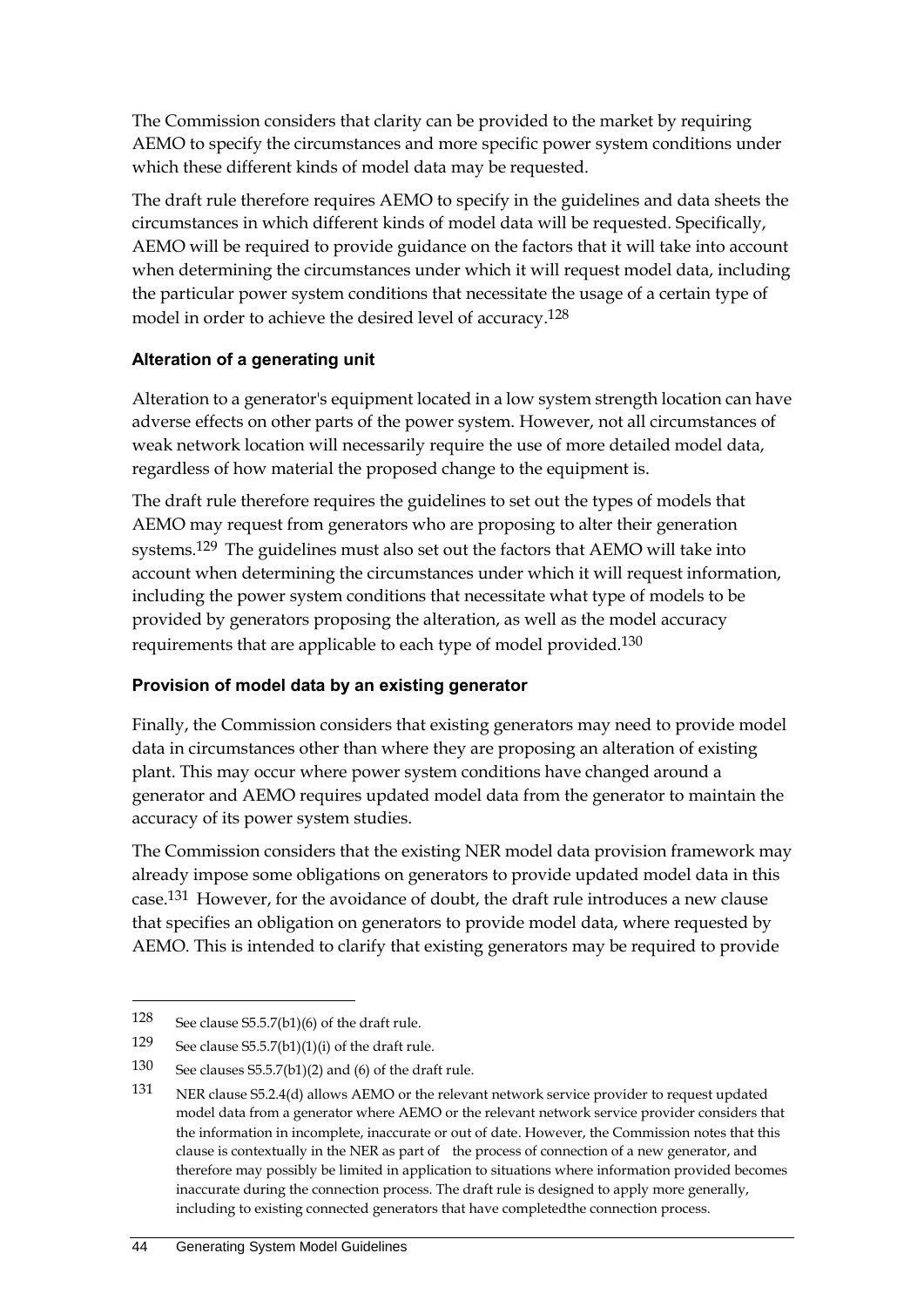updated model data, even if they have not proposed an alteration to their generating system.132

However, the Commission recognises that requesting model data from an existing generator who is not proposing an alteration to its system could impose material costs on the generator. The draft rule therefore requires AEMO, when developing the guidelines and data sheets, to have regard to the reasonable costs of efficient compliance by registered participants, as compared to the likely benefits from the use of the information provided under the guidelines and data sheets. The guidelines and data sheets directly apply to any request by AEMO to a generator for additional model data.133

Furthermore, the Commission also considers that the general obligations in the draft rule for AEMO to establish the conditions under which it will request additional model data will provide certainty and clarity to participants as to when AEMO may request model data from existing participants.134

#### **Difficulty in providing model data**

The Commission understands that there may be some limited circumstances in which a participant is unable to obtain model information about existing plant. For example, this may occur where the original equipment manufacturer of the plant has ceased operation and the original models are no longer available. The costs of developing detailed models of a plant that has passed a certain age may be so excessive, that they may outweigh the benefits of being able to accurately model the plant. Participants may be able to find alternative solutions, such as using high speed and trend recorders,<sup>135</sup> that would help achieve the same goal that a more detailed model could, but at a lower cost.

The draft rule, therefore, includes a requirement for AEMO to set out in the guidelines a process to be followed in circumstances where a person is unable to provide information that is required under a relevant obligation.136 The Commission expects that this process would largely reflect the existing "variation request" framework contained in the existing Generating System Model Guidelines.137

The framework allows generators or connection applicants to request a waiver from meeting some requirements set in the guidelines and data sheets, by stating reasons and providing proof for not being able to meet those requirements. The relevant network service provider and AEMO must then:

accept or reject the request

<u>.</u>

• propose alternatives or options for the generator or connection applicant to consider, or

<sup>132</sup> See clause 5.2.5(b)(7) of the draft rule.

<sup>133</sup> See clause 5.2.5(b)(7) of the draft rule.

<sup>134</sup> See clause S5.5.7(b1)(6) of the draft rule.

<sup>135</sup> Origin Energy submission, 2 April 2017, p. 3

<sup>136</sup> See clause S5.5.7(b1)(5) of the draft rule.

<sup>137</sup> See section 5.1 of the Generating System Model Guidelines.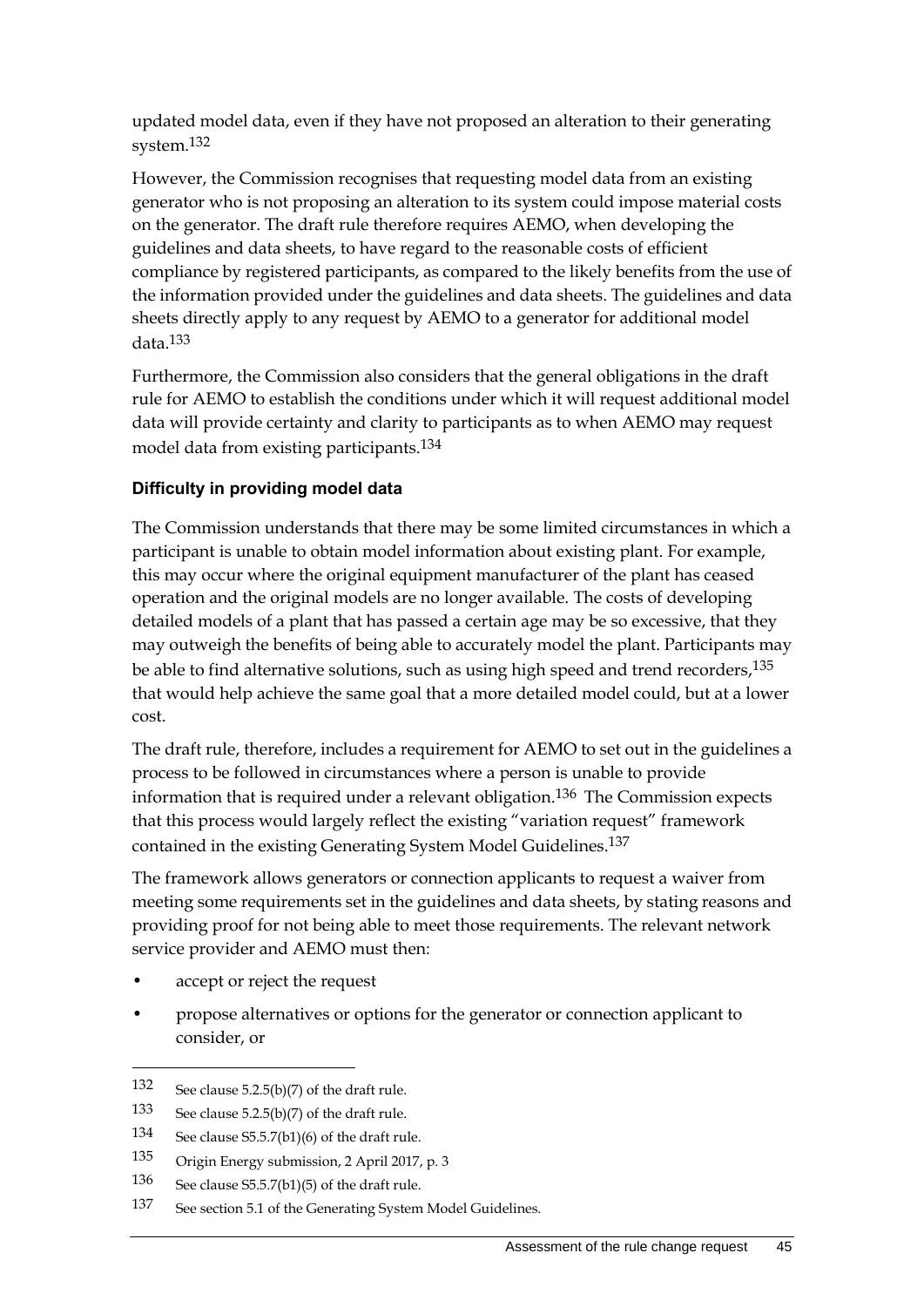• request further information.

## <span id="page-53-0"></span>**3.5 Range of participants required to provide information**

As described in section 3.1, there are system conditions that negatively affect the accuracy of modelling generating units. These conditions also affect how other, previously not modelled, equipment interacts with the power system. Such equipment may be owned by generators, transmission network service providers, distribution network service providers, market network service providers or customers of the transmission or distribution networks.

Therefore, the range of participants from whom model data is required, as well as the types of equipment about which model data is required, is increasing. Additionally, where generators of a smaller size (i.e. 30 MW or less) propose to connect to a "weak" part of the network, the consequences of such connection to the network for the rest of the power system may be just as severe as if generators greater than 30MW connected to a relatively stronger part of the network. The subsections below describe AEMO's and stakeholders' views about whether and how model data for these kinds of equipment should be provided by network service providers and network users to AEMO.

#### **3.5.1 AEMO's view**

AEMO in its rule change request argued that other, previously not modelled equipment in the network (including reactive support plant, high-voltage direct current transmission links, large variable speed motor drives and protective functions) may be increasingly relevant to modelling the operation of the power system.138

In certain parts of the network, where local system strength is already at low levels and non-synchronous generators are in close electrical proximity to each other, more detailed modelling information may be required to allow effective assessment of the interactions between those generators and other network equipment. Having access to model data for additional types of network equipment as well as more detailed data about generating systems may therefore allow for more accurate and effective power system modelling by AEMO.

AEMO therefore proposed to amend the NER to expand the range of participants who will now be required to provide model data and expand the range of equipment for which such model data must be provided.

#### **3.5.2 Stakeholder views**

1

Stakeholders had differing opinions on the issue of requiring network service providers and large customers to provide model data about their equipment to AEMO.

Energy Networks Australia in its submission did not question AEMO's need to obtain such data from network service providers; however, it noted the possible costs and ability to recover these costs were a concern.<sup>139</sup>

<sup>138</sup> AEMO, rule change request, 31 October 2016, p. 4

<sup>139</sup> Energy Networks Australia submission, 12 April 2017, pp 7-8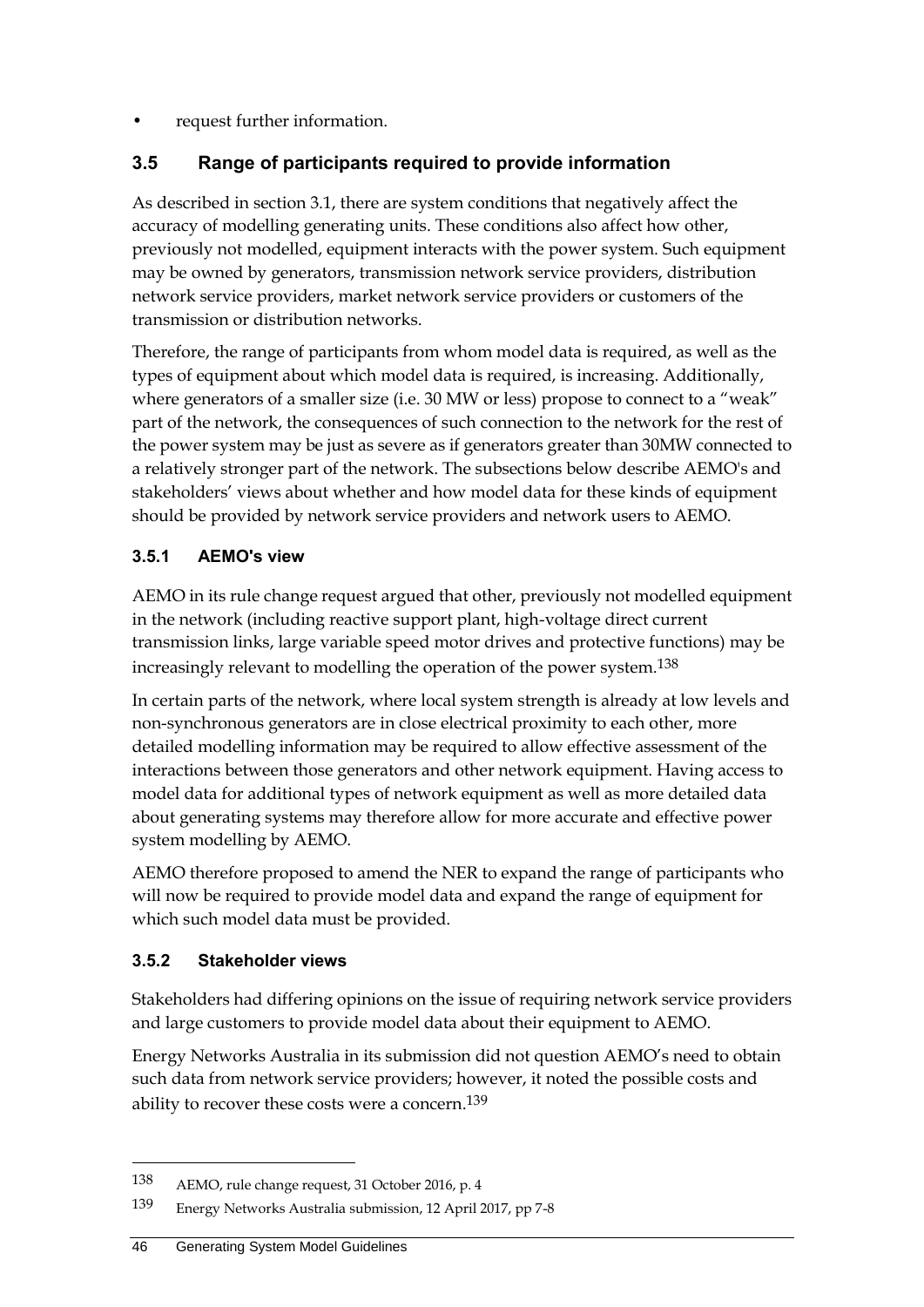Ergon and Energex stated that despite the costs, modelling of such equipment can be considered to be a prudent investment, and were also of the view that model data should also be required from generators between 5 and 30MW or where the installed capacity of the plant was greater than 5% of the available system fault level. Both identified that the increasing penetration of smaller generation in their Queensland distribution networks was reducing system strength and necessitating the provision of more detailed model data from these participants.<sup>140</sup>

Basslink was concerned that if model data was to be provided by non-generating participants:141

- in a retrospective manner (i.e. by existing participants)
- when it was needed "in AEMO's reasonable opinion" (without further clarifying what that would entail) and
- even when the alteration of equipment would be "like-for-like"

the costs for providing such data would outweigh the benefits.

Hydro Tasmania was also of the view that requiring model data from non-generating participants would be an onerous obligation, because the overall aim of AEMO's proposed changes was principally to capture new asynchronous generation data.142

#### **3.5.3 Assessment**

There are a number of parties other than generators who may own and operate equipment that can impact on the effective operation and security of the power system. This equipment may be operated by a range of non-generator participants, including network service providers and network users. The draft rule therefore brings these participants into the NER model data provision framework.

Generators with a capacity less than 30MW (referred to as "smaller generators") are currently subject to a less defined model data obligation than larger generators. However, the Commission understands that these smaller generators are having an increasing impact on network security, particularly at the distribution network level. The draft rule therefore brings these participants more clearly into the NER model data provision framework.

Finally, the Commission considers that providers of ancillary services should be required to provide model data to AEMO in accordance with the model data provision framework.

This section sets out the Commission's approach to smaller generators, network service providers, network users and ancillary service providers.

<sup>140</sup> Ergon Energy and Energex submission, 12 April 2017, p.12

<sup>141</sup> Basslink submission, 12 April 2017, p. 2.

<sup>142</sup> Hydro Tasmania submission, 13 April 2017, p.2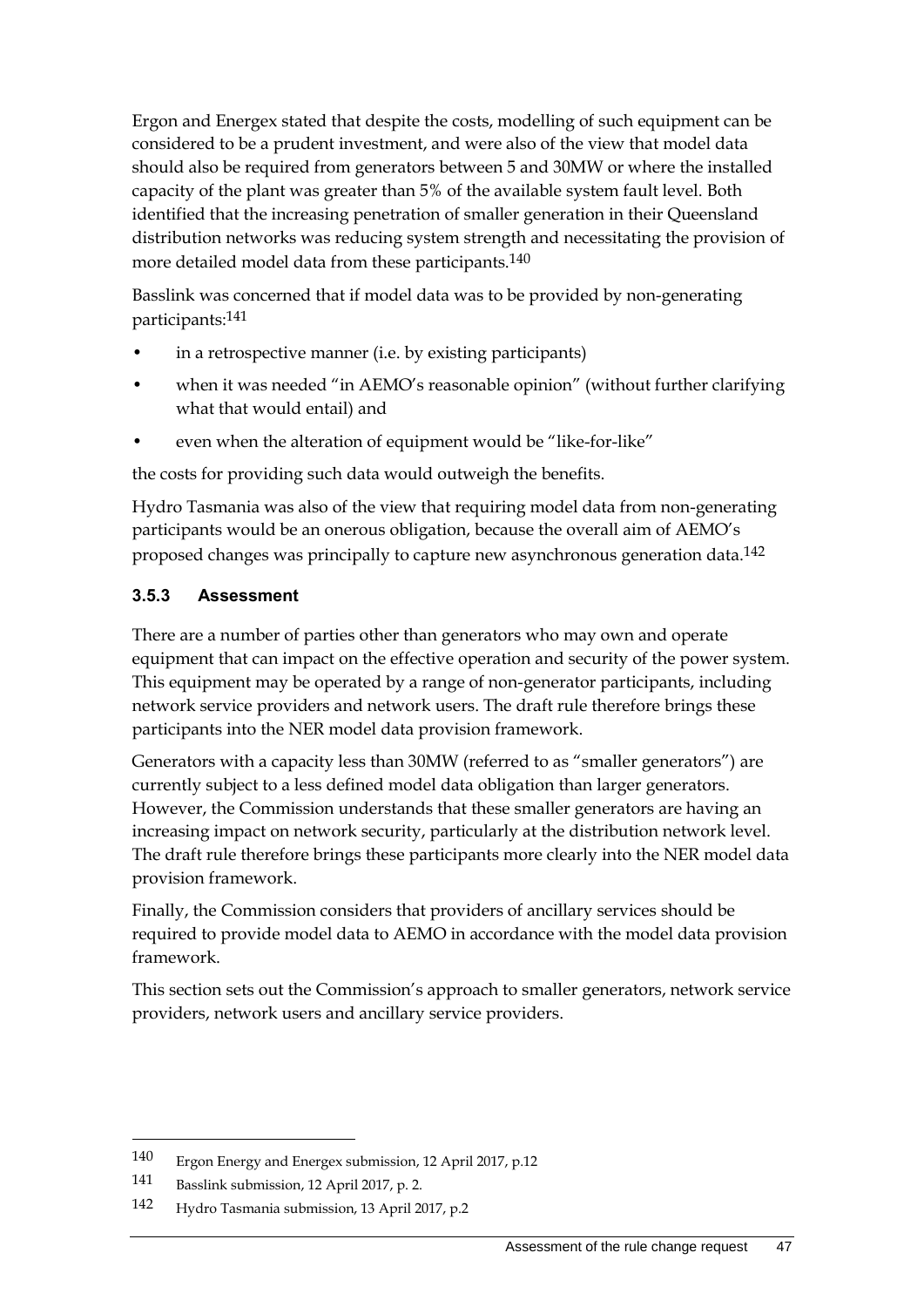#### **Smaller generators**

The Commission understands that there are certain distribution networks in the NEM in which system strength and short circuit ratios are very low. As described in section 3.1.3, low short circuit ratios decrease the accuracy of power system modelling. Because the short circuit ratio is a relative metric it depends on both condition of the network (i.e. system strength) and on the size of the generator it is applied to. Consequently, if system strength is low enough, smaller generating units may have the same negative effect on model accuracy as larger units would have on a relatively stronger system.

The NER model data provision framework currently inconsistently differentiates between generating units that are *larger, equal to or smaller* than 30MW. That is, NER clause S5.5.6 states that generating units equal to or smaller than 30MW will usually be required to submit less registered system planning data and less registered data than is indicated in the guidelines and data sheets.143

Clause S5.2.4 states that a generator with a combined nameplate rating of 30MW or more must provide model data in accordance with the model data framework. This means that generating units that are *equal to* 30MW would fall under both clauses. The draft rule addresses this inconsistency by changing the wording of clause S5.5.6 so that it applies only to those generators smaller than 30MW (and not equal to). This is consistent with the rest of the NER which refers to two classes of generators by size, being those that are less than 30MW, and those that are equal to or greater than 30MW.

The Commission is, therefore, of the view that the current framework which describes information provision of model data in relation to generating units smaller than 30MW should be adapted so that network service providers' and AEMO's access to all necessary model data is clarified. As transmission network service providers and distribution network service providers are responsible for quality of supply to network users<sup>144</sup>and play a major role in the negotiation of generator performance standards, their access to accurate model data is important.

Therefore, the draft rule explicitly brings smaller generators into the NER model data provision framework, but consistent with the approach in the draft rule for other types of participants, the guidelines and data sheets will specify what type of models should be provided to them and under what circumstances.<sup>145</sup>

#### **Customers and network service providers**

The Commission understands that certain equipment owned by network service providers and network users other than generators (such as large industrial customers) may affect the accuracy of power system studies modelling in low system strength conditions.

Equipment such as dynamic reactive support plant, transformers, high-voltage direct current transmission links, large variable speed motor drive and protective functions

<sup>143</sup> See clause S5.5.6 of the NER.

<sup>144</sup> See clause 4.14(o) of the NER.

<sup>145</sup> See clause S5.5.6 and S5.5.7(b1)(1)(i).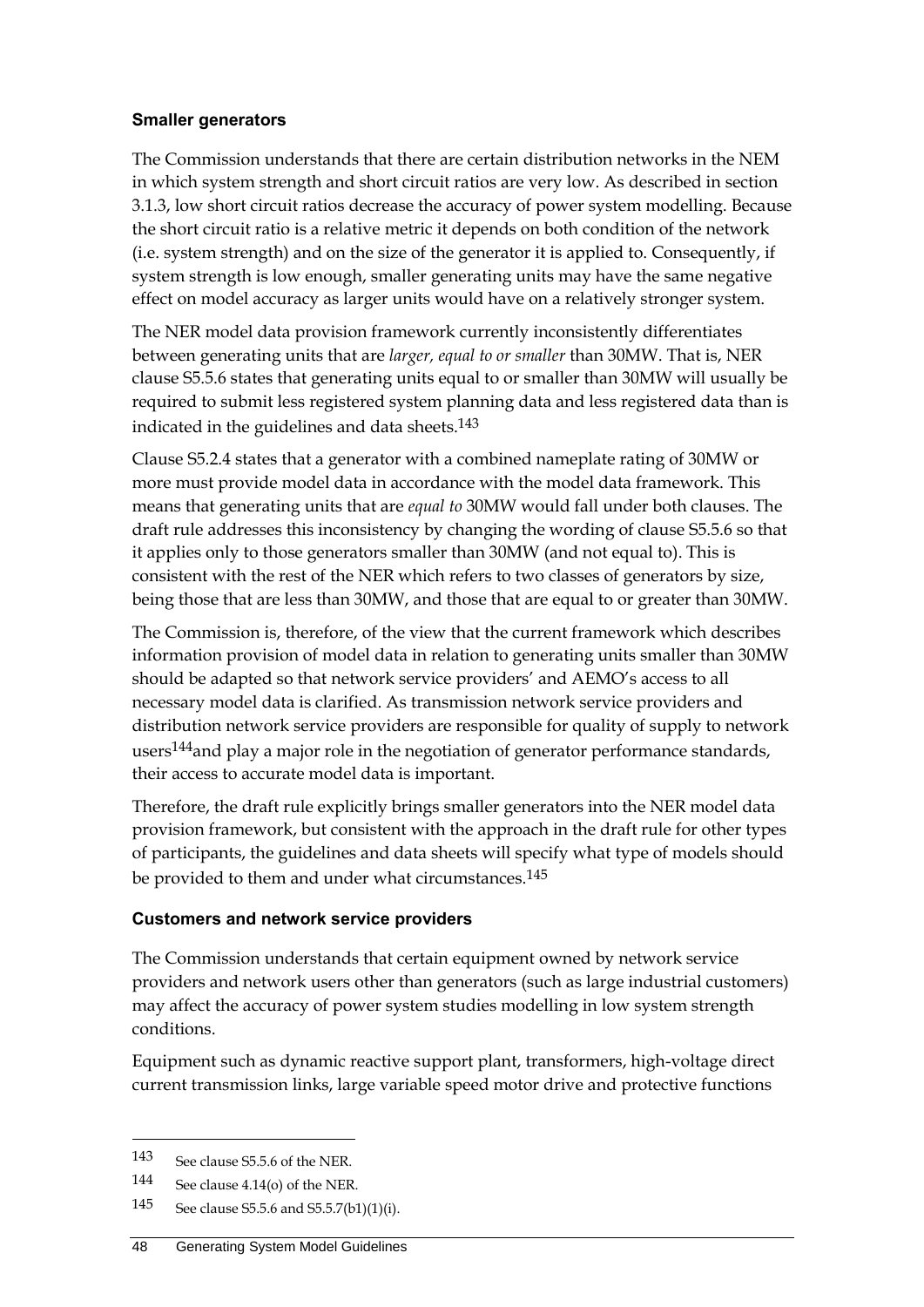have a significant impact on the performance of the transmission network, both at a local level and across regions.

Model data about such equipment is necessary because it provides information about whether that equipment will remain connected to the network during fault conditions. Unexpected disconnection may have a negative effect on system security. Further, possible damage to the equipment may also occur as a result of inadequate power system modelling.

The NER model data provision framework currently does not expressly require model data about these kinds of equipment to be provided by participants including network service providers and network users.

The Commission understands that there are costs associated with providing model data to AEMO by network service providers and network users. These costs are also relevant for smaller generators. Consequently, such information should only be required by AEMO if certain conditions in the power system are present or have changed in such a way, that the costs of providing the information do not outweigh the benefits in having the information (i.e. preventing the risks and costs associated with operating the power system with less certainty).

Therefore, the guidelines and data sheets are required to clearly set out what type of models should be provided to AEMO and under what circumstances, as well as the model accuracy requirements that are applicable to each type of model.<sup>146</sup>

The draft rule also introduces a 20,000 MWh per annum threshold related to the consumption or use of electricity by particular equipment, above which network users are required to provide model data to AEMO. This threshold is consistent with AEMO's generator registration guidelines that allow generating systems with annual exports less than 20 GWh to apply for an exemption from registration as a generator.<sup>147</sup>

#### **Ancillary service providers**

As described in section 3.1.3, the effectiveness of ancillary services can be assessed more accurately where more detailed model data is available.

Under the current NER, providers of NSCAS and SRAS are required to provide data, models and parameters of relevant plant, sufficient to facilitate a thorough assessment of the network impacts and power station impacts of the use of the relevant network support and control ancillary service.

However, the NER do not require this model data to be provided in accordance with the model data framework. The Commission considers that bringing these participants into the NER model data provision framework will allow for the provision of better and more accurate models to AEMO, supporting more efficient procurement of more effective ancillary services.

The Commission notes that the draft rule refers only to the provision of model data from ancillary service providers as part of the tender process to provide ancillary

1

<sup>146</sup> See clause  $S5.5.7(b1)(1)$ , (2) and (6) of the draft rule.

<sup>147</sup> See section 2.1 of AEMO's Guide to the NEM Generator Classification and Exemption, August, 2014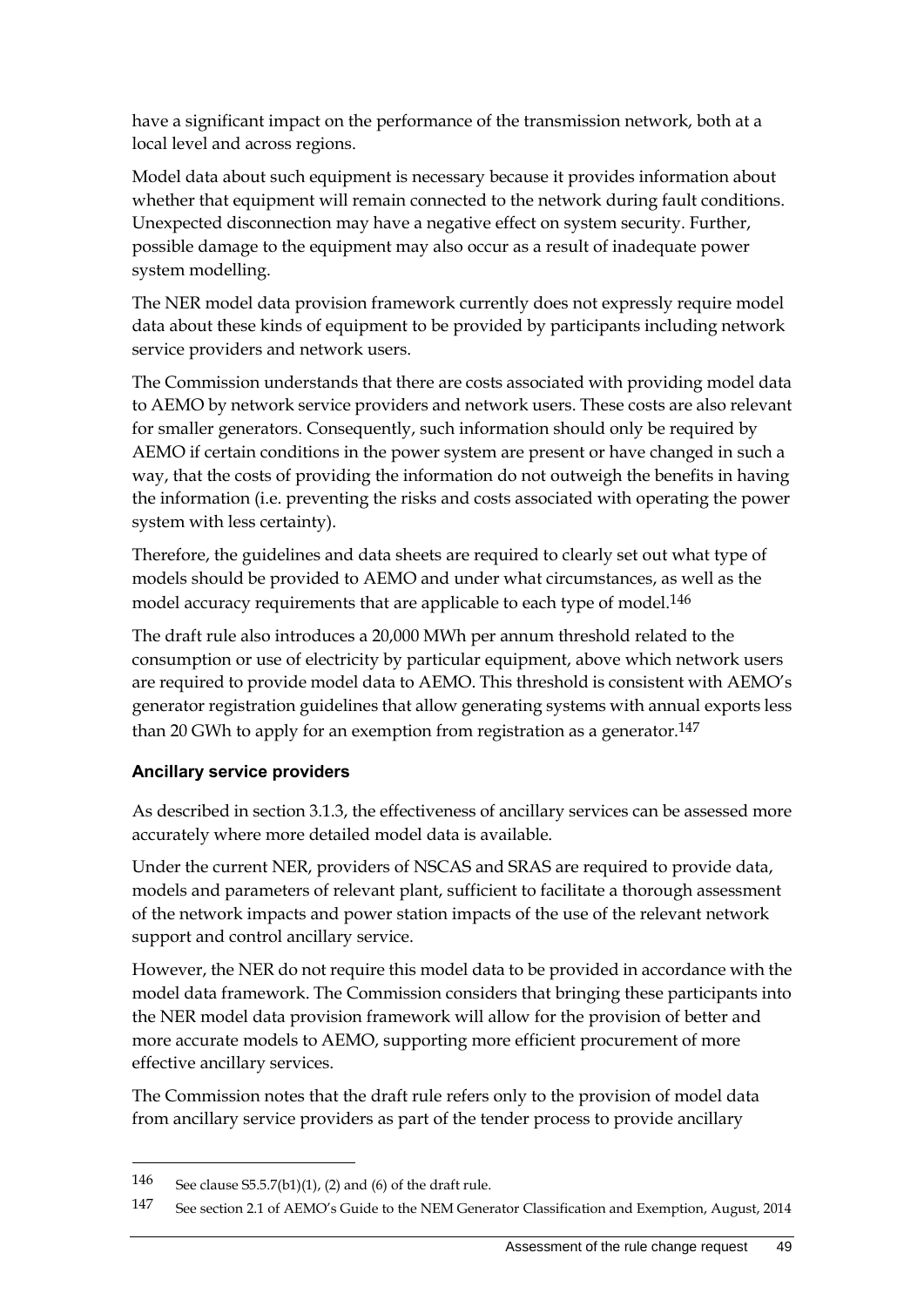services. As such, it does not refer to any ongoing provision of additional model data once a contract (ancillary services agreement) has been entered into between AEMO and the ancillary service provider. The Commission considers that AEMO may include any additional matters it considers necessary in the ancillary services agreement that it enters into with the ancillary service provider.<sup>148</sup> This could include clauses for the provision of additional or updated model data, where required by AEMO.

The draft rule therefore requires NSCAS and SRAS providers to provide model data to AEMO as part of the tendering process, which must be provided in accordance with the requirements and circumstances specified in the guidelines and data sheets. 149

# <span id="page-57-0"></span>**3.6 The availability of information to third parties**

The NER standing data framework currently sets out a process whereby AEMO is required to provide registered participants with model data that was previously provided by another participant, in an encrypted format, along with a releasable user guide where that information is reasonably required by the registered participant to carry out power system studies.<sup>150</sup> This model data is used by connecting generators as inputs into power system studies that are used to inform the negotiation of generator performance standards.

Under the new arrangements set out in the draft rule, this model data that is passed on to third parties could include more detailed model data provided by participants under the draft rule, such as EMT-type models.

The Commission considers that if the model data that the guidelines and data sheets require generators to provide is very detailed (such as an EMT-type model), it may include information that is regarded as sensitive intellectual property by original equipment manufacturers of generating systems, particularly non-synchronous, power system electronic connected generators.

Due to the extent of competition in the market for those technologies, original equipment manufacturers (OEMs) may have an interest in limiting the disclosure of intellectual property or other commercially sensitive information that could compromise their competitive advantage.

However, the Commission also considers that there are likely to be some benefits associated with allowing third parties to access more detailed model data, in certain situations. For example, a generator connecting in a part of the power system with low system strength may need to use encrypted EMT-type models in its own power system studies in order to negotiate generator performance standards.

## **3.6.1 AEMO's view**

<u>.</u>

AEMO did not address the issue of sharing model data with third parties in its rule change request.

<sup>148</sup> See clause 3.11.5(b)(6) and clause 3.11.9(a) and (d) of the NER.

<sup>149</sup> See clauses 3.11.5(b)(5), 3.11.9(g) and S5.5.7(b1)(1) of the draft rule.

<sup>150</sup> See clause 3.13.3 of the NER.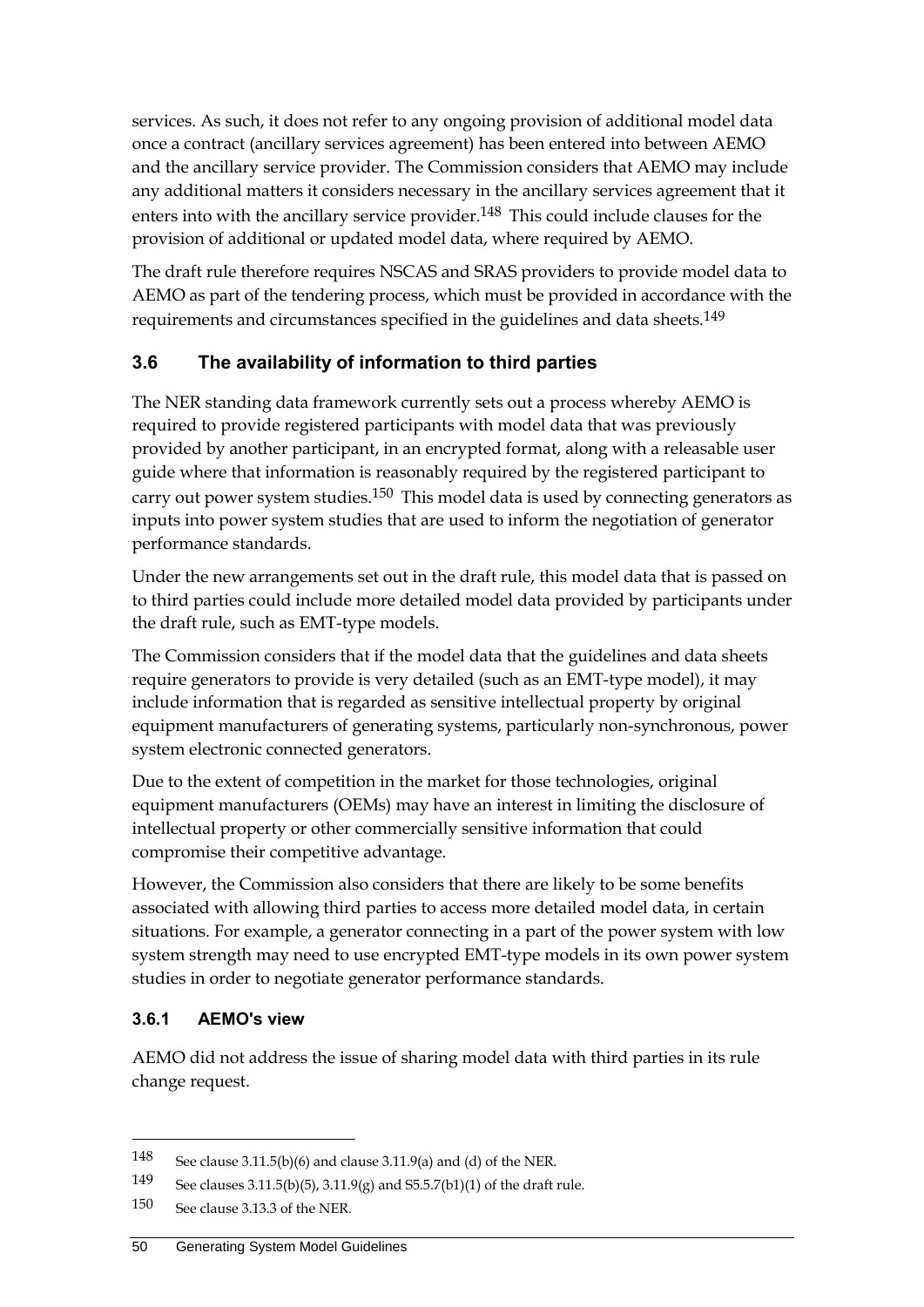AEMO in its submission to the rule change request was of the view that the requirement on participants to provide EMT-type model data, and the potential for this to be shared, would not threaten the intellectual property rights of original equipment manufacturers.

This is because in AEMO's view, the encrypted models of the control and protection systems without the associated transfer function block diagrams provide sufficient protection of commercially sensitive information.151

### **3.6.2 Stakeholder views**

Stakeholders had differing opinions on the issue of providing more detailed model data to participants other than AEMO.

Alinta submitted that because EMT-type models contain commercially sensitive information, including sensitive intellectual property of the OEM, such models should only be provided to AEMO and network service providers and should not be shared with other parties, such as generators.<sup>152</sup>

Siemens Gamesa noted that EMT-type models reveal sensitive information even when encrypted, and therefore only AEMO should have access. Siemens Gamesa, as an OEM, advised that it would decide on a case by case basis whether it would agree to provide its model data to another party.153

Vestas, also an OEM, noted that it would provide encrypted EMT-type models to any parties that require it on a need to know basis, provided that party signs a non-disclosure agreement with Vestas.154

Origin Energy was of the view that OEMs are not likely to provide detailed model data and/or will not agree to further sharing of such information.<sup>155</sup>

DIgSILENT,156 Ergon and Energex157 agreed that more detailed information should be shared with network service providers and also with other third parties.

Energy Networks Australia added that sharing model data with relevant participants would be desirable, because otherwise NSPs may be unintentionally assigned the role of default designer for the controller and protection settings of connecting plant.158

#### **3.6.3 Assessment**

<u>.</u>

Access to more detailed, EMT-type model data allows connecting generators to undertake effective power system studies in order to understand how their generating unit is likely to perform once connected to the power system. Effective power system

<sup>151</sup> AEMO submission,12 April 2017, p. 6

<sup>152</sup> Alinta submission, 12 April 2017, p. 3

<sup>153</sup> Siemens Gamesa submission, 12 April 2017, p. 2

<sup>154</sup> Vestas submission, 12 April 2017, p. 3

<sup>155</sup> Origin Energy submission, 2 April 2017, p. 5

<sup>156</sup> DIgSILENT submission, 12 April 2017, p. 2

<sup>157</sup> 12 April 2017, p.5

<sup>158</sup> Energy Networks Australia submission, 12 April 2017, pp 8-9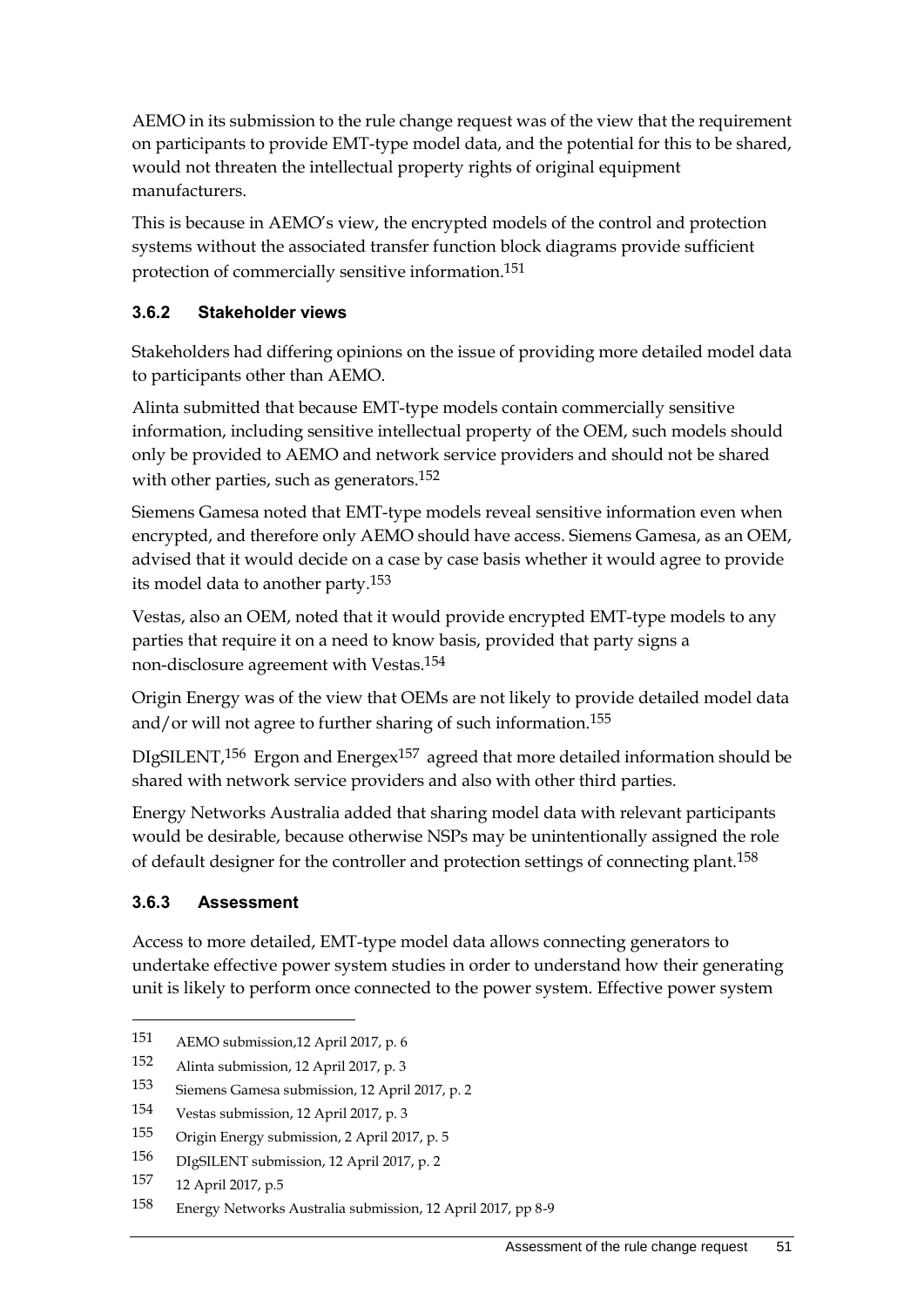studies are central to enabling efficient connection of generators, while also supporting the reliable and secure performance of the power system.

The Commission therefore considers that where AEMO requires this type of model data to be provided (in accordance with the circumstances set out in the guidelines and data sheets), registered participants should also be able to request access to this model data for the purposes of undertaking power system studies.

In reaching this decision, the Commission has been advised by stakeholders and expert advice provided by AECOM that encryption and "black boxing" is capable of providing sufficient protection of intellectual property.

However, the Commission also recognises that some OEM's may still have reservations about this more detailed model data being made available to third parties.

The draft rule therefore imposes a requirement on AEMO to have regard to any requirements to protect the intellectual property and confidential information of third parties, including where those third parties are not registered participants. The draft rule also requires AEMO to set out in its guidelines and data sheets when it considers that model data that it has been previously been provided with by a registered participant will be reasonably required by another registered participant. The Commission considers that this approach will help assuage concerns of OEM's regarding release of detailed model data to third parties.

This section sets out the Commission's consideration of this issue, including:

- current arrangements for information sharing
- a proposed approach to the protection of sensitive information

## **Information sharing and confidentiality in the NER**

The Commission understands that, to date, the existing standing data framework in clause 3.13.3 of the NER regarding sharing model data has provided sufficient protection of intellectual property.

Under this framework, only information that is reasonably required by a registered participant to carry out power system studies can be requested, and any information provided to a registered participant by AEMO under that framework must be treated as confidential information.159 Confidential information is defined in the rules as:

"In relation to a Registered Participant or AEMO, information which is or has been provided to that Registered Participant or AEMO under or in connection with the Rules and which is stated under the Rules, or by AEMO, the AER or the AEMC, to be confidential information or is otherwise confidential or commercially sensitive. It also includes any information which is derived from such information."

The obligations related to the use of confidential information is further described in rule 8.6 of the NER. In summary, registered participants are not permitted to:

• disclose confidential information to any person except as permitted by the Rules,

1

<sup>159</sup> See clause  $3.13(k)(3)$  of the NER.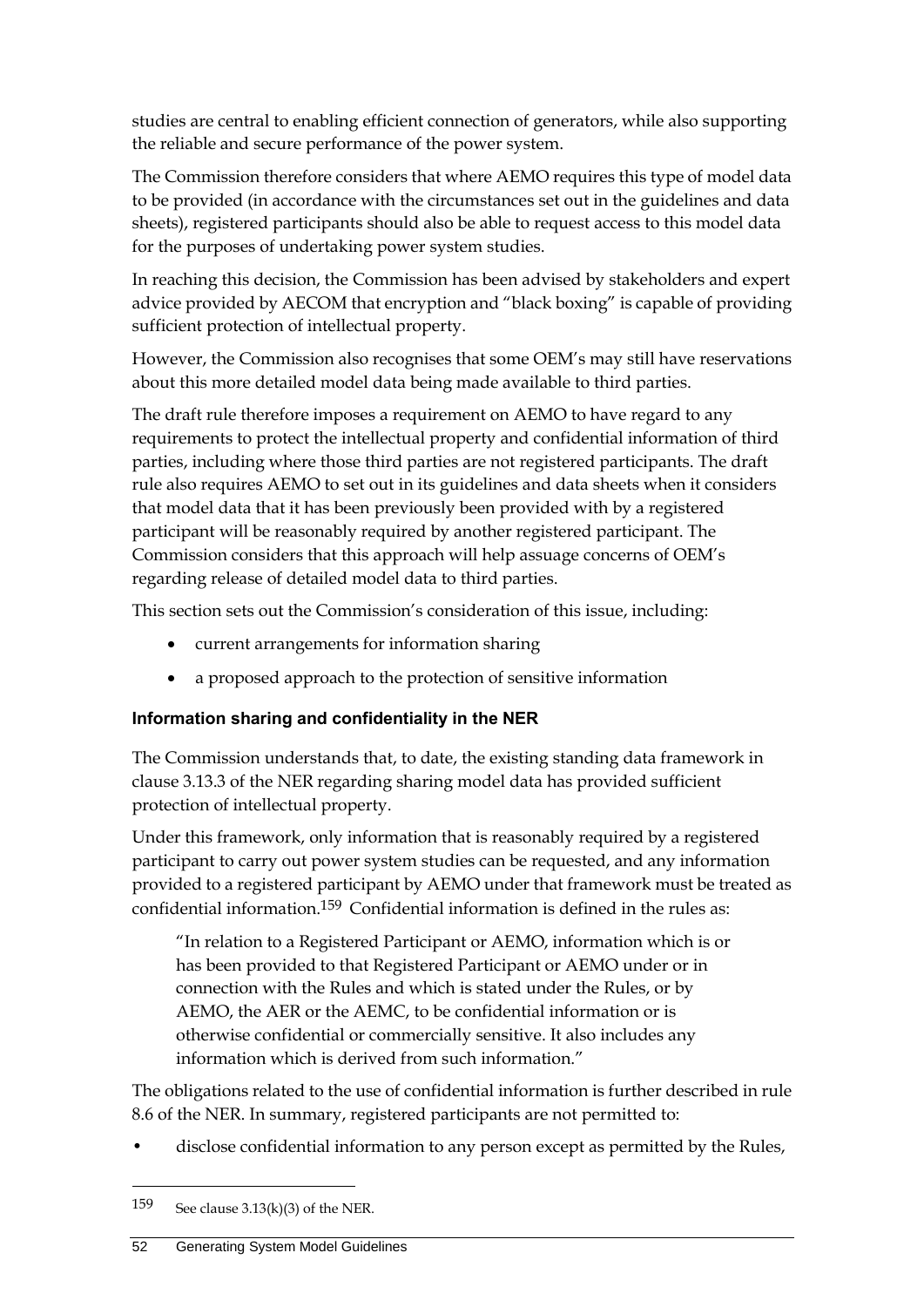- use or reproduce confidential information for purposes other than it was disclosed or another purpose contemplated by the Rules,
- allow unauthorised persons to have access to confidential information.<sup>160</sup>

The relevant clauses in the NER under which the first two obligations arise are classified as civil penalty provisions.

#### **Protection of intellectual property**

The Commission received advice from AECOM regarding approaches to protecting sensitive information.

#### **Box 3.3 AECOM advice: protection of model data161**

As part of the advice it provided to the Commission, AECOM noted that various software simulation products allow "black-boxing" or encryption of model data in order to provide protection of intellectual property contained by the design of control and protection system of generating units.

This is normally related to non-synchronous, power electronic connected generators.

AECOM advised the Commission that once a control system model is black-boxed, the details are completely concealed and not observable by its user. Back solving and deriving the model source code from an encrypted model without further information about transfer block diagrams would not be reasonably practical after that point.<sup>162</sup>

AECOM also advised that there are different ways model data may be encrypted. A complete black box would only show inputs and output of a model and no ability to see or tune parameters within the model. Where tuning of the model is required however, it would be possible for suppliers to provide a slightly more flexible black box model which would provide the user with access to the model parameters (only) for the purposes of tuning.163

In meetings with various stakeholders, the Commission also sought advice as to whether any examples have arisen where EMT-type models have been back solved (or "reverse engineered") to access commercially sensitive information. The Commission was not advised of any examples where this has occurred.

#### **Handling detailed model information**

The Commission is of the view that existing provisions in the NER have so far provided sufficient protection of intellectual property in the NEM and considers that access to

<sup>160</sup> 8.6.1 (b) of the NER.

<sup>161</sup> AECOM, *EMT and RMS model requirements*, 23 May 2017. A copy of AECOM's report is available at www.aemc.gov.au

<sup>162</sup> Ibid., p. 13

<sup>163</sup> Ibid., p. 3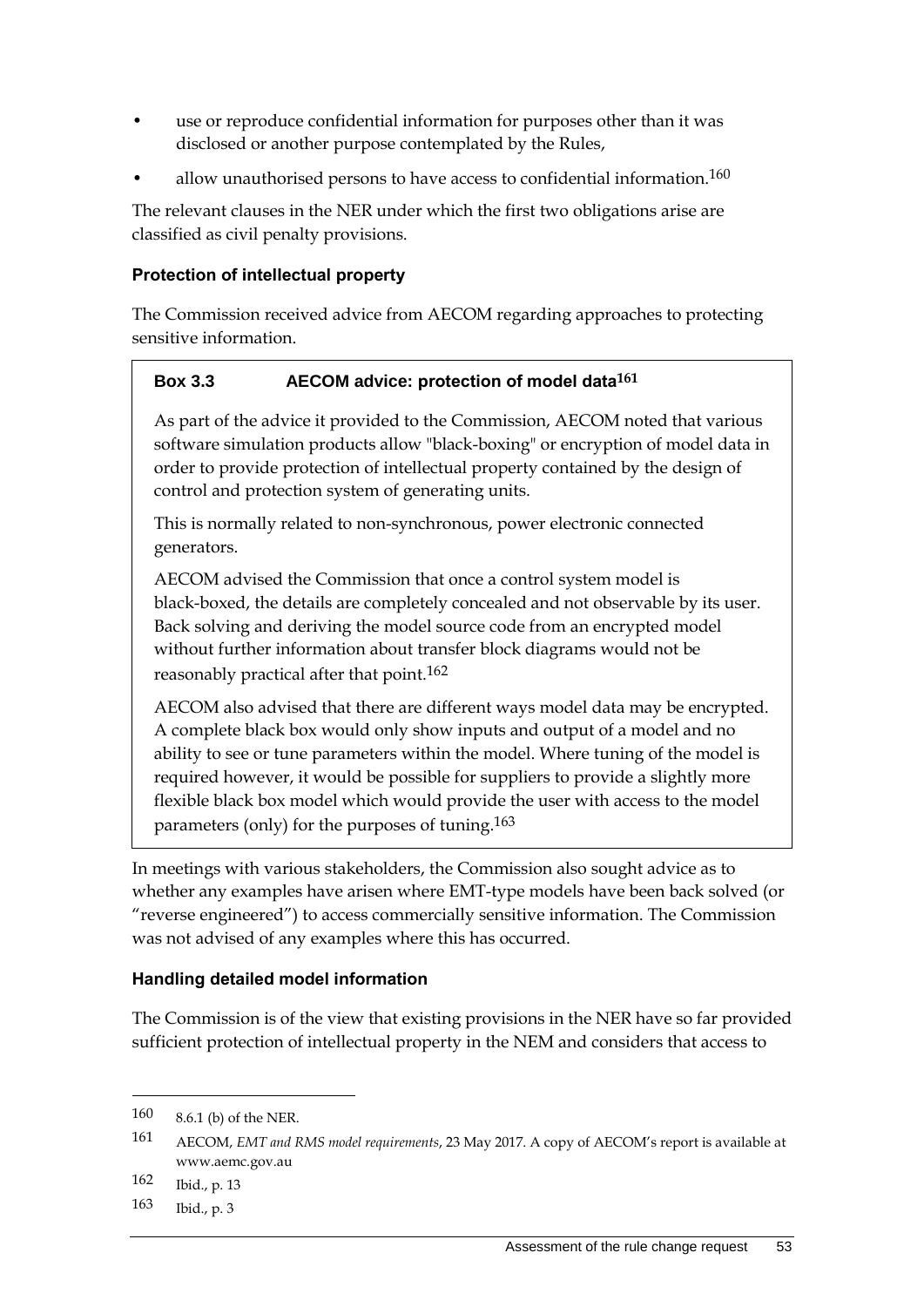accurate model data by network service providers and other registered participants is necessary to conduct power system simulations with sufficiently accurate results.

As discussed in sections 3.1 of this draft determination, the accuracy of model data depends on the detail of the relevant model and the system conditions it is applied to. A generator planning to connect to a part of the network with low system strength may require more detailed, EMT-type models of other generators in its proximity in order to correctly assess and design the settings on its equipment. In such cases, the correct assessment of generator performance standards may also necessitate access to EMT-type modelling of the surrounding power system.

However, given that OEMs may have some reservations regarding the release of more detailed model data, the Commission considers that there may be circumstances where it would be appropriate to restrict the provision of this information, or the format in which it is provided, or the conditions upon which it is provided.

Conditions may refer to the network conditions in which registered participants requesting the information are located. Therefore, apart from network service providers and AEMO, other registered participants should only have access to EMT-type model data where reasonably required to carry out those more detailed power system studies necessary for their connection. For example, this may be the case if they propose to locate in a weaker part of the network, which necessitates the use of such detailed model data.

The draft rule therefore introduces a requirement for AEMO to set out in the Power System Model Guidelines, Generating System Design Data Sheet, and Generating System Setting Data Sheet the circumstances in which AEMO will consider the information requested under clause 3.13.3(k) to be "reasonably required" by the registered participant.164

The draft rule also includes a principle for AEMO, when developing the guidelines and data sheets, to have regard to any requirements to protect the intellectual property and confidential information of third parties, including where those third parties are not registered participants.165

These amendments to the NER will allow AEMO to differentiate between different types of model data. This could include AEMO differentiating between RMS-type and EMT-type model data and only allowing the different kinds of model data to be released where AEMO considers it is reasonably required by the requesting registered participant.

The Commission considers that encryption, or the process referred to as "black boxing" referred to in Box 3.3, is one approach that AEMO could use to meet this obligation to protect intellectual property. As discussed above, this process of encryption completely conceals the details of control system models and make it impractical for any third party to back solve and derive the native model source code.

1

<sup>164</sup> See clause 3.13.3(k1) of the draft rule.

<sup>165</sup> See clause  $S5.5.7(c)(3)$  of the draft rule.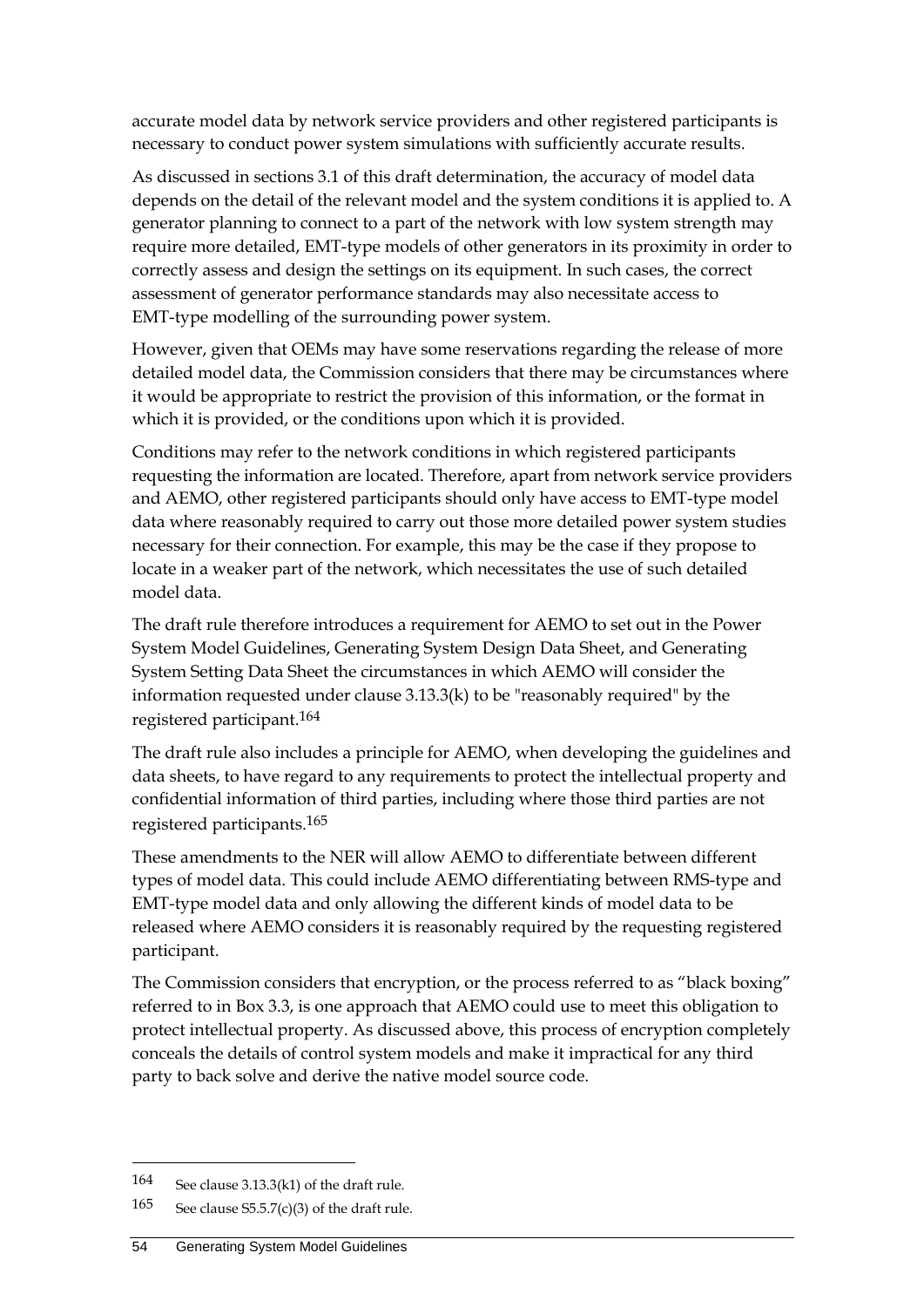The Commission understands that AEMO may make use of different types of model data encryption methods to protect the intellectual property of original equipment manufacturers.

AEMO may be able to require a registered participant to provide it with a "flexible black box" in which model parameters may be differently tuned for the purposes of conducting power system simulation studies. AEMO may also require, from a registered participant, a completely black boxed model that only shows the inputs and the outputs of a model. AEMO may then, in order to protect the intellectual property of third parties, choose to provide other registered participants with a completely black boxed model and use the flexible black box for its own studies only.

Because the development of the revised Power System Model Guidelines, Power System Design Data Sheet, and Power System Setting Data Sheet must be conducted in accordance with the rules consultation procedures, this will enable all interested parties to be consulted on the appropriate requirements to be included in the guidelines and data sheets, and the appropriate circumstances in which such detailed, and potentially commercially sensitive information should be shared amongst registered participants.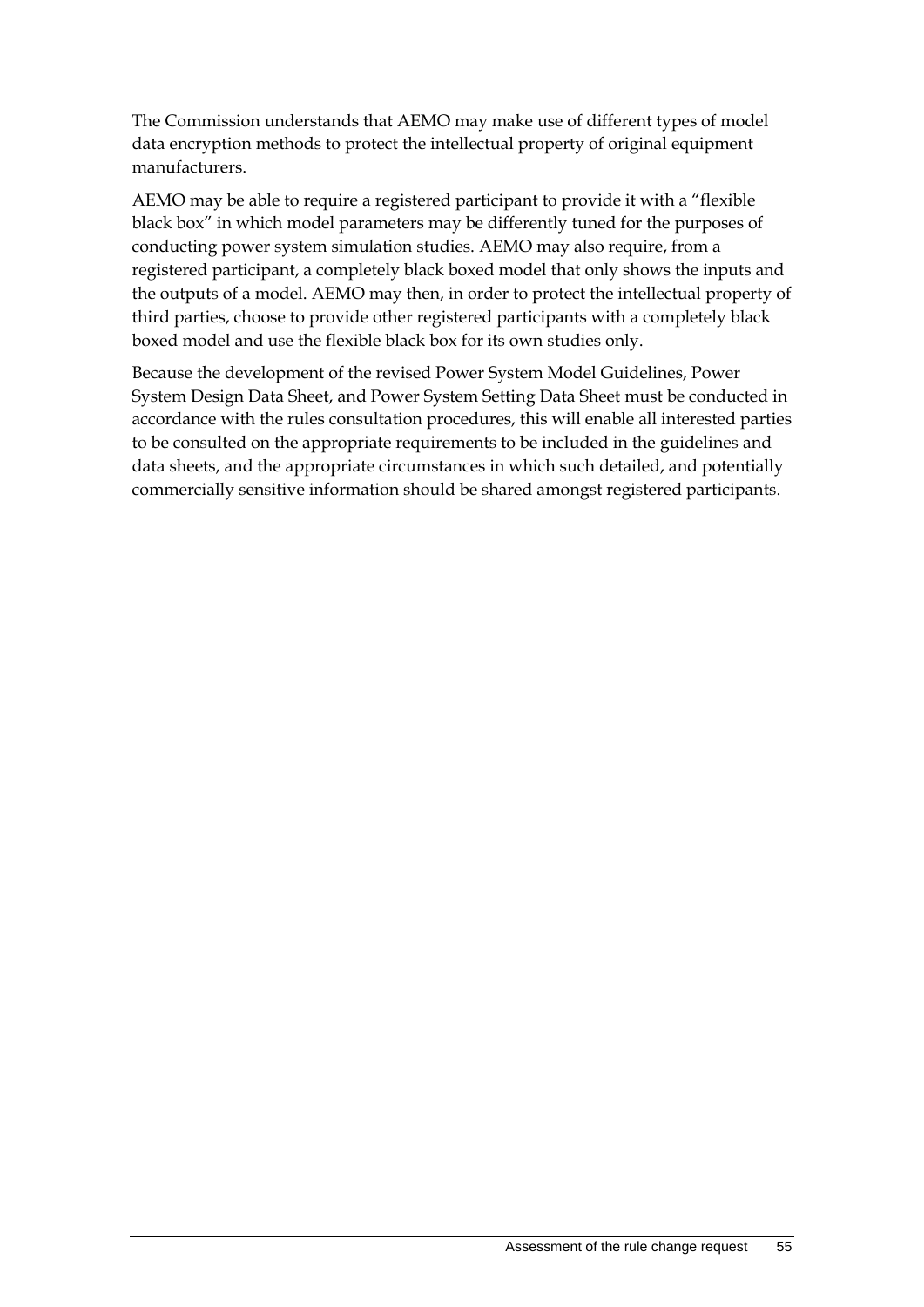# <span id="page-63-0"></span>**Abbreviations**

| <b>AEMC</b>    | <b>Australian Energy Market Commission</b>     |
|----------------|------------------------------------------------|
| <b>AEMO</b>    | Australian Energy Market Operator              |
| Commission     | See AEMC                                       |
| COAG           | <b>Council of Australian Governments</b>       |
| <b>EMT</b>     | electromagnetic transient                      |
| <b>MCE</b>     | Ministerial Council on Energy                  |
| <b>NEL</b>     | National Electricity Law                       |
| <b>NEM</b>     | national electricity market                    |
| <b>NER</b>     | <b>National Electricity Rules</b>              |
| <b>NEO</b>     | national electricity objective                 |
| <b>NSCAS</b>   | network support and control ancillary services |
| <b>RMS</b>     | root mean square                               |
| <b>SVC</b>     | static var compensator                         |
| <b>SRAS</b>    | system restart ancillary services              |
| <b>STATCOM</b> | static synchronous compensator                 |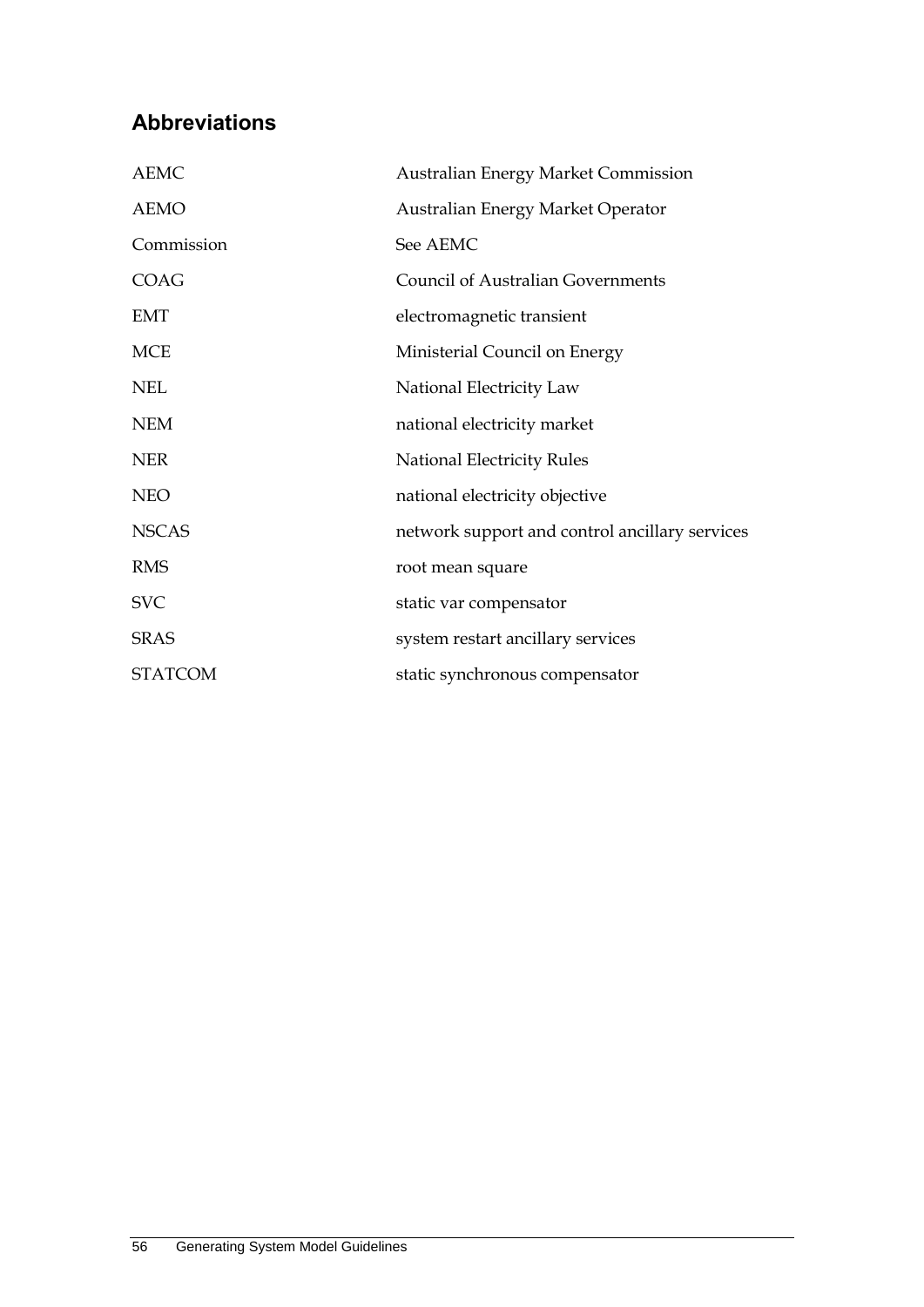# **A Summary of other issues raised in submissions**

This appendix sets out the issues raised in the first round of consultation on this rule change request and the AEMC's response to each issue. If an issue raised in a submission has been discussed in the main body of this document, it has not been included in this table.

<span id="page-64-0"></span>

| <b>Stakeholder</b>  | <b>Issue</b>                                                                                                                                                                                      | <b>AEMC Response</b>                                                                                                                                                                                                                                                                                                                                                                |
|---------------------|---------------------------------------------------------------------------------------------------------------------------------------------------------------------------------------------------|-------------------------------------------------------------------------------------------------------------------------------------------------------------------------------------------------------------------------------------------------------------------------------------------------------------------------------------------------------------------------------------|
| Alinta Energy p. 4. | Alinta noted that tests that may be initiated by<br>AEMO or an NSP under 5.7.6 of the NER may<br>happen too frequently (once a year) and,<br>therefore, may put "undue burden on a<br>generator". | The Commission considers that this is a separate issue that is not<br>closely related to the rule change request. Therefore, it should be<br>addressed through a separate rule change request.                                                                                                                                                                                      |
| DigSILENT, p.3      | DIgSILENT was of the view that 5.4.3, 5.4.4 and<br>S5.5.2 of the NER provide sufficient rights to the<br>relevant NSP to require additional model data if it<br>deems necessary.                  | 5.4.3 and 5.4.4 of the NER relate to the establishment or modification of<br>embedded generation, therefore, they only allow NSPs to require<br>additional information from embedded generators, and not from other<br>generators that tend to be more relevant for the security of the power<br>system.                                                                            |
|                     |                                                                                                                                                                                                   | While S5.5.2 of the NER states that an NSP "may, in cases where there<br>is reasonable doubt as to the viability of a proposal, require the<br>submission of other data before making an offer to connect or to amend<br>a connection agreement", this only allows for the provision of model<br>data at the time of negotiating a connection agreement, and not in other<br>cases. |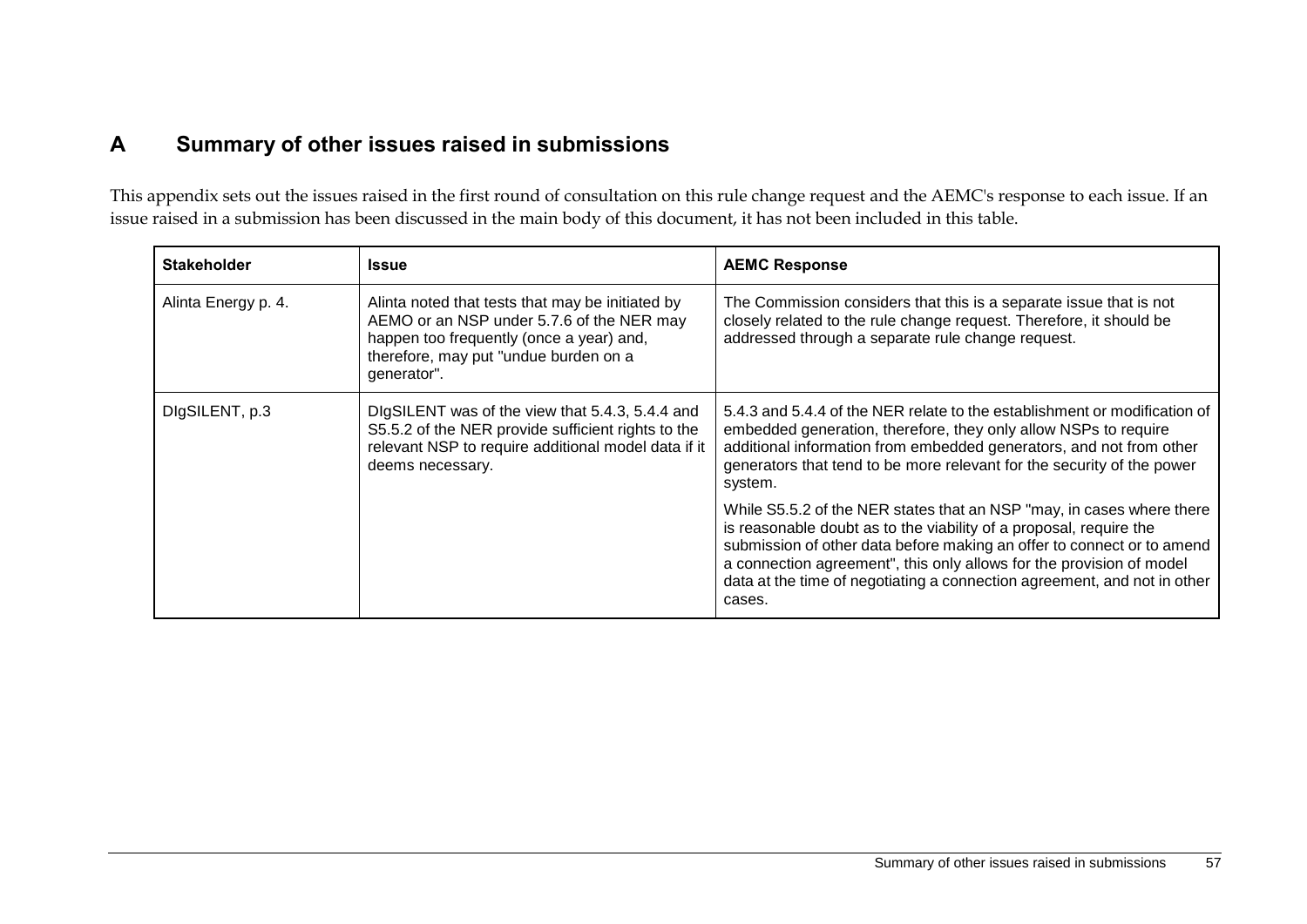# <span id="page-65-0"></span>**B Legal requirements under the NEL**

This appendix sets out the relevant legal requirements under the National Electricity Law (NEL) for the Commission to make this draft rule determination.

# <span id="page-65-1"></span>**B.1 Draft rule determination**

In accordance with section 99 of the NEL the Commission has made this draft rule determination in relation to the rule proposed by AEMO.

A copy of the draft rule is attached to and published with this draft rule determination. Its key features are described in section 2.4.

The Commission's reasons for making this draft rule determination are set out in section 2.3.

# <span id="page-65-2"></span>**B.2 Power to make the rule**

The Commission is satisfied that the draft rule falls within the subject matter about which the Commission may make rules. The draft rule falls within section 34 of the NEL as it relates to the operation of the national electricity market, the operation of the national electricity system for the purposes of the safety, security and reliability of that system, and the activities of persons (including registered participants) participating in the national electricity market or involved in the operation of the national electricity system.

Further, the draft rule falls within the matters set out in schedule 1 to the NEL as it relates to the operation of generating systems, transmission systems and distributions systems, and to confidential information held by AEMO and registered participants and the manner and circumstances in which that information may be disclosed.

# <span id="page-65-3"></span>**B.3 Additional rule making test - Northern Territory**

From 1 July 2016, the NER, as amended from time to time, apply in the Northern Territory, subject to derogations set out in regulations made under the Northern Territory legislation adopting the NEL.166 Under those regulations, only certain parts of the NER have been adopted in the Northern Territory.167

The National Electricity (Northern Territory) (National Uniform Legislation) Act 2015 allows for an expanded definition of the national electricity system in the context of the application of the NEO to rules made in respect of the Northern Territory, as well as providing the Commission with the ability to make a differential rule that varies in its terms between the national electricity system and the Northern Territory's local electricity system.

<sup>166</sup> Refer to National Electricity (Northern Territory) (National Uniform Legislation) (Modification) Regulations.

<sup>167</sup> For the version of the Electricity Rules that applies in the Northern Territory, refer to: http://www.aemc.gov.au/Energy-Rules/National-electricity-rules/National-Electricity-Rules-(No rthern-Territory)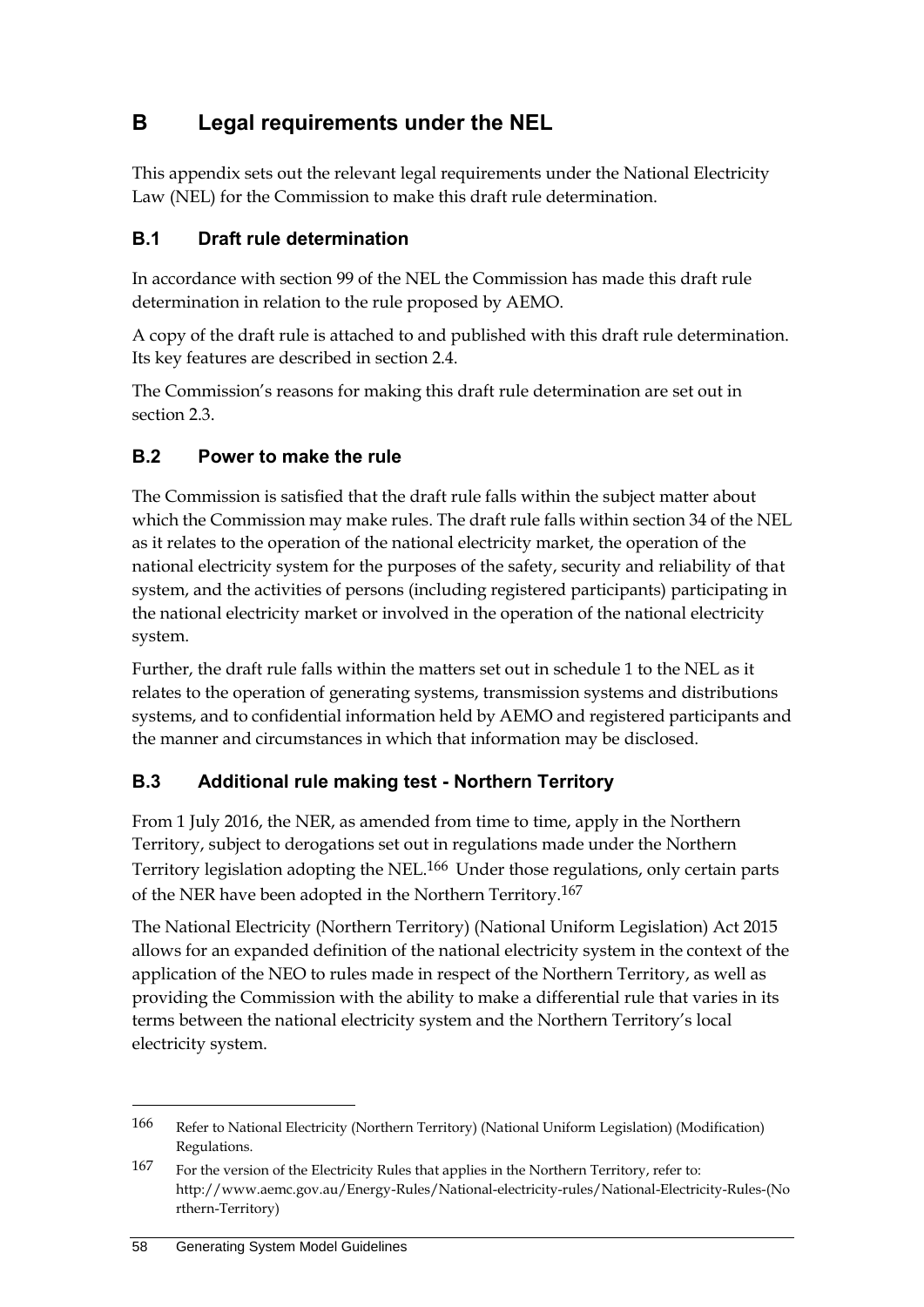The Commission has considered whether a differential rule is required for the Northern Territory electricity service providers and concluded that it is not required in this instance. This is because the provisions of the draft rule either:

- have no application in the Northern Territory because they relate to provisions of the National Electricity Rules that have no effect in the Northern Territory (Chapters 3, 4 and 5); or
- have no practical effect in the Northern Territory because although they relate to chapters that do apply in the Northern Territory (Chapters 10 and 11), the changes to those chapters relate only to provisions that have no application in the Northern Territory (e.g. definitions only used in provisions of Chapters 3, 4 and 5 that do not apply in the Northern Territory).

## <span id="page-66-0"></span>**B.4 Commission's considerations**

In assessing the rule change request the Commission considered:

- its powers under the NEL to make the rule;
- the rule change request;
- submissions received during first round consultation;
- the Commission's analysis as to the ways in which the proposed rule will or is likely to, contribute to the NEO.

There is no relevant Ministerial Council on Energy (MCE) statement of policy principles for this rule change request.168

The Commission may only make a rule that has effect with respect to an adoptive jurisdiction if satisfied that the proposed rule is compatible with the proper performance of AEMO's declared network functions.169 The draft rule is compatible with AEMO's declared network functions because it enhances the proper performance of those functions.

# <span id="page-66-1"></span>**B.5 Civil penalties**

The draft rule does not amend any clauses that are currently classified as civil penalty provisions under the NEL or National Electricity (South Australia) Regulations. The Commission does not propose to recommend to the COAG Energy Council that any of the proposed amendments made by the draft rule be classified as civil penalty provisions.

<sup>168</sup> Under section 33 of the NEL the AEMC must have regard to any relevant MCE statement of policy principles in making a rule. The MCE is referenced in the AEMC's governing legislation and is a legally enduring body comprising the Federal, State and Territory Ministers responsible for Energy. On 1 July 2011 the MCE was amalgamated with the Ministerial Council on Mineral and Petroleum Resources. The amalgamated council is now called the COAG Energy Council.

<sup>169</sup> Section 91(8) of the NEL.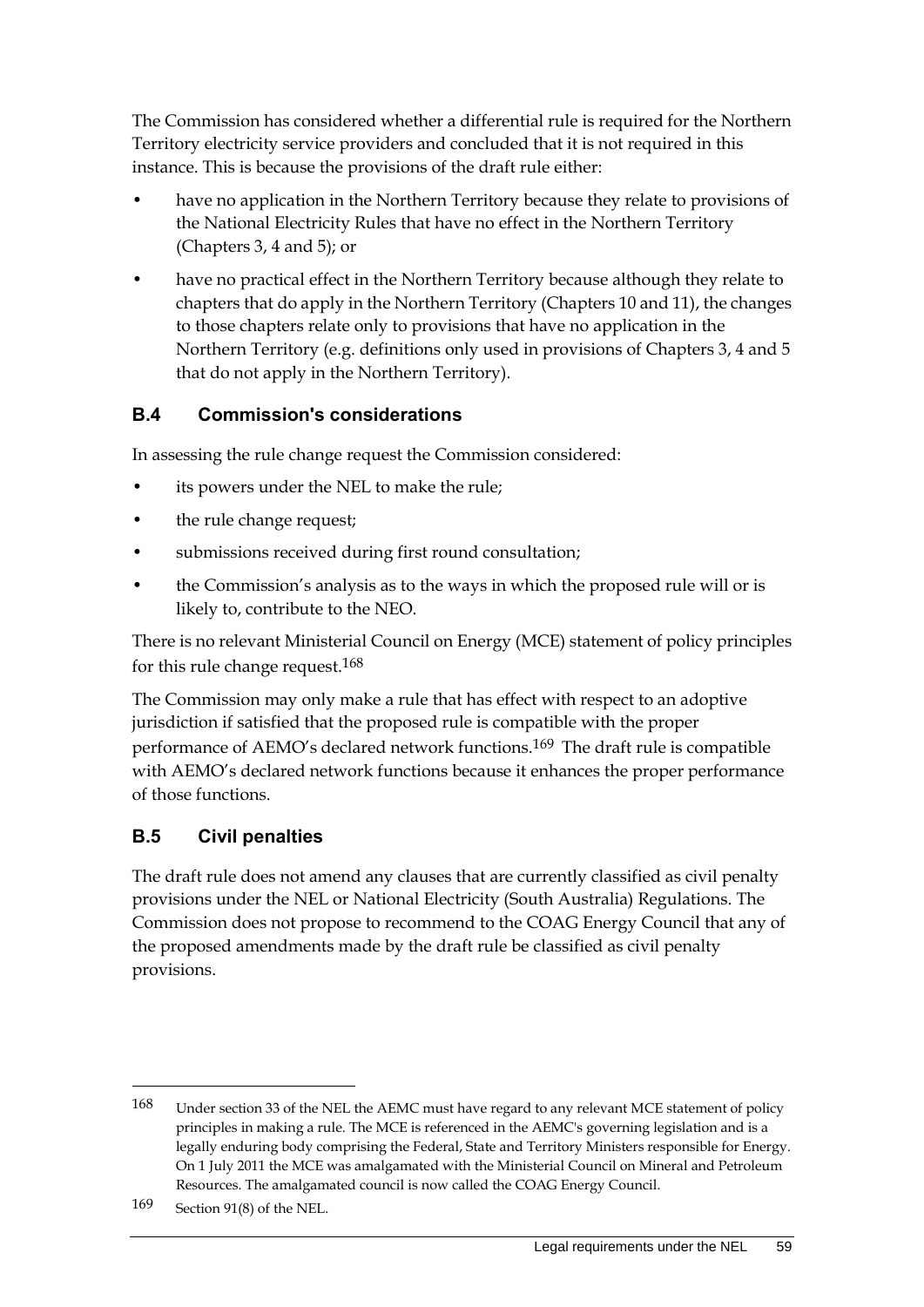# <span id="page-67-0"></span>**C How the draft rule compares with the proposed rule**

The draft rule reflects the intent of the proposed rule. However some consequential amendments have been made to the proposed rule to reflect the Commission's approach. A summary of these amendments is set out below.

#### **Clause 3.11.5 and clause 3.11.9**

These clauses are largely the same except that the draft rule uses new term Power System Model Guidelines, Power System Design Data Sheet, and Power System Setting Data Sheet and makes clear that provision of NSCAS and SRAS tender information is done in accordance with the requirements specified in the Power System Model Guidelines, Power System Design Data Sheet and Power System Setting Data Sheet.

#### **Clause 3.13.3**

- There was no amendment proposed by AEMO in relation to the standing data framework in existing clause 3.13.3, but the draft rule inserts a new paragraph (k1) that requires AEMO to set out in the Power System Model Guidelines the circumstances in which it will consider the information under clause  $3.13.3(k)(2)$ to be reasonably required by a registered participant.
- The purpose of this is to provide clarity to registered participants, as the Commission expects that AEMO will use this provision to differentiate (in the Power System Model Guidelines) between those circumstances in which it considers more or less detailed models are reasonably required by registered participants. For example, the different circumstances in which new connecting generators may require RMS or EMT type models.

#### **Clause 4.14.4(j)**

- AEMO's proposed drafting used a cross-reference to another new proposed clause, being S5.3.1(a1), to describe the kind of information that each network service provider must provide to AEMO. Instead, the draft rule sets out the information required to be provided in full so that it is clear what the network service provider may be required to provide in these circumstances.
- Consistent with the approach taken in other parts of the draft rule, this new paragraph also makes clear that provision of such information must be done in accordance with the requirements specified in the Power System Model Guidelines, Power System Design Data Sheet and Power System Setting Data Sheet.
- In addition, the draft rule has also adopted the broader concept of "power system simulation studies" rather than "load flow and dynamic simulation studies" to capture a broader scope of simulation studies. The Commission understands that the phrase "load flow and dynamic simulation" may capture a subset of power system simulation studies that AEMO and network service providers need to carry out for the management of power system security, procurement of ancillary services, and to ensure that all power system components are protected from damage. In its rule change request, AEMO advised that the studies it now needs to undertake include load flow, fault level, dynamics, harmonics, and several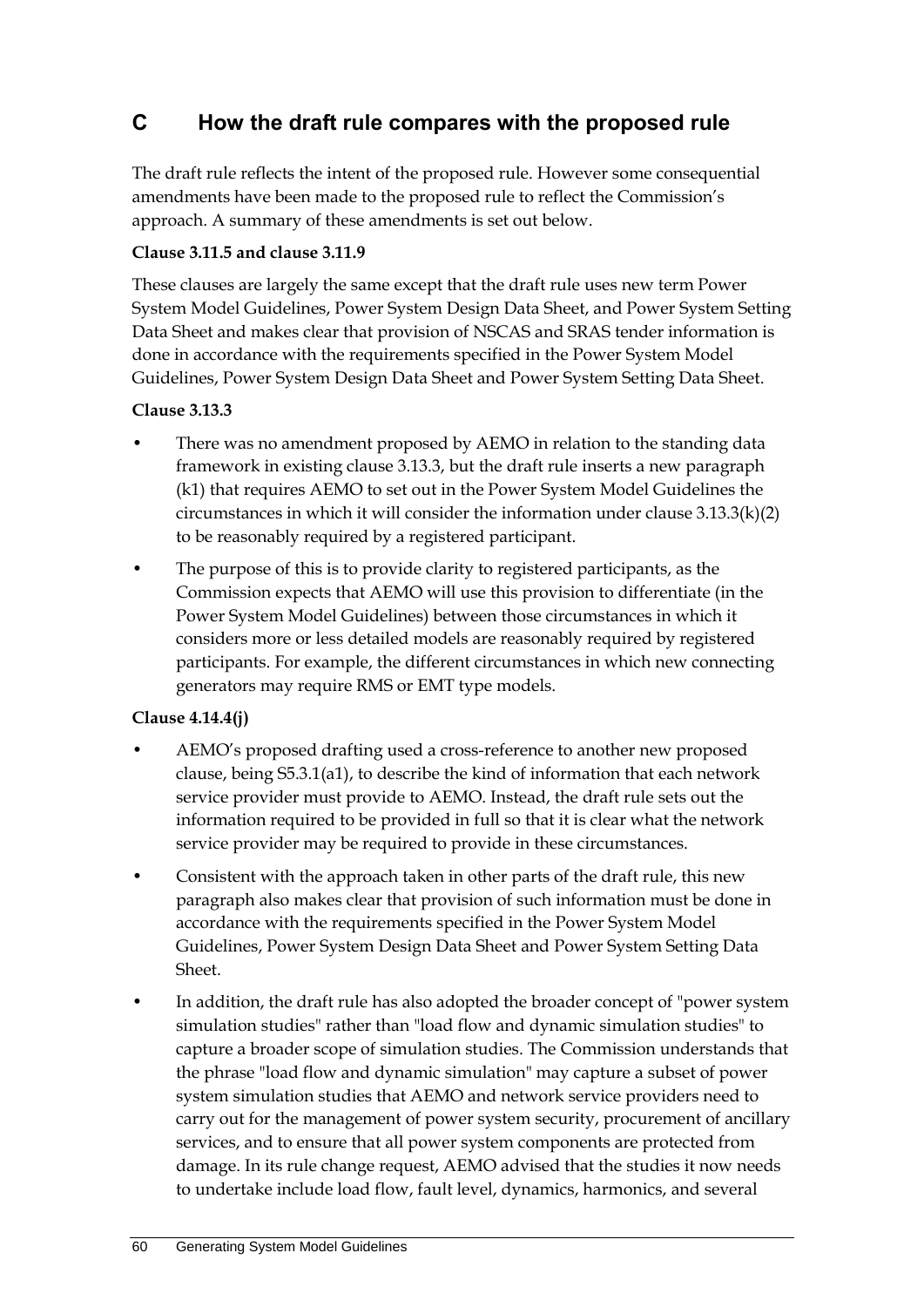types of specialised power system studies, which may not have been captured by the phrase "load flow and dynamic simulation".

The draft rule also makes it clear that AEMO must nominate its preferred software products in the Power System Model Guidelines. By specifying this information in the guidelines, this information is known by participants and is subject to consultation with interested parties during the development of the revised guidelines.

#### **Clause 5.2.5**

• There was no amendment proposed by AEMO in relation to this clause. The draft rule introduces a new paragraph (7) in clause 5.2.5 to make it clear that AEMO is able to obtain new or updated modelling information from existing generators in circumstances where there is no alteration to the generator's plant, but there is a change in the power system conditions surrounding that generator, such that AEMO requires new or updated information from that generator.

#### **Clause 5.3.9**

- In the proposed rule, some of the existing wording in this clause was deleted and was replaced with wording to provide AEMO with a certain amount of discretion to determine whether the generator's proposed alteration would have an adverse effect on the power system. In the draft rule, the wording of the existing provision has been retained and the wording from the proposed rule has largely been retained as well
- Therefore, this has the effect that clause 5.3.9 applies in two situations:
	- where a generator considers there is an alteration to its plant that will affect the performance of its generating system relative to the technical requirements in the specified clauses
	- where in AEMO's reasonable opinion, the alteration will adversely affect network capability, power system security, quality or reliability of supply, inter-regional power transfer capability or the use of a network by another network user.
- Consistent with the approach taken in other parts of the draft rule, AEMO is required to set out the more detailed information requirements in the Power System Model Guidelines, Power System Design Data Sheet and Power System Setting Data Sheet.

#### **Clause S5.2.4**

The proposed rule inserted a new paragraph (5A) in this clause which specifically mentioned electromagnetic transient simulation analysis. This has not been included in the draft rule, consistent with the Commission's view that the Power System Model Guidelines, Power System Design Data Sheet and Power System Setting Data Sheet, rather than the NER, is the appropriate place to set out this level of detail. Instead, the draft rule expands the existing paragraph (5) to refer to the broader concept of "power system simulation studies" rather than "load flow and dynamic simulation" to include these other more detailed types of models in the existing provisions. As such, the Commission expects that the kind of information set out in paragraph (5A) of the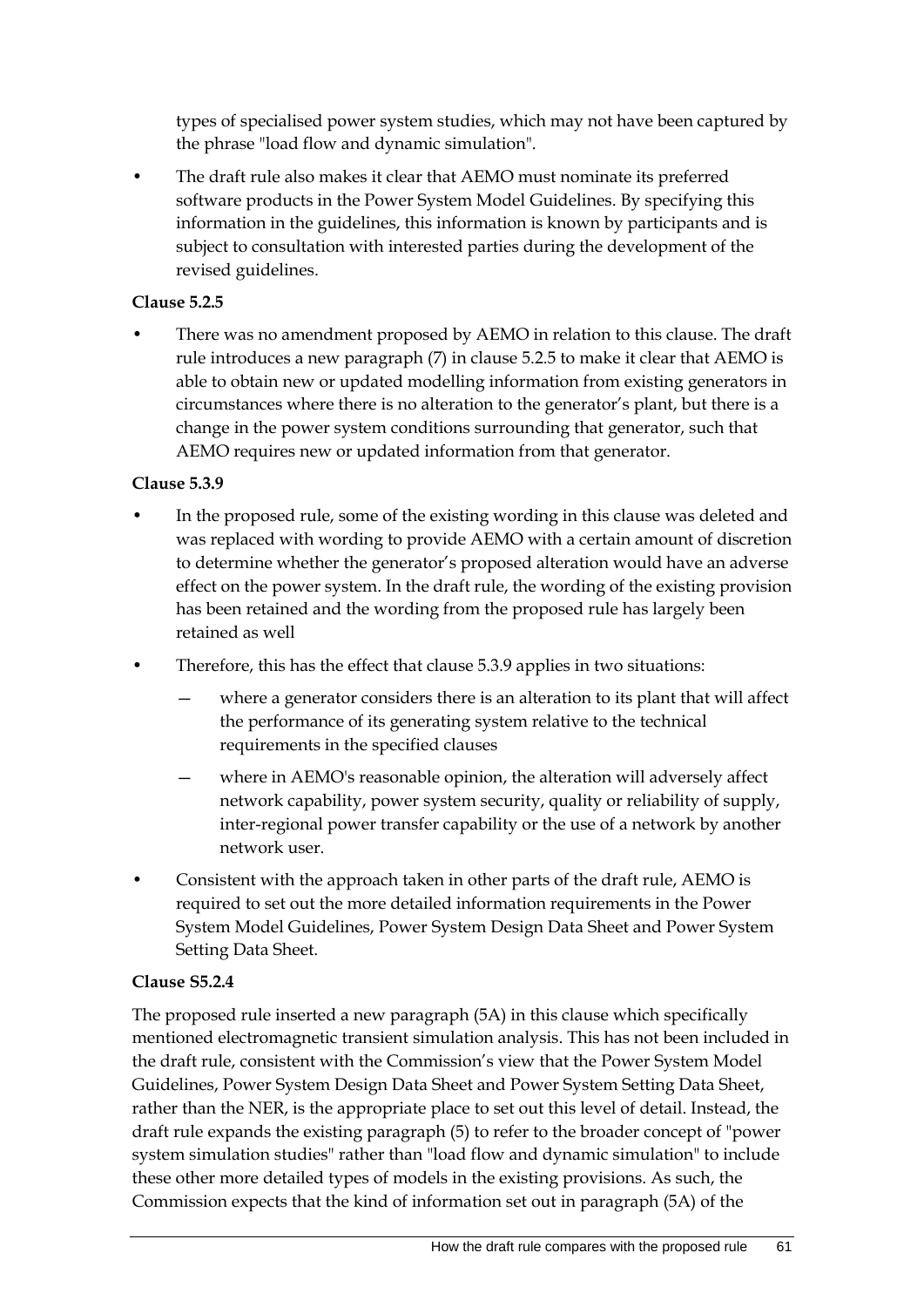proposed rule would instead be set out in the revised Power System Model Guidelines, Power System Design Data Sheet and Power System Setting Data Sheet.

#### **Clause S5.3.1(a1)**

The proposed rule included a new paragraph (a1) in this clause, which the draft rule has largely retained, but with two new subparagraphs added. The draft rule has included a requirement for provision of the model source code. The Commission understands that model source codes is required for AEMO to be able to independently manage and maintain the overall NEM power system model, and to be able to migrate to any future versions of the relevant simulation tool. Without the source code, AEMO would be unable to manage the overall power system model which it is required to maintain and disseminate to all registered participants. However, the Commission also understands that model source code would likely never be provided for an EMT type model. As such, the words "where applicable" have been included to account for the circumstances in which EMT models may be provided.

#### **Clause S5.5.6**

The draft rule simplifies this clause to state that a generator who connects a generating unit less than 30 MW (or a number of generating units totalling less than 30 MW) must submit data in accordance with the data sheets and Power System Model Guidelines. While it may remain the case that these types of generators are usually required to submit less registered system planning data and less registered data, the Commission expects these variances to be set out in the data sheets and Power System Model Guidelines.

#### **Clause S5.5.7**

- The draft rule makes a number of amendments to clause S5.5.7, including changes in addition to those set out in the proposed rule
- Paragraph (a) largely remains the same as the proposed rule, with the exception of required changes to include the additional cross-references for the new clauses that contain obligations relating to the provision of information in accordance with the data sheets and Power System Model Guidelines.
- The draft rule amends paragraph (b) to include an additional limb relating to the purpose of accurate modelling, being for the efficient procurement of SRAS and NSCAS.
- The draft rule introduces a new paragraph (b1), which summarises the clauses in the NER that have obligations to provide modelling information and sets out the minimum requirements that must be included when AEMO is developing and amending the Power System Model Guidelines, Power System Design Data Sheet and Power System Setting Data Sheet. Although this clause was not in the proposed rule, the information is drawn from the issues raised in AEMO's rule change request and content in the existing Generating System Model Guidelines and data sheets.
- The draft rule has a different paragraph (c), which introduces principles that AEMO must have regard to when developing and amending the data sheets and